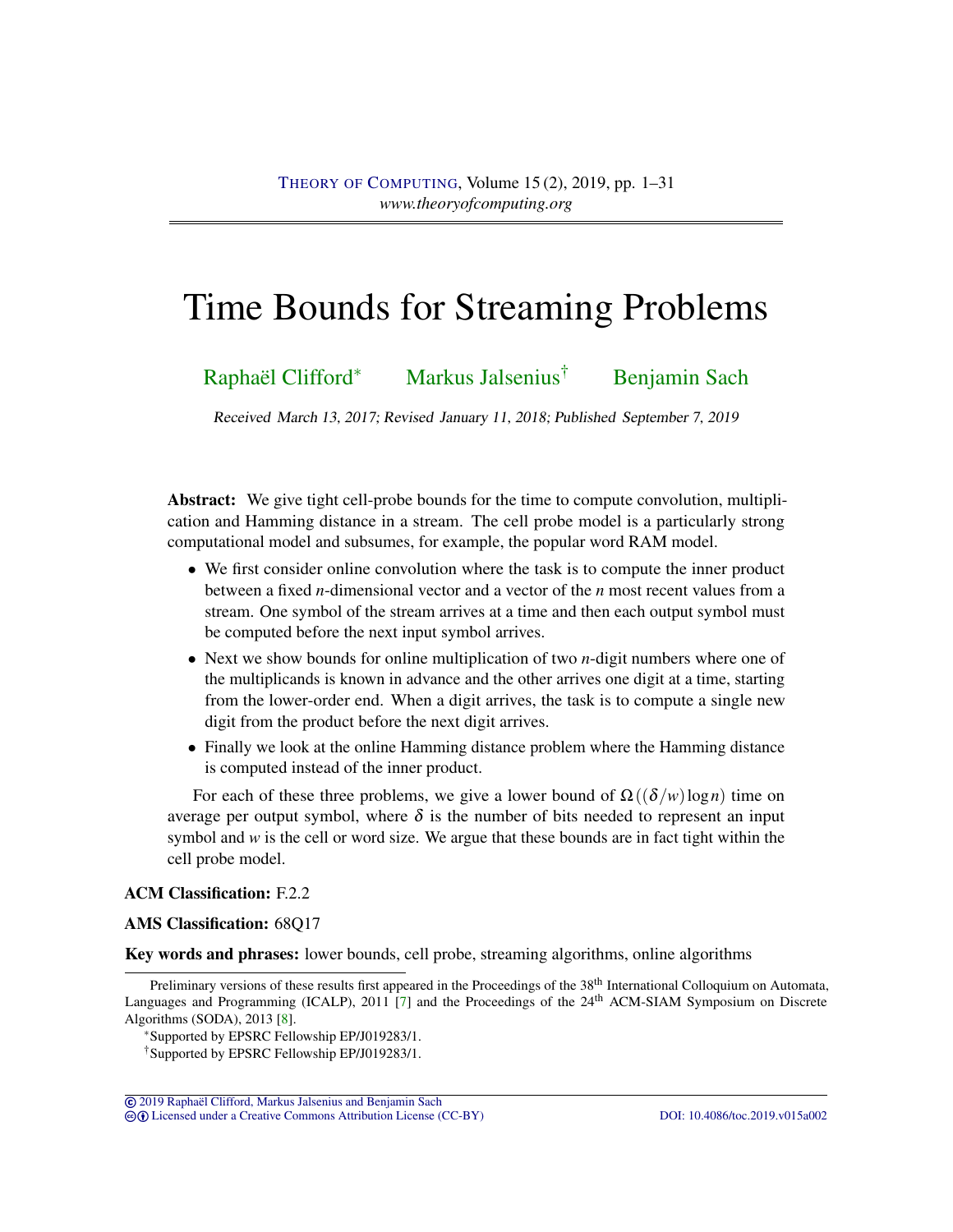# <span id="page-1-3"></span>1 Introduction

We consider the complexity of three related and fundamental problems: computing the convolution of two vectors, multiplying two integers, and computing the Hamming distance between two strings. We study these problems in an online or streaming context and provide matching upper and lower bounds in the cell-probe model. Time lower bounds in the cell-probe model also hold for the popular word-RAM model in which many of today's algorithms are given.

The importance of these problems is hard to overstate. The integer multiplication and convolution problems have played a central role in modern algorithm design and theory. The question of how to compute the Hamming distance efficiently has a rich literature, spanning many of the most important fields in computer science. Within the theory community, communication complexity based lower bounds and streaming model upper bounds for the Hamming distance problem have been the subject of particularly intense study [\[10,](#page-27-2) [35,](#page-29-2) [17,](#page-28-0) [19,](#page-28-1) [4,](#page-27-3) [5\]](#page-27-4). This previous work has however almost exclusively focused on providing resource bounds either in terms of space or bits of communication rather than time complexity.

We begin by introducing the problems and stating our results. In the following problem definitions and throughout, we write [*q*] to denote the set {0,...,*q*−1}, where *q* is a positive integer and a parameter of the problem.

**Problem 1.1 (Online convolution).** For a fixed vector  $F \in [q]^n$  of length *n*, we consider a stream in which numbers from [*q*] arrive one at a time. For each arriving number, before the next number arrives, we compute the inner product (modulo *q*) of *F* and the vector that consists of the most recent *n* numbers of the stream.

<span id="page-1-0"></span>Theorem 1.2. *In the cell-probe model with w bits per cell, for any positive integers q and n, and any randomised algorithm solving the online convolution problem, there exist instances such that the expected amortised time is*  $\Omega((\delta/w) \log n)$  *per arriving value, where*  $\delta = \lceil \log_2 q \rceil$ *.* 

**Problem 1.3 (Online multiplication).** Given two numbers  $F, X \in [q^n]$ , where q is the base and *n* is the number of digits per number, we want to compute the *n* least significant digits of the product of *F* and *X*, in base *q*. We must do this under the constraint that only *F* is known in advance and the digits of *X* arrive one at a time, starting from the lower-order end. When the *i*-th digit of *X* arrives, before the  $(i+1)$ -th digit arrives, we compute the *i*-th digit of the product.

<span id="page-1-1"></span>Theorem 1.4. *In the cell-probe model with w bits per cell, for any positive integers q and n, and any randomised algorithm solving the online multiplication problem in base q, there exist instances such that computing the n least significant digits of the product takes*  $\Omega((\delta/w)n \log n)$  *expected time, where*  $\delta = \lceil \log_2 q \rceil$ .

**Problem 1.5 (Online Hamming distance).** For a fixed string *F* of length *n*, we consider a stream in which symbols from the alphabet [*q*] arrive one at a time. For each arriving symbol, before the next symbol arrives, we compute the Hamming distance between *F* and the last *n* symbols of the stream.

<span id="page-1-2"></span>Theorem 1.6. *In the cell-probe model with w bits per cell, for any positive integers q and n, and any randomised algorithm solving the online Hamming distance problem, there exist instances such that the expected amortised time is*  $\Omega((\delta/w)\log n)$  *per arriving value, where*  $\delta = \lceil \min\{\log_2 q, \log_2 n\} \rceil$ .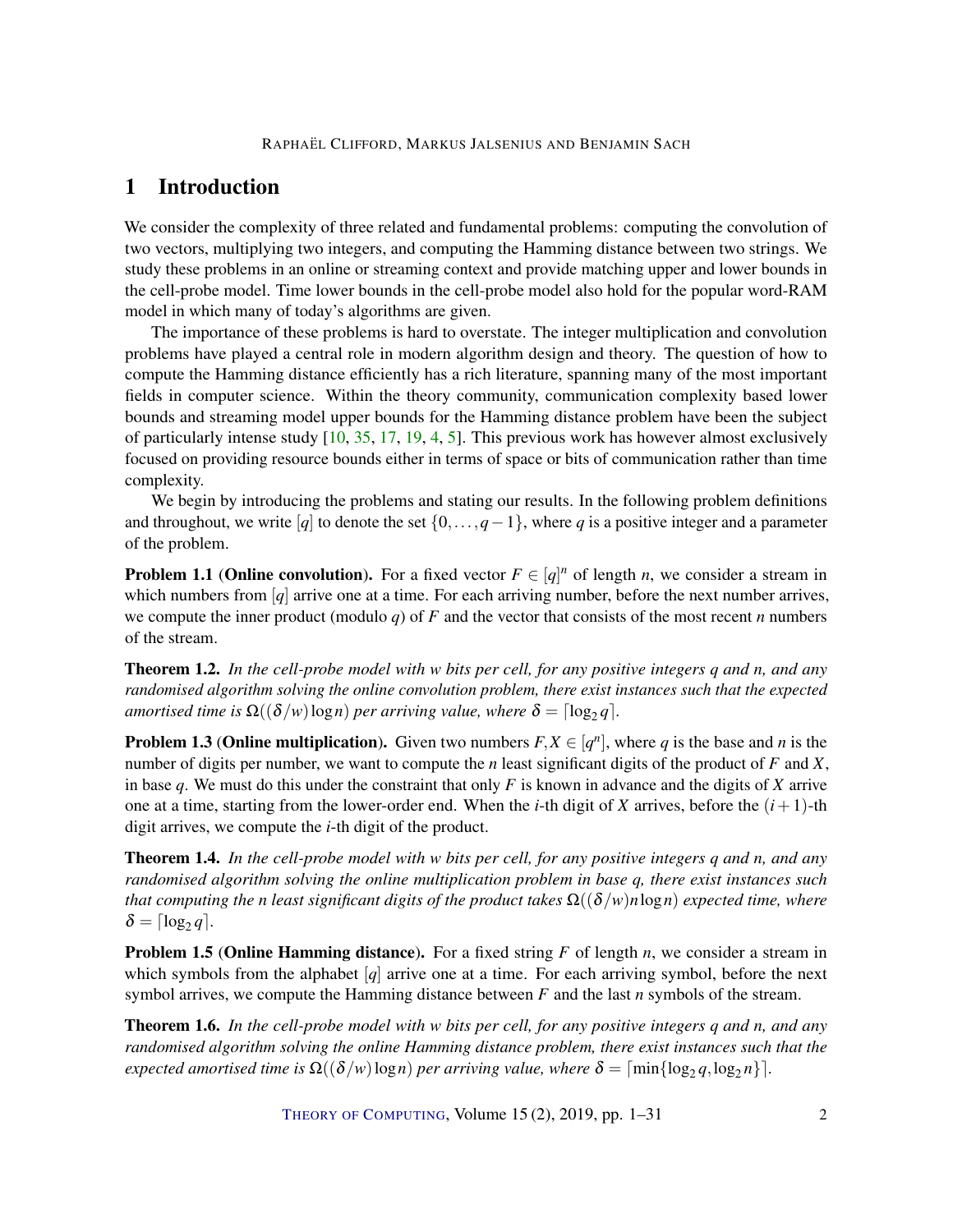<span id="page-2-1"></span>Our Hamming distance lower bound also implies a matching lower bound for any problem to which Hamming distance can be reduced. The most straightforward of these is online *L*<sup>1</sup> distance computation, where the task is to compute the  $L_1$  distance between a fixed vector of integers and the last  $n$  numbers in the stream. A suitable reduction was shown in [\[26\]](#page-28-2). The expected amortised cell probe complexity for the online  $L_1$  distance problem is therefore also  $\Omega((\delta/w)\log n)$  per output symbol.

One of our main technical contributions is to extend methods designed to give lower bounds on dynamic data structures to the seemingly distinct field of online algorithms. Where  $\delta = w$ , for example, we have Ω(log*n*) lower bounds for all three problems. In particular for online multiplication and convolution, these lower bounds match the best currently known offline upper bounds in the RAM model. As we discuss in [Section](#page-2-0) [1.1,](#page-2-0) this may be the highest lower bound that can be proved for all the problems we consider without a further breakthrough.

In order to prove our lower bounds we show the existence of probability distributions on the inputs for which we can prove lower bounds on the expected running time of any deterministic algorithm. By Yao's minimax principle [\[36\]](#page-29-3) this immediately implies that for every (randomised) algorithm there is a worst-case input such that the (expected) running time is equally high. Therefore our lower bounds hold equally for randomised algorithms as for deterministic ones.

The lower bounds we give are also tight within the cell-probe model. This can be seen by application of reductions described in [\[12,](#page-27-5) [6\]](#page-27-6). It was shown there that any offline algorithm for convolution [\[6\]](#page-27-6) or multiplication [\[12\]](#page-27-5) can be converted to an online one with at most an  $O(\log n)$  factor overhead. For details of these reductions we refer the reader to the original papers. In our case, the same approach also allows us to directly convert any cell-probe algorithm from an offline to online setting. An offline cell-probe algorithm for convolution, multiplication or Hamming distance could first read the whole input, then compute the answer. This takes  $O((\delta/w)n)$  cell probes. We can therefore derive online cellprobe algorithms which take only  $O((\delta/w)n\log n)$  probes over *n* input symbols, hence  $O((\delta/w)\log n)$ (amortised) probes per output. This upper bound matches the new lower bounds we give. We summarise this in the following corollary.

# Corollary 1.7. *The expected amortised cell-probe complexity of the online convolution, multiplication, Hamming distance and L*1*-distance problems is* Θ((δ/*w*)log*n*) *per arriving value.*

One consequence of our results is the first strict separation between the complexity of exact and approximate pattern matching. Online exact matching can be solved in constant time [\[15\]](#page-28-3) per new input symbol and our new lower bound proves for the first time that this is not possible for Hamming distance.

Another consequence of our results is a new separation between the time complexity of online exact matching and any convolution-based online pattern matching algorithm. Convolution has played a particularly important role in the field of combinatorial pattern matching where many of the fastest algorithms rely crucially for their speed on the use of fast Fourier transforms (FFTs) to perform repeated convolutions. These methods have also been extended to allow searching for patterns in rapidly processed data streams [\[6,](#page-27-6) [9\]](#page-27-7).

## <span id="page-2-0"></span>1.1 Previous results and upper bounds in the RAM model

Almost all previous algorithmic work for exact Hamming distance computation has considered the problem in an offline setting. Given a pattern *P* and a text *T* of length *m* and *n* respectively, the

THEORY OF C[OMPUTING](http://dx.doi.org/10.4086/toc), Volume 15 (2), 2019, pp. 1–31 3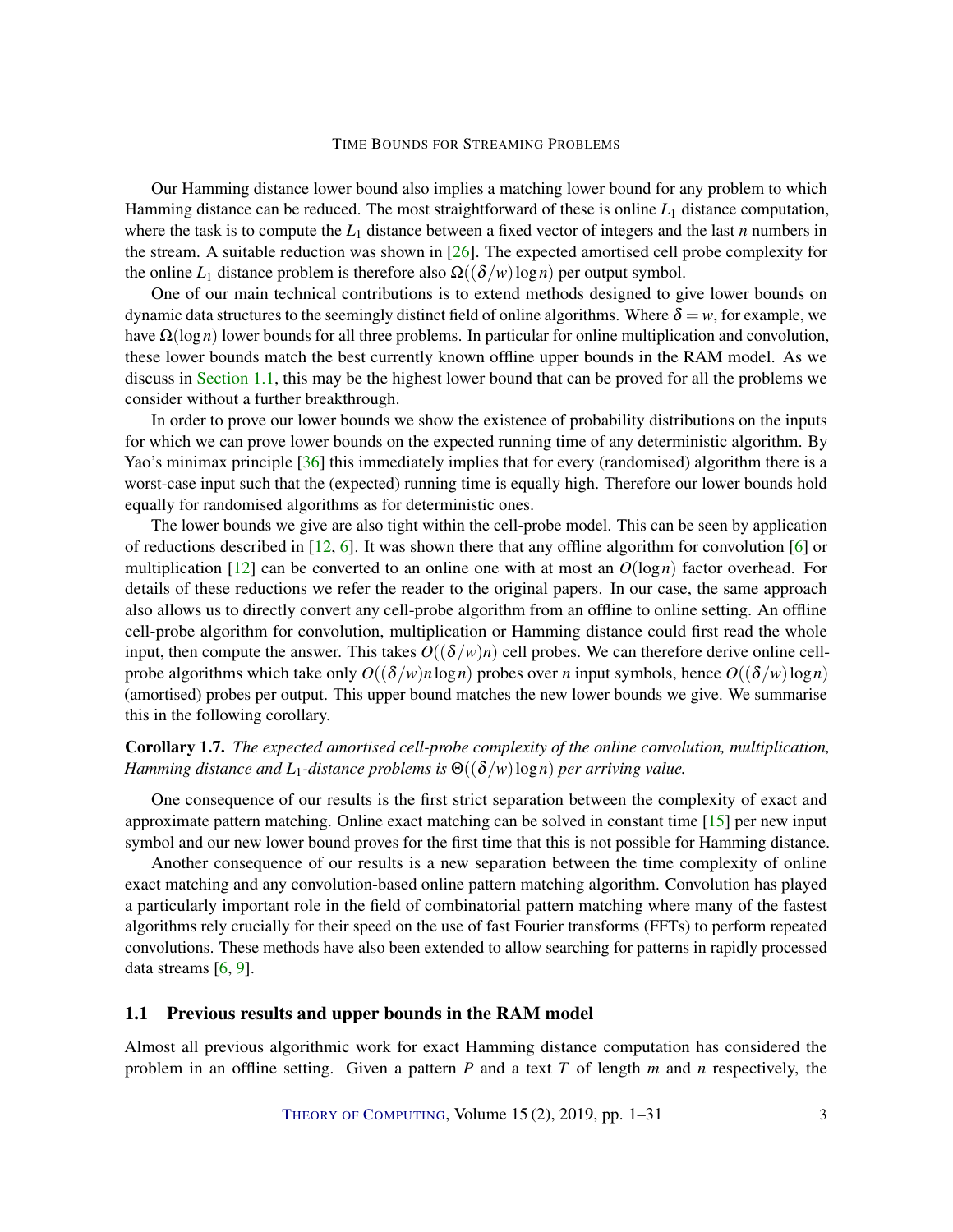<span id="page-3-0"></span>best current deterministic upper bound for offline Hamming distance computation is an  $O(n\sqrt{m\log m})$ time algorithm based on convolutions  $[2, 22]$  $[2, 22]$  $[2, 22]$ . In  $[21]$  a randomised algorithm was given that takes  $O((n/\varepsilon^2) \log^2 n)$  time which was subsequently modified in [\[18\]](#page-28-6) to  $O((n/\varepsilon^3) \log n)$ . Particular interest has also been paid to a bounded version of this problem called the *k*-mismatch problem. Here a bound *k* is given and we need only report the Hamming distance if it is less than or equal to *k*. In [\[23\]](#page-28-7), an *O*(*nk*) algorithm was given that is not convolution based and uses  $O(1)$ -time lowest common ancestor (LCA) operations on the suffix tree of *P* and *T*. This was then improved to  $O(n\sqrt{k \log k})$  time by a method that combines LCA queries, filtering and convolutions [\[3\]](#page-27-8).

The best time complexity lower bounds for online multiplication of two *n*-bit numbers were given in the 1974 by Paterson, Fischer and Meyer. They presented an  $\Omega(\log n)$  lower bound for multitape Turing machines [\[31\]](#page-29-4) and also gave an Ω(log*n*/loglog*n*) lower bound for the *bounded activity machine* (BAM). The BAM, which is a strict generalisation of the Turing machine model but which has nonetheless largely fallen out of favour, attempts to capture the idea that future states can only depend on a limited part of the current configuration. To the authors' knowledge, there has been no progress on cell-probe lower bounds for online multiplication, convolution or Hamming distance previous to the work we present here.

There have however been attempts to provide offline lower bounds for the related problem of computing the FFT. In [\[28\]](#page-28-8) Morgenstern gave an  $\Omega(n \log n)$  lower bound conditional on the assumption that the underlying field of the transform is the complex numbers and that the modulus of any complex numbers involved in the computation is at most one. Papadimitriou gave the same  $Ω(n \log n)$  lower bound for FFTs of length a power of two, this time excluding certain classes of algorithms including those that rely on linear mathematical relations among the roots of unity [\[30\]](#page-29-5). This work had the advantage of giving a conditional lower bound for FFTs over more general algebras than was previously possible, including for example finite fields. In 1986, Pan [\[29\]](#page-28-9) showed that another class of algorithms having a so-called synchronous structure must require Ω(*n*log*n*) time for the computation of both the FFT and convolution.

The fastest known algorithms for both offline integer multiplication and convolution in the word-RAM model require  $O(n \log n)$  time by a well known application of a constant number of FFTs. As a consequence our online lower bounds for these two problems match the best known time upper bounds for the offline problem. As we discussed above, our lower bounds for all three problems are also tight within the cell-probe model for the online problems.

The question now naturally arises as to whether one can find higher lower bounds in the RAM model. This appears as an interesting question as there remains a gap between the best known time upper bounds provided by existing algorithms and the lower bounds that we give within the cell-probe model. However, as we mention above, any offline algorithm for convolution, Hamming distance or multiplication can be converted to an online one with at most an  $O(\log n)$  factor overhead [\[12,](#page-27-5) [6\]](#page-27-6). As a consequence, a higher lower bound than Ω(log*n*) for any of these problems would immediately imply a superlinear lower bound for the offline version of the corresponding problem. This would be a truly remarkable breakthrough in the field of computational complexity as no such offline lower bound is known even for the canonical NP-complete problem SAT.

Our only alternative route to find tight time bounds would be to find better upper bounds for the online problems. For the case of online multiplication at least, where the fastest online RAM algorithm takes  $O(\log^2 n)$  time per arriving pair of digits, this has been an open problem since at least 1973 and has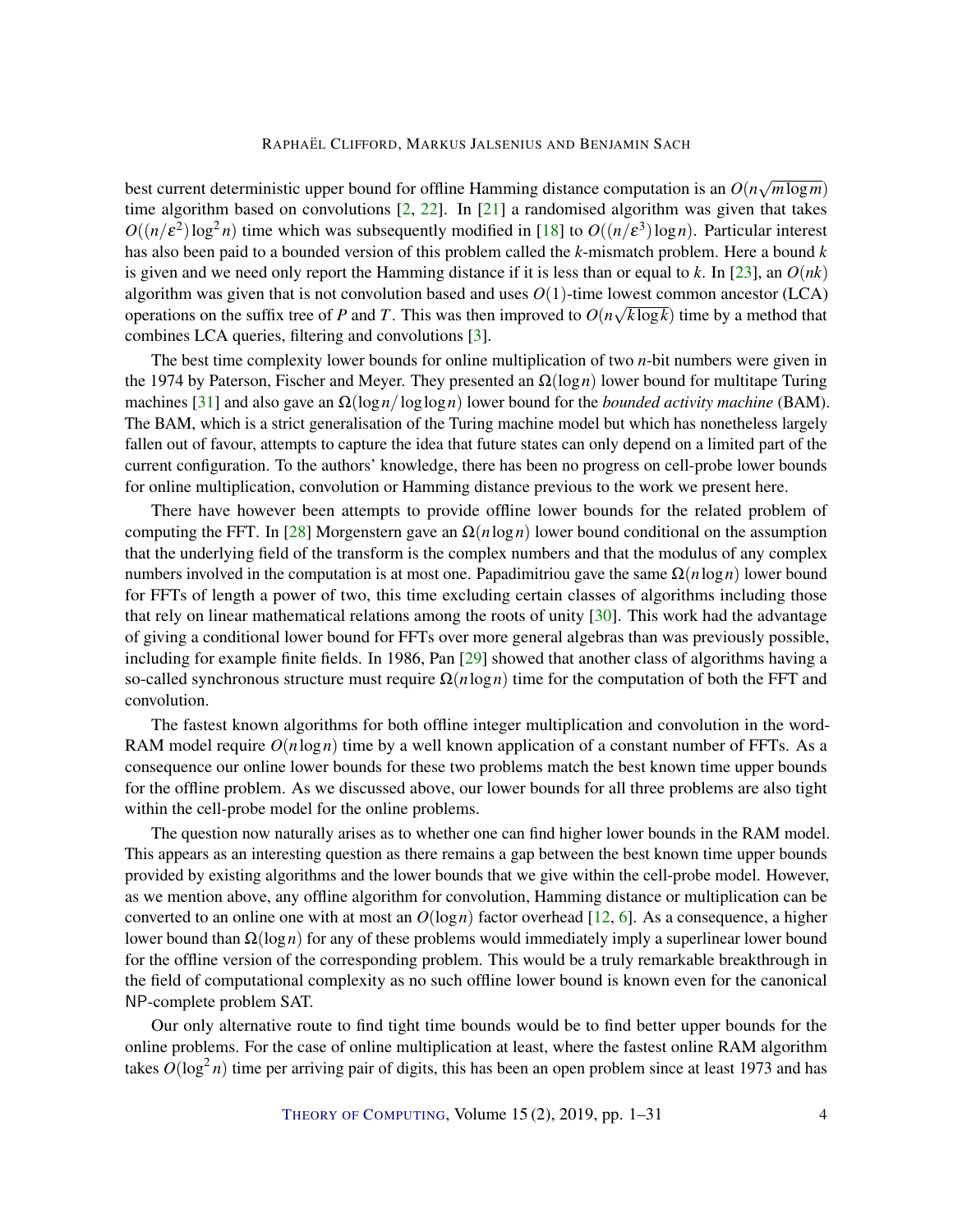<span id="page-4-0"></span>so far resisted our best attempts. On the other hand, for online Hamming distance, while our lower bound is tight within the model, it is still distant from the time complexity of the fastest known RAM algorithms. The best known online complexity is  $O(\sqrt{n \log n})$  time per arriving symbol [\[6\]](#page-27-6). An improvement of the upper bound for Hamming distance computation to meet our new lower bound would also have significant implications. A reduction that is now regarded as folklore tells us that any  $O(f(n))$  time algorithm for computing the Hamming distance between a pattern and all substrings of a text, assuming a pattern of length *n* and a text of length 2*n*, implies an *O*(*f*(*n* 2 )) time algorithm for multiplying binary  $(n \times n)$ -matrices over the integers. Therefore an  $O(\log n)$ -time online Hamming distance algorithm would imply an  $O(n \log n)$  offline Hamming distance algorithm, which would in turn imply an  $O(n^2 \log n)$ -time algorithm for binary matrix multiplication. Although such a result would arguably be less shocking than a proof of a superlinear offline lower bound for Hamming distance computation, it would nonetheless be a significant breakthrough in the complexity of a classic and much studied problem.

### 1.2 The cell-probe model

Our bounds hold in the *cell-probe model* which is a particularly strong computational model that was introduced originally by Minsky and Papert [\[27\]](#page-28-10) in a different context and then subsequently by Fredman [\[13\]](#page-27-9) and Yao [\[37\]](#page-29-6). A data structure in the cell-probe model consists of a set of memory cells, each storing *w* bits. When presented with an update, the data structure reads and updates a number of these cells. Similarly, when presented with a query, the data structure reads cells and from their contents, returns the desired answer. These reads and updates are referred to as cell probes and the cost of an update or query operation is simply the number of cells that are probed. As is typical, we will require that the cell size *w* is at least of order log*n* bits. This allows each cell, or a constant number of cells, to hold the address of any location in memory.

This abstraction makes the model very strong, subsuming for instance the popular word-RAM model. In the word-RAM model certain operations on words, such as addition, subtraction and possibly multiplication take constant time (see for example [\[16\]](#page-28-11) for a detailed introduction). Here a word corresponds to a cell. Any time lower bound in the cell-probe model with *w*-bit cells gives an asymptotically equal time lower bound in the word-RAM model with *w*-bit words. This is because each constant-time operation in the word-RAM model only probes a constant number of cells.

The generality of the cell-probe model makes it particularly attractive for establishing lower bounds for dynamic data structure problems and many such results have been given in the past couple of decades. The approaches taken had historically been based only on communication complexity arguments and the chronogram technique of Fredman and Saks  $[14]$ . However in 2004, a breakthrough lead by Pătrașcu and Demaine gave us the tools to seal the gaps for several data structure problems [\[34\]](#page-29-7) as well as giving the first Ω(log*n*) lower bounds. The new technique is based on information-theoretic arguments that we also deploy here. Pătrașcu and Demaine also presented ideas which allowed them to express more refined lower bounds such as trade-offs between updates and queries of dynamic data structures. For a list of data structure problems and their lower bounds using these and related techniques, see for example [\[32\]](#page-29-8). A new lower bound of  $\Omega((\log n / \log \log n)^2)$  was given by Larsen in 2012 for the cell-probe complexity of performing queries in the dynamic range counting problem [\[24\]](#page-28-12). This result holds under the natural assumptions of Θ(log*n*)-size words and polylogarithmic time updates and is another exciting breakthrough in the field of cell-probe complexity. In a recent significant advance for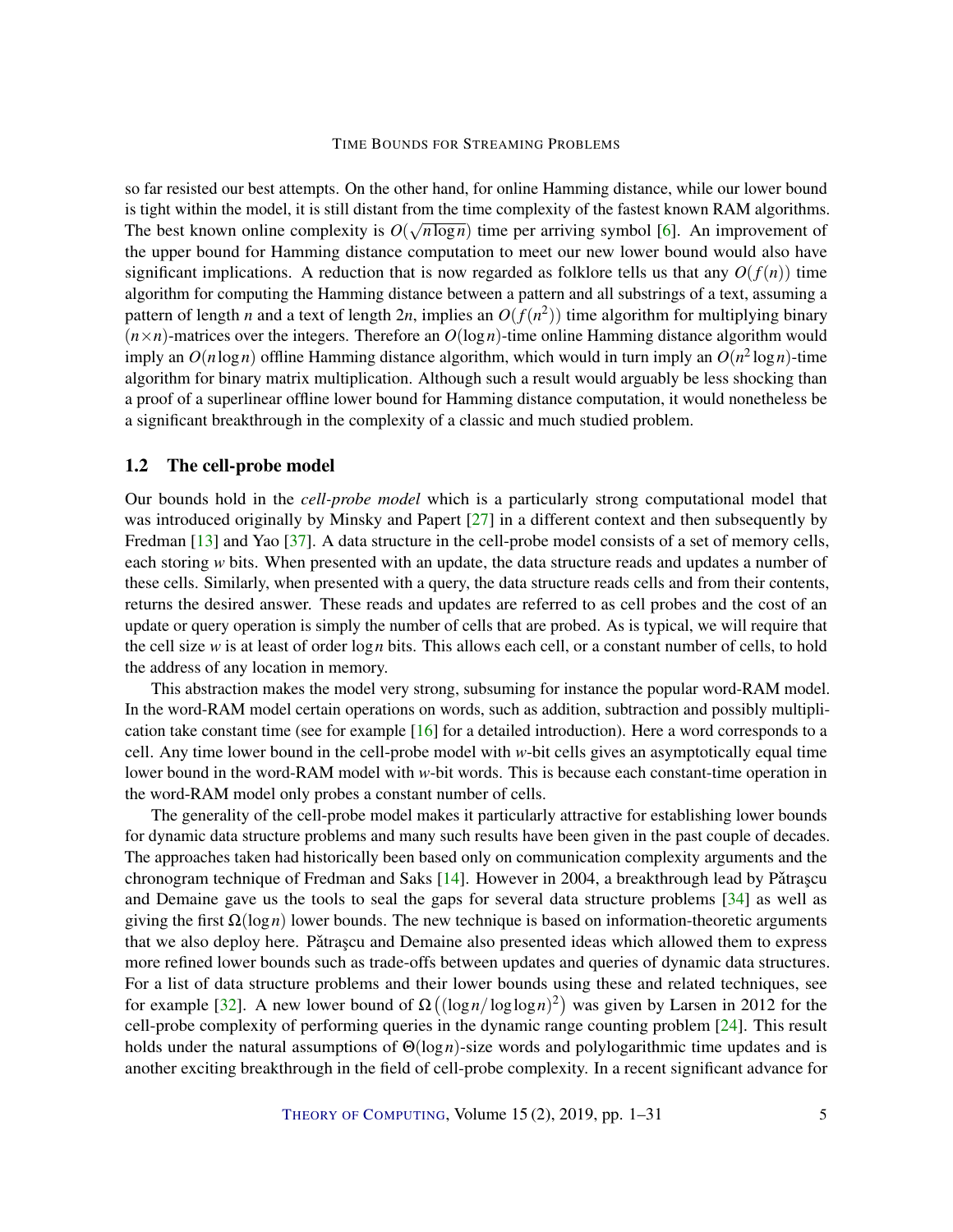<span id="page-5-0"></span>the field, an  $\Omega((\log^{1/2} n / \log \log n)^3)$  time lower bound for the unweighted version of dynamic range counting was given which holds even over  $\mathbb{F}_2$  [\[25\]](#page-28-13).

# 1.3 Technical contributions

We use one of the most important techniques for proving data structure lower bounds called the *information transfer method* of Pătrașcu and Demaine [[33,](#page-29-9) [34\]](#page-29-7). For a pair of adjacent intervals of arriving values in the stream, the information transfer is the set of memory cells that are written during the first interval and read in the next interval. These cells must contain *all* the information from the updates during the first interval that the algorithm needs in order to produce correct output in the next interval. If one can prove that this quantity is large for many pairs of intervals then the desired lower bound follows. To do this we relate the size of the information transfer to the conditional entropy of the output in the relevant interval. The main task of proving lower bounds reduces to that of devising a hard input distribution for which output symbols have high entropy conditioned on selected previous values of the input.

Although the use of information transfer to provide time lower bounds for data structure problems is not new, applying the method to our new online setting has required a number of new insights. At the simplest level, where a standard data structure problem has a number of different possible queries, in our setting there is only one query which is to return the latest result as soon as a new symbol arrives. As a result we provide a complete description of the information transfer method in a form which is relevant to this different setting. At a more detailed mathematical level, perhaps the most surprising innovation we present is a new relationship between the Hamming distance, vector sums and constant-weight binary cyclic codes.

For the three problems we consider, our key contribution is the design of a fixed vector or string *F* which together with some random distribution over possible input streams provide a lower bound for the information transfer between successive intervals. For the convolution and multiplication problems we show that a randomly picked *F* has a good chance of being suitable for proving the lower bounds. We also give an explicit description of a particular *F* for which the lower bounds are obtained when the values of the input stream are drawn independently and uniformly at random. The vector *F* is easy to describe and naturally yields large conditional entropy of the output symbols for intervals of power-of-two lengths.

The results of the convolution and multiplication problems can be seen as a first step towards the lower bound for the Hamming distance problem. Here the string *F* is derived by a sequence of transformations. These start with binary cyclic codes and go via binary vectors with many distinct sums and an intermediate string to finally arrive at *F* itself. The use of such a purposefully designed input departs from the closely related work of the convolution and multiplication lower bounds and also from much of the lower bound literature where simple uniform distributions over the whole input space often suffice.

The central fact that enabled a lower bound to be proven for the online convolution problem is that the inner product between a vector and successive suffixes of the stream reveals a lot of information about the history of the stream. Establishing a similar result for online Hamming distance problem appears, however, to be considerably more challenging for a number of reasons. The first and most obvious is that the amount of information one gains by comparing whether two, potentially large, symbols are equal is at most one bit, as opposed to  $O(log n)$  bits for multiplication. The second is that the particularly simple worst-case vector *F* of the convolution problem greatly eased the resulting analysis. We have not been able to find such a simple fixed string for the Hamming distance problem and our proof of the existence of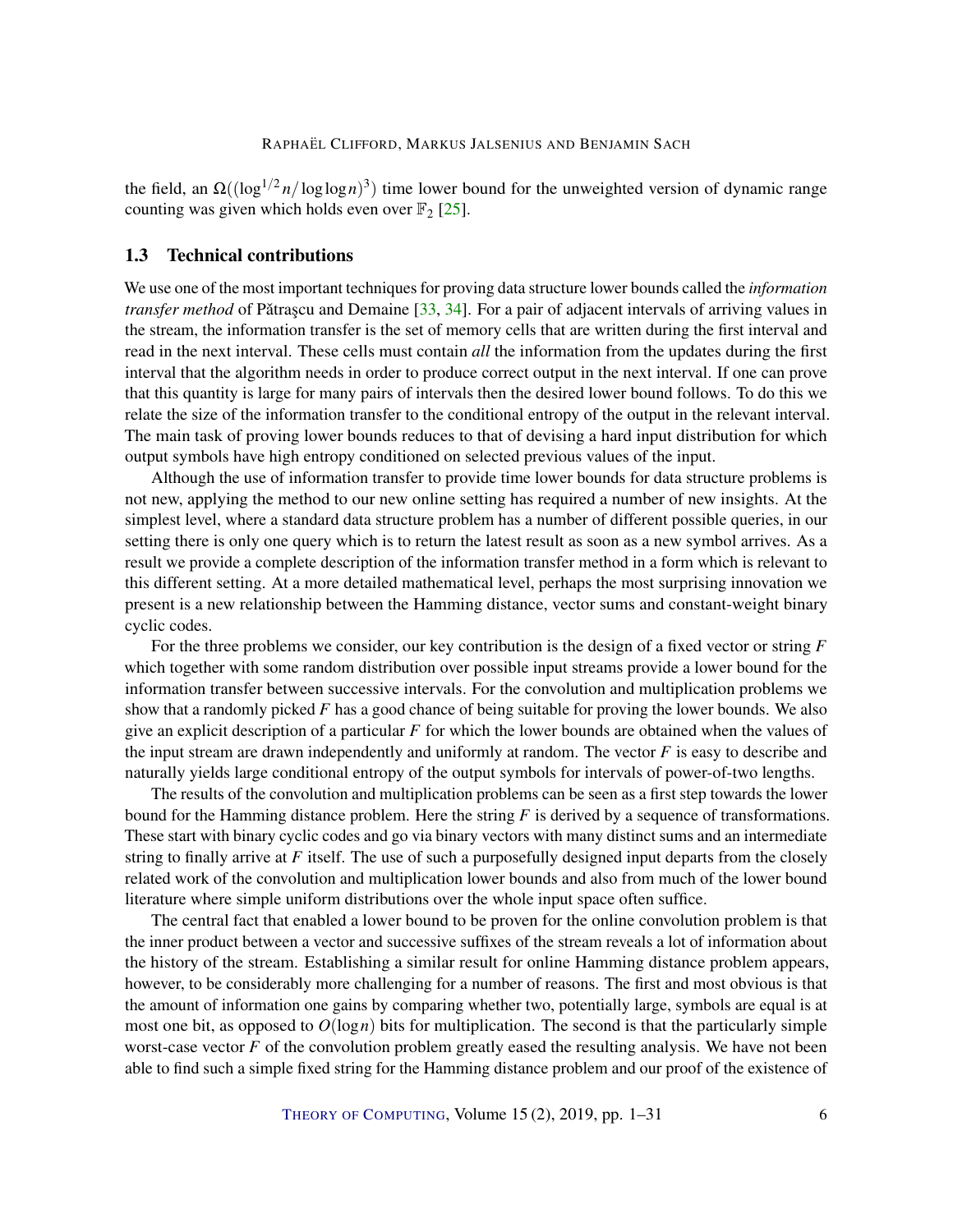a hard instance is non-constructive and involves a number of new insights, combining ideas from coding theory and additive combinatorics.

When computing the Hamming distance there is a balance between the number of symbols being used and the length of the strings. For large alphabets and short strings, one would expect a typical Hamming distance to be close to the length of the string on random input symbols and therefore to provide very little information about the random string itself. This suggests that the length of the strings must be sufficiently long in relation to the alphabet size to ensure that the entropy of the output symbols is large, as required by the information transfer method. At first glance, it is not immediately obvious that large entropy can be obtained unless the fixed string *F* is *exponentially* larger than the alphabet size. This potentially poses another problem for the information transfer method, namely that a word size *w* of order log*n* would be much larger than  $\delta$  (the number of bits needed to represent a symbol), making a log *n* lower bound impossible to achieve.

Our main technical contribution is to show that fixed strings of length only polynomial in the size of the alphabet exist which provide output symbols of sufficiently high entropy. Such strings, when combined with a suitable input distribution maximising the number of distinct Hamming distance output sequences, give us the overall lower bound. We design a fixed string *F* with this desirable property in such a way that there is a one-to-one mapping between many of the different possible input streams and the computed Hamming distances. This in turn implies large entropy. The construction of  $F$  is non-trivial and we break it into smaller building blocks, reducing our problem to a purely combinatorial question relating to vectors sums. That is, given a relatively small set *V* of vectors of length *m*, how many distinct vector sums can be obtained by choosing *m* vectors from *V* and adding them. We show that even if we are restricted to picking vectors only from subsets of *V*, there exists a *V* such that the number of distinct vector sums is  $m^{\Omega(m)}$ . We believe this result is interesting in its own right. Our proof for the combinatorial problem is non-constructive and probabilistic, using constant-weight cyclic binary codes to prove that there is a positive probability of the existence of a set *V* with the desired property.

### 1.4 Organisation

In [Section](#page-6-0) [2](#page-6-0) we introduce notation and describe the setup for proving the lower bounds. In [Section](#page-8-0) [3](#page-8-0) we prove the lower bounds for all three problems that we consider. The proofs hinge on a set of lemmas which give lower bounds related to the entropy of the outputs of the problems considered. These lemmas are proven separately in subsequent sections. In [Section](#page-12-0) [4](#page-12-0) we deal with the lemmas related to the convolution problem, and in [Section](#page-15-0) [5](#page-15-0) we deal with the lemmas related to the multiplication problem. Finally, in Sections [6,](#page-16-0) [7](#page-19-0) and [8](#page-23-0) we prove the lemma related to the Hamming distance problem.

# <span id="page-6-0"></span>2 Basic setup for the lower bounds

In this section we introduce notation and concepts that are used heavily in the lower bound proofs. For an array, vector or string *A* of length *n* and  $i, j \in [n]$ , we write  $A[i]$  to denote the value at position *i*, and where  $j \ge i$ ,  $A[i, j]$  denotes the length- $(j - i + 1)$  subarray of *A* starting at position *i*. All logarithms are in base two. We first introduce a unifying framework for the problems we consider.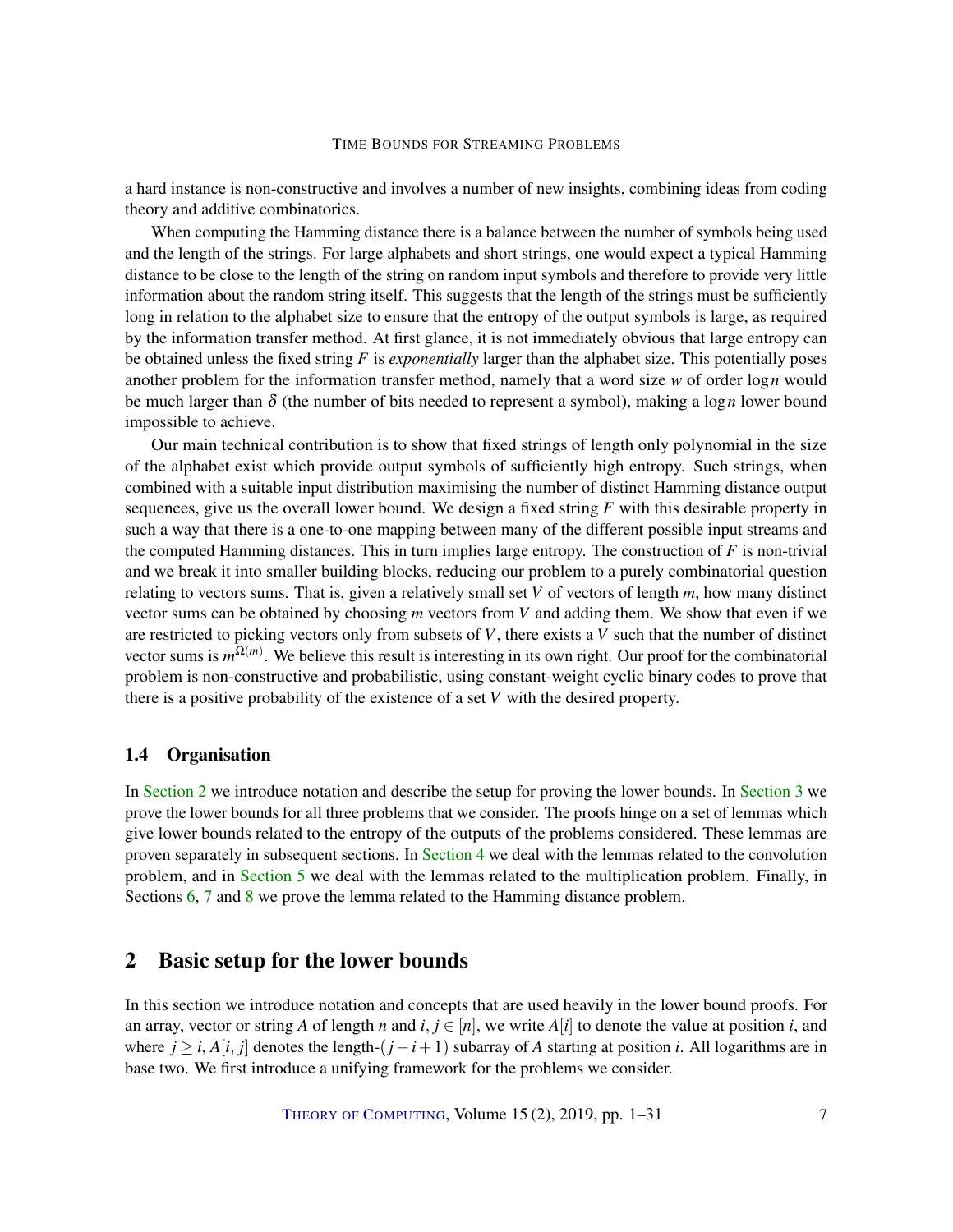# <span id="page-7-1"></span>2.1 The framework

There is a *fixed array F* and an array *S* which is referred to as the *stream*. Both *F* and *S* are of length *n* and over the set [*q*] of integers, and we let  $\delta = \lceil \log q \rceil$  denote the number of bits required to encode a value from [q]. The value q, or alternatively  $\delta$ , is a parameter of the problem. The problem is to maintain *S* subject to an update operation UPDATE(*x*) which takes a symbol  $x \in [q]$ , modifies *S* by appending *x* to the right of the rightmost symbol *S*[*n*−1] and removing the leftmost symbol *S*[0], and then outputs the value of a function of *F* and the updated *S*. In the *convolution* problem the output is the inner product of *F* and *S*, that is  $\sum_{i \in [n]} (F[i] \cdot S[i])$ , and in the *Hamming distance* problem the output is the number of positions  $i \in [n]$  such that  $F[i] \neq S[i]$ .

We let  $U \in [q]^n$  denote the *update array* which describes a sequence of *n* UPDATE operations. That is, for each  $t \in [n]$ , the operation UPDATE( $U[t]$ ) is performed. We will usually refer to *t* as the *arrival* of the value *U*[*t*]. Observe that just after the arrival *t*, the values  $U[t+1,n-1]$  are still not known to the algorithm. Finally, we let the length-*n* array *A* denote the outputs such that for  $t \in [n]$ ,  $A[t]$  is the output of UPDATE $(U[t])$ .

In the *multiplication* problem we let *F* denote one of the two operands to be multiplied, hence *F* is fixed and known in advance by the algorithm. Specifically we let  $F[i]$  denote the *i*-th least significant digit. We let *U* be the unknown operand so that  $U[t]$  is its *t*-th least significant digit. Prior to the arrival of the first digit  $U[0]$ , the stream *S* contains only zeros. The output  $A[t]$  is the *t*-th digit in the product of *F* and *S*, which is a function of *F* and *U*[0,*t*] as required.

# 2.2 Hard distributions

Our lower bounds hold for any randomised algorithm on its worst case input. This will be achieved by applying *Yao's minimax principle* [\[36\]](#page-29-3). That is, we develop lower bounds that hold for any deterministic algorithm on some random input. The basic approach is as follows: we devise a fixed array *F* and describe a probability distribution for *n* new values arriving in the stream *S*. We then obtain a lower bound on the expected running time for any deterministic algorithm over these arrivals. Due to the minimax principle, the same lower bound must then hold for any randomised algorithm on its own worst case input. The amortised bound is obtained by dividing by *n*.

From this point onwards we consider an arbitrary deterministic algorithm running with some fixed array *F* on a random input of *n* values. The algorithm may depend on *F*. We refer to the choice of *F* and distribution on *U* as a *hard distribution* since it is used to show a lower bound.

### <span id="page-7-0"></span>2.3 Information transfer

The *information transfer tree*, denoted T, is a balanced binary tree over *n* leaves. To avoid technicalities we assume that *n* is a power of two. The leaves of T, from left to right, represent the arrivals *t* from 0 to *n*−1. For a node *v* of T, we let  $\ell$ <sub>*v*</sub> denote the number of leaves in the subtree rooted at *v*. An internal node  $\nu$  is associated with three arrivals,  $t_0$ ,  $t_1$  and  $t_2$ . Here  $t_0$  is the arrival represented by the leftmost node in subtree rooted at *v*, similarly  $t_2 = t_0 + \ell_v - 1$  is the rightmost such node and  $t_1 = t_0 + \ell_v/2 - 1$  is in the middle. That is, the intervals  $[t_0, t_1]$  and  $[t_1 + 1, t_2]$  span the left and right subtrees of *v*, respectively. For example, in [Figure](#page-8-1) [1,](#page-8-1) the node labelled  $\nu$  is associated with the intervals [16,23] and [24,31].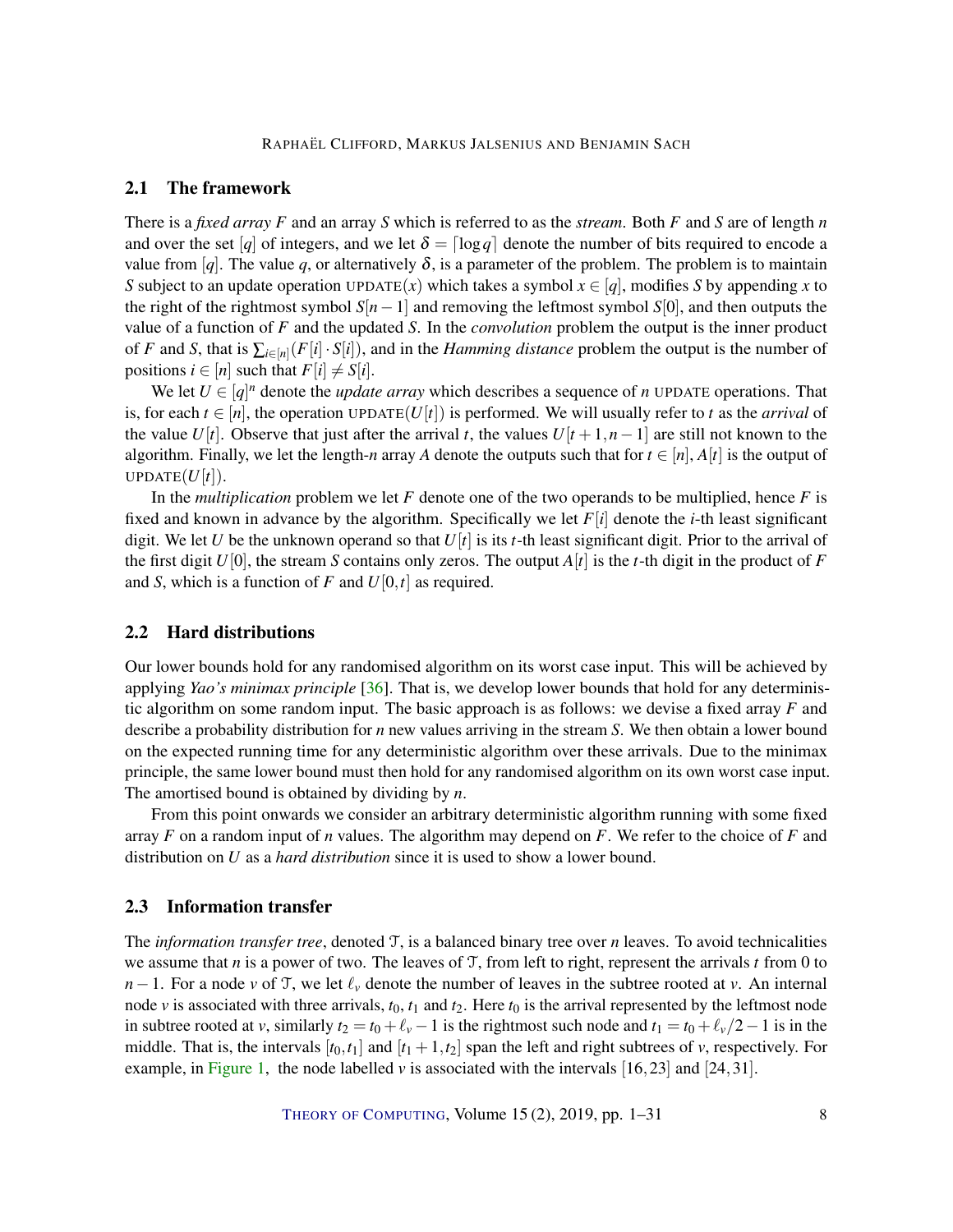

<span id="page-8-1"></span>Figure 1: An information transfer tree T with  $n = 32$  leaves. For the node labelled *v*, the arrival times  $t_0 = 16$ ,  $t_1 = 23$  and  $t_2 = 31$ .

We define the subarray  $U_v = U[t_0, t_1]$  to represent the  $\ell_v/2$  values arriving in the stream during the arrival interval  $[t_0, t_1]$ , and we define the subarray  $A_v = A[t_1 + 1, t_2]$  to represent the  $\ell_v/2$  output symbols produced during the arrival interval  $[t_1 + 1, t_2]$ .

We define  $U_v$  to be the concatenation of  $U[0,(t_0-1)]$  and  $U[(t_2+1),(n-1)]$ . That is,  $\widetilde{U}_v$  contains all symbols of *U* except for those in  $U_v$ . When  $\widetilde{U}_v$  is fixed to some constant  $\widetilde{u}_v$  and  $U_v$  is random, we write  $H(A_v | U_v = \tilde{u}_v)$  to denote the conditional entropy of  $A_v$  under the fixed  $U_v$ .

We define the *information transfer* of a node  $v$  of T, denoted  $\mathcal{I}_v$ , to be the set of memory cells *c* such that *c* is probed during the interval  $[t_0, t_1]$  and also probed in  $[t_1 + 1, t_2]$ . The cells in the information transfer  $\mathcal{I}_v$  therefore contains all the information about the values in  $U_v$  that the algorithm uses in order to correctly produce the output symbols *Av*.

By adding up the sizes of the information transfers  $\mathcal{I}_v$  over the internal nodes  $v$  of  $\mathcal T$  we get a lower bound on the number of cell probes, that is a lower bound on the total running time of the algorithm. To see this it is important to make the observation that a particular cell probe is counted for only once. Suppose that the cell  $c \in \mathcal{I}_v$  for some node *v*. Let *p* be the first probe of *c* in the arrival interval  $[t_1 + 1, t_2]$ . By including the cell  $c \in \mathcal{I}_v$  in the cell probe count we are in fact counting the probe *p*. Now observe that *p* cannot be counted for in the information transfer  $\mathcal{I}_{v'}$  of any node  $v'$  where  $v'$  is a proper descendant or ancestor of *v*.

Since the concept of the size of the information transfer is central to the lower bound proofs, we define as a shorthand  $I_v = |\mathcal{I}_v|$  to denote the size of the information transfer.

### <span id="page-8-2"></span>Definition 2.1 (Large expected information transfer). A node *v* of T has *large information transfer* if

$$
\mathbb{E}[I_{\nu}] \ \geq \ \frac{k \cdot \delta \cdot \ell_{\nu}}{\nu} \, ,
$$

where *k* is a constant that depends on the problem and input distribution.

Our aim is to show that a substantial proportion of the nodes of T have large information transfer. As we will see in [Section](#page-8-0) [3,](#page-8-0) this will be achieved by relating the size of the information transfer,  $I_\nu$  to the entropy of the output symbols  $A_v$ .

# <span id="page-8-0"></span>3 Overall proofs of the lower bounds

In this section we give the overall proofs for our lower bound results. Consider any node *v* in T. Suppose that  $\tilde{U}_v$  is fixed arbitrarily but the symbols in  $U_v$  are randomly drawn in accordance with the distribution

THEORY OF C[OMPUTING](http://dx.doi.org/10.4086/toc), Volume  $15(2)$ ,  $2019$ , pp.  $1-31$  9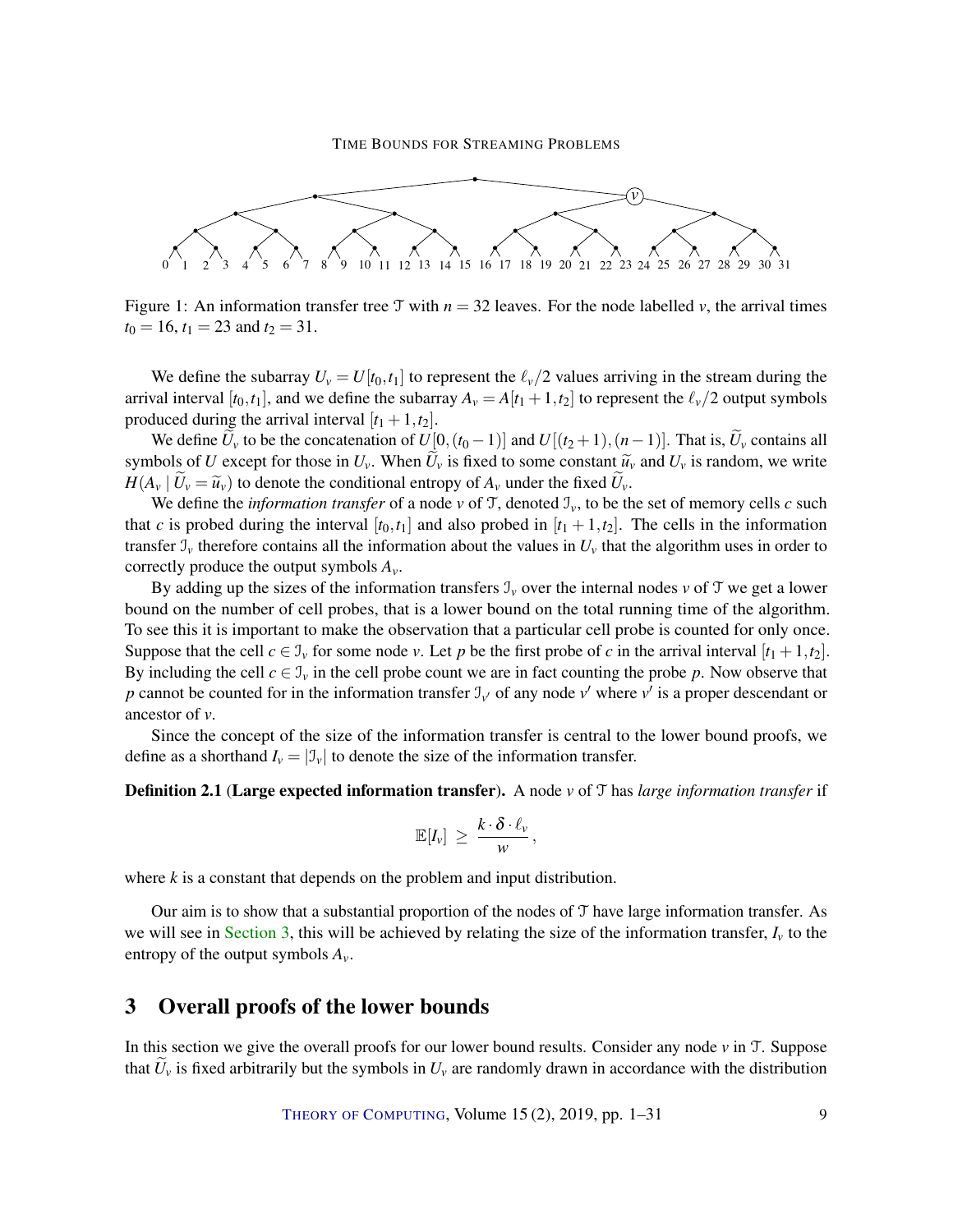<span id="page-9-3"></span>on *U*, conditioned on the fixed value of  $\tilde{U}_v$ . This induces a distribution on the output symbols  $A_v$ . If the entropy of  $A_v$  is large, conditioned on the fixed  $\tilde{U}_v$ , then any algorithm must probe many cells in order to correctly produce the output symbols  $A_v$ , as it is only through the information transfer  $\mathcal{I}_v$  that the algorithm can know anything about  $U<sub>v</sub>$ . We will begin in [Section](#page-9-0) [3.1](#page-9-0) by making this claim precise by giving a problem independent upper bound on  $H(A_v | \tilde{U}_v = \tilde{u}_v)$  in terms of  $\mathcal{I}_v$ . We will then give lower bounds on  $H(A_v \mid U_v = \tilde{u}_v)$  in [Section](#page-9-1) [3.2](#page-9-1) for each problem we consider. The proofs of these entropy lower bounds form the heart of our contributions and are deferred to Sections [4](#page-12-0) onwards. In [Section](#page-11-0) [3.3,](#page-11-0) we combine the upper and lower bounds on the entropy to show that many nodes of T have large information transfer. Finally, we calculate our final lower bounds in [Section](#page-12-1) [3.4](#page-12-1) by summing over all large information transfer nodes as discussed in [Section](#page-7-0) [2.3](#page-7-0) above.

# <span id="page-9-0"></span>3.1 An upper bound on the entropy

Towards showing that high conditional entropy  $H(A_v | \tilde{U}_v = \tilde{u}_v)$  implies large information transfer we use the information transfer  $\mathcal{I}_v$  to describe an encoding of the output symbols  $A_v$ . The following lemma gives a direct relationship between the size of the information transfer  $\mathcal{I}_v$  and the entropy. The lemma was originally stated in [\[34\]](#page-29-7) but for completeness we restate it here in our notation and provide a full proof.

<span id="page-9-2"></span>**Lemma 3.1** (Pătrașcu and Demaine [[34\]](#page-29-7)). *Under the assumption that the address of any cell can be specified in w bits, for any node v of the information transfer tree* T*, the entropy*

$$
H(A_{\nu} | \widetilde{U}_{\nu} = \widetilde{u}_{\nu}) \leq w + 2w \cdot \mathbb{E}[I_{\nu} | \widetilde{U}_{\nu} = \widetilde{u}_{\nu}].
$$

*Proof.* The expected length of any encoding of  $A_\nu$ , conditioned on  $\tilde{U}_\nu$ , is an upper bound on the conditional entropy of  $A_\nu$ . We use the information transfer  $\mathcal{I}_\nu$  as an encoding in the following way. For every cell  $c \in \mathcal{I}_v$  we store the address of *c*, which takes at most *w* bits under the assumption that a cell can hold the address of any cell in memory. We also store the contents of *c*, which takes *w* bits. In total this requires  $2w \cdot I_v$  bits. We will use the algorithm, which is fixed, and the fixed values of  $U_v$  as part of the decoder to obtain  $A<sub>v</sub>$  from the encoding. Since the encoding is of variable length we also store the size of the information transfer, which requires at most *w* additional bits.

In order to prove that the described encoding of  $A<sub>v</sub>$  is valid we now describe how to decode it. First we simulate the algorithm on the fixed input  $U_{\nu}$  from the first arrival of  $U[0]$  until just before the first value in  $U_v$  arrives. We then skip over all input symbols in  $U_v$  and resume simulating the algorithm from the beginning of the interval where  $A_\nu$  is computed until the last value in  $A_\nu$  has been obtained. For every cell being read, we check if it is contained in information transfer  $\mathcal{I}_v$  by looking up its address in the encoding. If it is in the information transfer, its contents is fetched from the encoding. If not, its contents is available from simulating the algorithm on the fixed input symbols. Observe that it suffices to store only the first time a cell in the information transfer is probed as the decoder remembers every cell it has already accessed.  $\Box$ 

## <span id="page-9-1"></span>3.2 Lower bounds on the entropy

[Lemma](#page-9-2) [3.1](#page-9-2) above provides a direct way to obtain a lower bound on the expected size of the information transfer given a lower bound on the conditional entropy  $H(A_v | \tilde{U}_v = \tilde{u}_v)$ . To show that a node has large information transfer we introduce the following definition.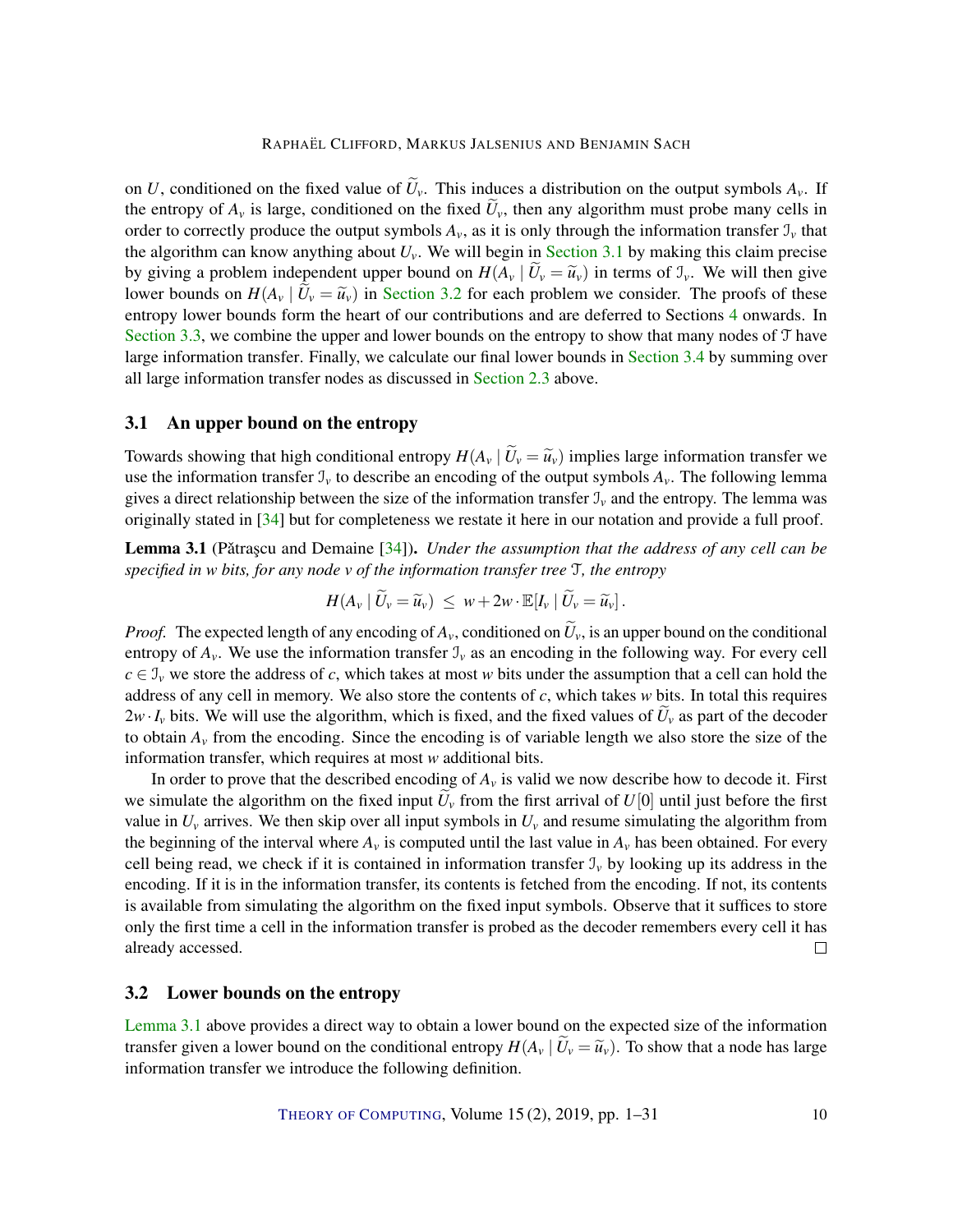<span id="page-10-3"></span>**Definition 3.2 (High-entropy node).** A node *v* in T is a *high-entropy node* if there is a positive constant *k* such that for *any* fixed  $\tilde{u}_v$ ,

$$
H(A_v | \widetilde{U}_v = \widetilde{u}_v) \geq k \cdot \delta \cdot \ell_v.
$$

To put this bound in perspective, note that the maximum conditional entropy of  $A<sub>v</sub>$  is bounded by the entropy of  $U_v$ , which is at most  $\delta \cdot (\ell_v/2)$  and obtained when the values of  $U_v$  are independent and uniformly drawn from [*q*]. Thus, the conditional entropy associated with a high-entropy node is the highest possible up to some constant factor. Establishing high-entropy nodes is the main contribution of this paper and the results are given in the following lemmas.

<span id="page-10-2"></span>**Lemma 3.3.** For the convolution problem, suppose that U is chosen uniformly at random from  $[q]^n$ , *where*  $q$  *is a prime. For any*  $v \in T$ *, at least a*  $(1 - 1/q)$ *-fraction of all*  $F \in [q]^n$  *have the property that*  $v$  *is a high-entropy node.*

The proof of the above lemma is given in [Section](#page-12-0) [4](#page-12-0) and relies on properties of Toeplitz matrices over a finite field of *q* elements. The proof does not give explicit descriptions of fixed arrays *F* for which nodes are high-entropy nodes. In the proof of the next lemma however, we show that there exists a particular array *F* for which high-entropy nodes are obtained. This *F* is a 0/1-array and is easy to describe: zeroes everywhere except for at power-of-two positions from the right hand end. The proof is given in [Section](#page-12-0) [4.](#page-12-0)

<span id="page-10-4"></span>**Lemma 3.4.** For the convolution problem there exists a fixed array  $F \in [q]^n$  such that when U is chosen  $uniformly$  at random from  $[q]^n$ , all  $v \in \mathcal{T}$  are high-entropy nodes.

Before we give the lemmas concerning online multiplication, recall that in this problem there is a fixed operand *F* multiplied with an operand *U* for which digits arrive one at a time.

<span id="page-10-0"></span>Lemma 3.5. *For the online multiplication problem, suppose that the operand U is chosen uniformly at random from*  $[q^n]$ *. For any*  $v \in T$ *, at least half of all operands*  $F \in [q^n]$  *have the property that*  $v$  *is a high-entropy node.*

The proof of [Lemma](#page-10-0) [3.5](#page-10-0) is given in [Section](#page-15-0) [5.](#page-15-0) Similarly to the convolution problem we also give an explicit description of a number *F* for which high-entropy nodes are obtained. This number resembles the fixed array that we described above for the convolution problem. The proof of the next lemma is also given in [Section](#page-15-0) [5.](#page-15-0)

<span id="page-10-5"></span>**Lemma 3.6.** For the online multiplication problem there exists a fixed operand  $F \in [q^n]$  such that when *U* is chosen uniformly at random from  $[q^n]$ , all  $v \in \mathcal{T}$  are high-entropy nodes.

Finally, for the Hamming distance problem we show that there exists an *F* and distribution for *U* such that sufficiently many nodes are high-entropy nodes. The proof of the next lemma is rather involved and is given over Sections [6](#page-16-0) to [8.](#page-23-0)

<span id="page-10-1"></span>Lemma 3.7. *For the Hamming distance problem there exists a hard distribution with a fixed F and random U* such that any node  $v \in T$  *for which*  $\ell_v \geq h \cdot \sqrt{n}$  *is a high-entropy node, where h is a positive constant.*

In the proof of [Lemma](#page-10-1) [3.7](#page-10-1) we demonstrate that there exists a very specific set of strings such that when *F* is drawn randomly from this set, there is a non-zero probability of picking an *F* for which many nodes are high-entropy nodes. Unlike the convolution and multiplication problems, the distribution for *U* is not uniform over of all strings  $[q]^n$ .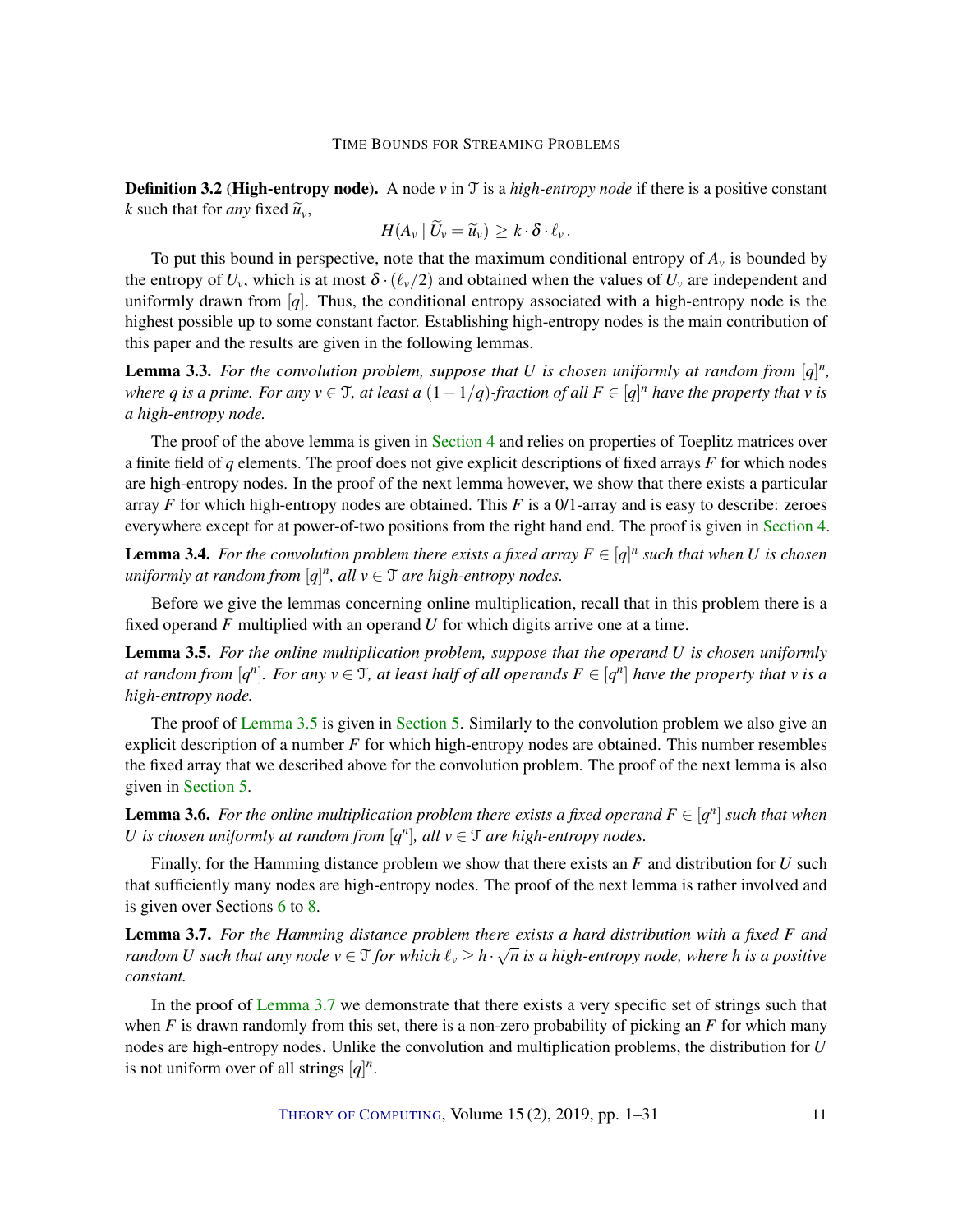# <span id="page-11-0"></span>3.3 Lower bounds on the information transfer

In the previous section we gave a series of lemmas saying that for all three problems we consider, there are instances for which many nodes of T are high-entropy nodes. In this section we combine these results with the entropy upper bound of [Lemma](#page-9-2) [3.1](#page-9-2) to show that many nodes have large information transfer. The following lemmas match the lemmas of the previous section. We start with the convolution problem.

<span id="page-11-1"></span>Lemma 3.8. *For the convolution problem where both F and U are chosen uniformly at random from*  $[q]^n$ , and q is a prime, every  $v \in \mathcal{T}$  has large information transfer.

*Proof.* By combining Lemmas [3.1](#page-9-2) and [3.3](#page-10-2) we have that for any  $v \in \mathcal{T}$  under fixed  $\widetilde{U}_v$ , at least half of all  $F \in [q]^n$  imply that *v* is a high-entropy node, that is,

$$
k\cdot \delta\cdot \ell_{\nu} \leq w + 2w\cdot \mathbb{E}[I_{\nu} | \widetilde{U}_{\nu} = \widetilde{u}_{\nu}],
$$

where  $k$  is the constant from [Definition](#page-10-3) [3.2](#page-10-3) of a high-entropy node. Rearranging terms gives

$$
\mathbb{E}[I_{\nu} \,|\, \widetilde{U}_{\nu} = \widetilde{u}_{\nu}] \, \geq \, \frac{\delta \cdot \ell_{\nu}}{2k \cdot w} - \frac{1}{2} \, .
$$

We remove the conditioning by taking expectation over  $\tilde{U}_v$  under a random *U*. When *F* is chosen uniformly at random from  $[q]^n$  we therefore have

$$
\mathbb{E}[I_{\nu}] \, \geq \, \frac{\delta \cdot \ell_{\nu}}{4k \cdot w} - \frac{1}{4} \, ,
$$

hence *v* has large information transfer.

Similarly to [Lemma](#page-11-1) [3.8,](#page-11-1) we combine Lemmas [3.1](#page-9-2) and [3.4](#page-10-4) to obtain the following property for the case where *F* is a fixed string and not randomly chosen.

<span id="page-11-2"></span>Lemma 3.9. *For the convolution problem there exists a hard distribution where F is fixed and U is chosen uniformly at random from*  $[q]^n$ , such that every  $v \in \mathcal{T}$  has large information transfer.

*Proof.* Similarly to the proof of [Lemma](#page-11-1) [3.8](#page-11-1) we combine Lemmas [3.1](#page-9-2) and [3.4](#page-10-4) to obtain, for all  $v \in \mathcal{T}$ under fixed  $U_{\nu}$ ,

$$
\mathbb{E}[I_{\nu} \,|\, \widetilde{U}_{\nu} = \widetilde{u}_{\nu}] \, \geq \, \frac{\delta \cdot \ell_{\nu}}{2k \cdot w} - \frac{1}{2} \,,
$$

where  $k$  is the constant from [Definition](#page-10-3) [3.2](#page-10-3) of a high-entropy node. The conditioning is removed by taking expectation over  $\tilde{U}_v$  under a random  $U$ .  $\Box$ 

The proofs of the following two lemmas, in which we establish large information transfer for the multiplication problem, are similar to the proofs of the previous two lemmas, only that we here combine [Lemma](#page-9-2) [3.1](#page-9-2) with Lemmas [3.5](#page-10-0) and [3.6,](#page-10-5) respectively.

Lemma 3.10. *For the online multiplication problem where both operands are chosen uniformly at random from*  $[q^n]$ *, every*  $v \in \mathcal{T}$  *has large information transfer.* 

THEORY OF C[OMPUTING](http://dx.doi.org/10.4086/toc), Volume 15 (2), 2019, pp. 1–31 12

 $\Box$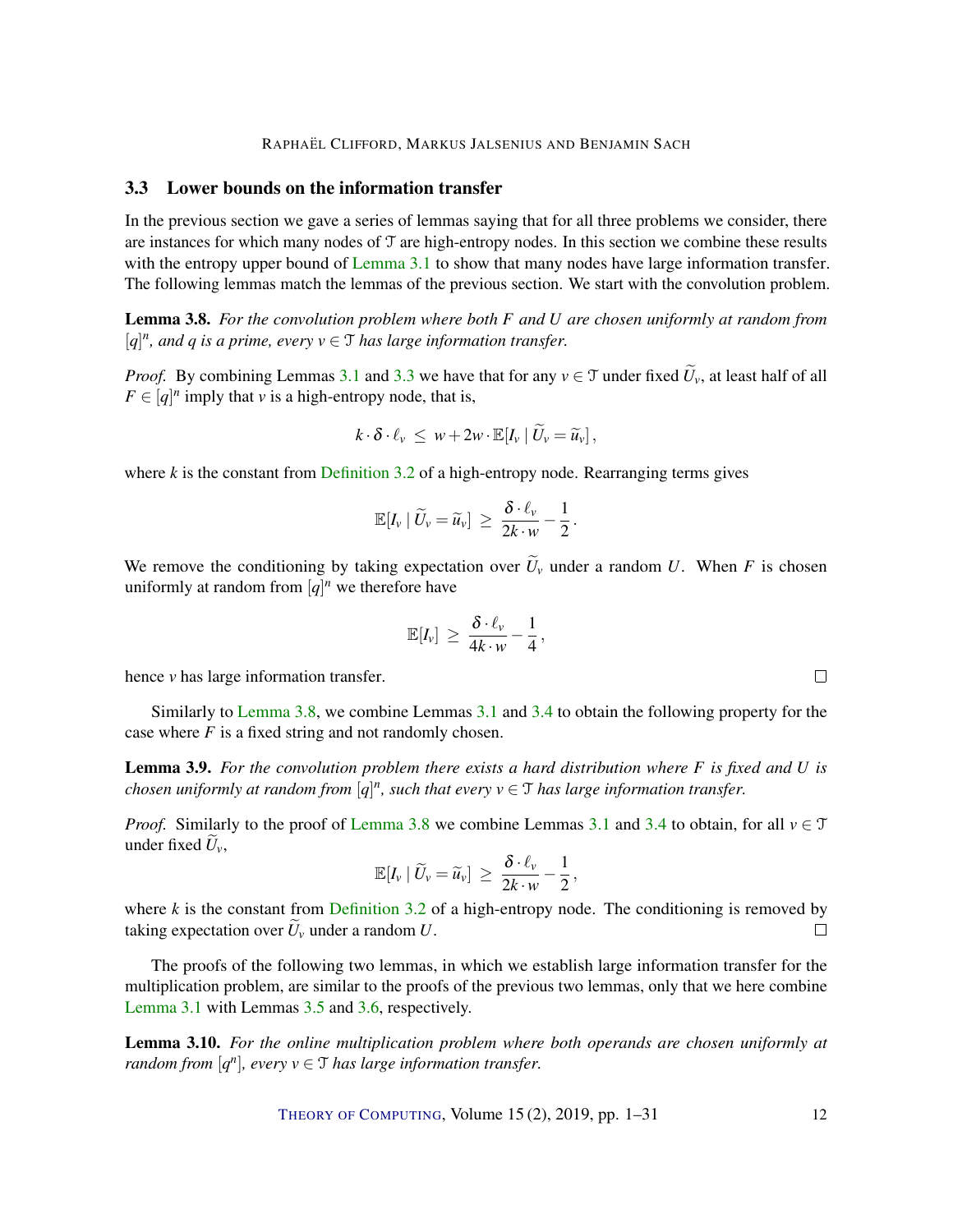<span id="page-12-4"></span>**Lemma 3.11.** For the online multiplication problem there exists a fixed operand in  $[q^n]$  such that when *the other operand is chosen uniformly at random from*  $[q^n]$ , every  $v \in \mathcal{T}$  *has large information transfer.* 

Finally, large information transfer is also established for the Hamming distance problem. The proof of the next lemma is identical to the proof of [Lemma](#page-11-2) [3.9,](#page-11-2) only that we combine [Lemma](#page-9-2) [3.1](#page-9-2) with [Lemma](#page-10-1) [3.7](#page-10-1) instead, and restrict the nodes *v* to those for which  $\ell_v$  is greater than a constant times  $\sqrt{n}$ .

<span id="page-12-2"></span>**Lemma 3.12.** *There exists a hard distribution for the Hamming distance problem such that every*  $v \in \mathcal{T}$ *for which*  $\ell_v \geq h \cdot \sqrt{n}$  *has large information transfer, where h is a positive constant.* 

# <span id="page-12-1"></span>3.4 Obtaining the cell-probe lower bounds

Now that we have established large information transfer for sufficiently many nodes of T we are ready to prove the lower bounds of Theorems [1.2,](#page-1-0) [1.4](#page-1-1) and [1.6.](#page-1-2)

For both the convolution and multiplication problems, large information transfer has been established for every node *v* of T, whereas for the Hamming distance problem, large information transfer has only been established where  $\ell_v \ge h \cdot \sqrt{n}$  where *h* is a positive constant. In order to unify the presentation of the proofs we restrict the summation of  $I_v$  to nodes for which  $\ell_v \ge h \cdot \sqrt{n}$ . Let *V* denote this set of nodes. We have *Allen*  $\mathbb{R}^+$ 

<span id="page-12-3"></span>
$$
\mathbb{E}\left[\sum_{v\in\mathcal{T}}I_{v}\right] \geq \mathbb{E}\left[\sum_{v\in V}I_{v}\right] = \sum_{v\in V}\mathbb{E}[I_{v}] \geq \sum_{v\in V}\frac{k\cdot\delta\cdot\ell_{v}}{w} = \frac{k'\cdot\delta\cdot n\cdot\log n}{w}, \qquad (3.1)
$$

where  $k$  is the constant from [Definition](#page-8-2) [2.1](#page-8-2) of large information transfer and  $k'$  is a new suitable constant. The first equality follows by linearity of expectation and the second inequality follows by Lemmas [3.8](#page-11-1) to [3.12,](#page-12-2) respectively. The last equality follows from the fact that

$$
\sum_{\substack{v \in T \\ \ell_v \geq h \cdot \sqrt{n}}} \ell_v \in \Theta(n \log n).
$$

Since the running time is bounded by the number of cell probes we have from Equation  $(3.1)$  that the expected running time for any deterministic algorithm solving the convolution, multiplication or Hamming distance problem, respectively, on *n* random input symbols is

$$
\Omega\left(\frac{\delta \cdot n \cdot \log n}{w}\right).
$$

By Yao's minimax principle, as discussed in [Section](#page-6-0) [2,](#page-6-0) this implies that any randomised algorithm on its worst case input has the same lower bound on its expected running time. The amortised time per arriving value is obtained by dividing the running time by *n*. This concludes the proofs of Theorems [1.2,](#page-1-0) [1.4](#page-1-1) and [1.6.](#page-1-2)

# <span id="page-12-0"></span>4 Hard distributions for the convolution problem

In this section we prove Lemmas [3.3](#page-10-2) and [3.4,](#page-10-4) that is we show that there are instances to the convolution problem such that the conditional entropy of the output symbols  $A<sub>v</sub>$  is large, where all input symbols but  $U_v$  are fixed.

THEORY OF C[OMPUTING](http://dx.doi.org/10.4086/toc), Volume  $15(2)$ ,  $2019$ , pp.  $1-31$  13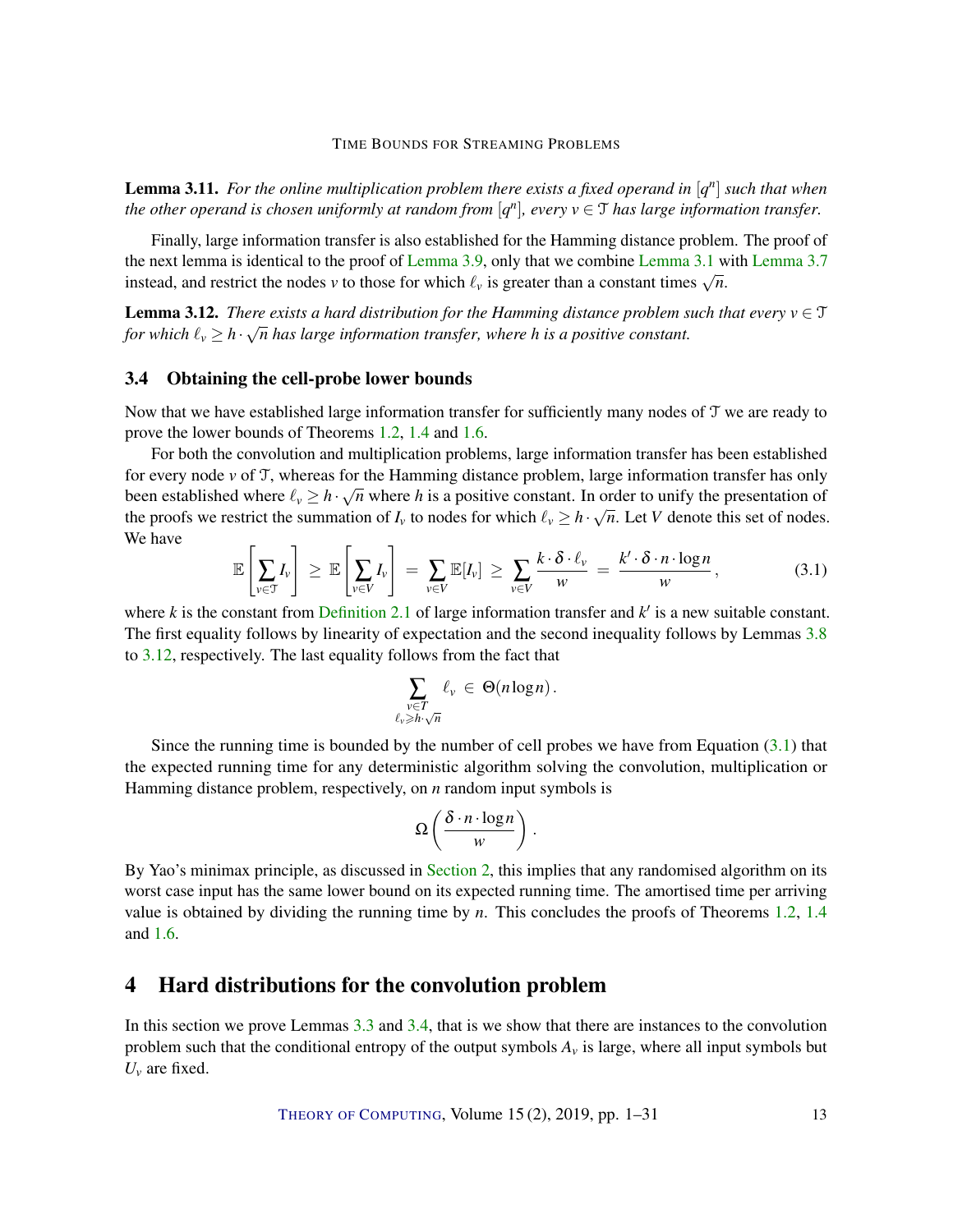<span id="page-13-1"></span>We begin by proving [Lemma](#page-10-2) [3.3](#page-10-2) because the proof is straightforward and the description of the hard distribution is simple: pick the input symbols *U* uniformly at random from  $[q]^n$ . As to the choice of *F* we only argue that a large fraction of all length-*n* arrays have the desired entropy lower bound. In [Section](#page-14-0) [4.2](#page-14-0) we will specify a particular *F* with this property, which will lead to a proof of [Lemma](#page-10-4) [3.4.](#page-10-4)

# 4.1 Entropy lower bound over all arrays *F*

We now prove [Lemma](#page-10-2) [3.3.](#page-10-2) Let *v* be any internal node of T and let  $t<sub>v</sub> \in [n]$  denote the arrival time of *U*<sup>*v*</sup>[0]. Let  $\ell = \ell_v/2$ . For  $i \in [\ell]$ , the *i*-th output in  $A_v$  can be broken into two sums  $A_i$  and  $A_i$ , such that  $A_{\nu}[i] = A_i + A_i$ , where

$$
\mathcal{A}_i = \sum_{j \in [\ell]} \left( F[n-1-(\ell+i)+j] \cdot U_v[j] \right)
$$

is the contribution from the alignment of *F* with  $U_v$ , and  $A_i$  is the contribution from the alignments that do not include  $U_v$ . Hence  $A_i$  is constant under fixed  $U_v$ . We define  $M_{F,\ell}$  to be the  $\ell \times \ell$  matrix with entries  $M_{F,\ell}(i, j) = F[n-1-(\ell+i)+j]$ . That is,

$$
M_{F,\ell} = \begin{pmatrix} F[n-\ell-1] & F[n-\ell+0] & F[n-\ell+1] & \cdots & F[n-2] \\ F[n-\ell-2] & F[n-\ell-1] & F[n-\ell+0] & \cdots & F[n-3] \\ F[n-\ell-3] & F[n-\ell-2] & F[n-\ell-1] & \cdots & F[n-4] \\ \vdots & \vdots & \vdots & \ddots & \vdots \\ F[n-2\ell] & F[n-2\ell+1] & F[n-2\ell+2] & \cdots & F[n-\ell-1] \end{pmatrix}.
$$

Observe that  $M_{F,\ell}$  is a *Toeplitz* matrix (or "upside down" *Hankel* matrix) since it is constant on each descending diagonal from left to right. It follows that

<span id="page-13-0"></span>
$$
M_{F,\ell} \times \begin{pmatrix} U_{\nu}[0] \\ U_{\nu}[1] \\ \vdots \\ U_{\nu}[\ell-1] \end{pmatrix} = \begin{pmatrix} A_0 \\ A_1 \\ \vdots \\ A_{\ell-1} \end{pmatrix}
$$
(4.1)

which describes a system of linear equations. Since output symbols are given modulo *q*, where *q* is assumed to be a prime, we operate in the finite field  $\mathbb{Z}/q\mathbb{Z}$ . It has been shown in [\[20\]](#page-28-14) that for any  $\ell$ , out of all the  $\ell \times \ell$  Toeplitz matrices over a finite field of *q* elements, a fraction of exactly  $(1-1/q)$  is non-singular. This fact was actually already established in [\[11\]](#page-27-11) almost 40 years earlier but incidentally reproved in [\[20\]](#page-28-14). Thus, a  $(1-1/q)$ -fraction of all *F* has the property that all the  $\ell$  input symbols in  $U_\nu$ can be uniquely determined from the output symbols in  $A<sub>v</sub>$ . Since the induced distribution for  $U<sub>v</sub>$  under any fixed  $\widetilde{U}_v$  is the uniform distribution on  $[q]^\ell$ , the conditional entropy

$$
H(A_v \,|\, \widetilde{U}_v = \widetilde{u}_v) \,=\, \ell \cdot \log_2 q \,\geq\, \frac{\delta \cdot \ell_v}{2}\,,
$$

where  $\delta = \lceil \log_2 q \rceil$ . This concludes the proof of [Lemma](#page-10-2) [3.3.](#page-10-2)

THEORY OF C[OMPUTING](http://dx.doi.org/10.4086/toc), Volume  $15(2)$ ,  $2019$ , pp.  $1-31$  14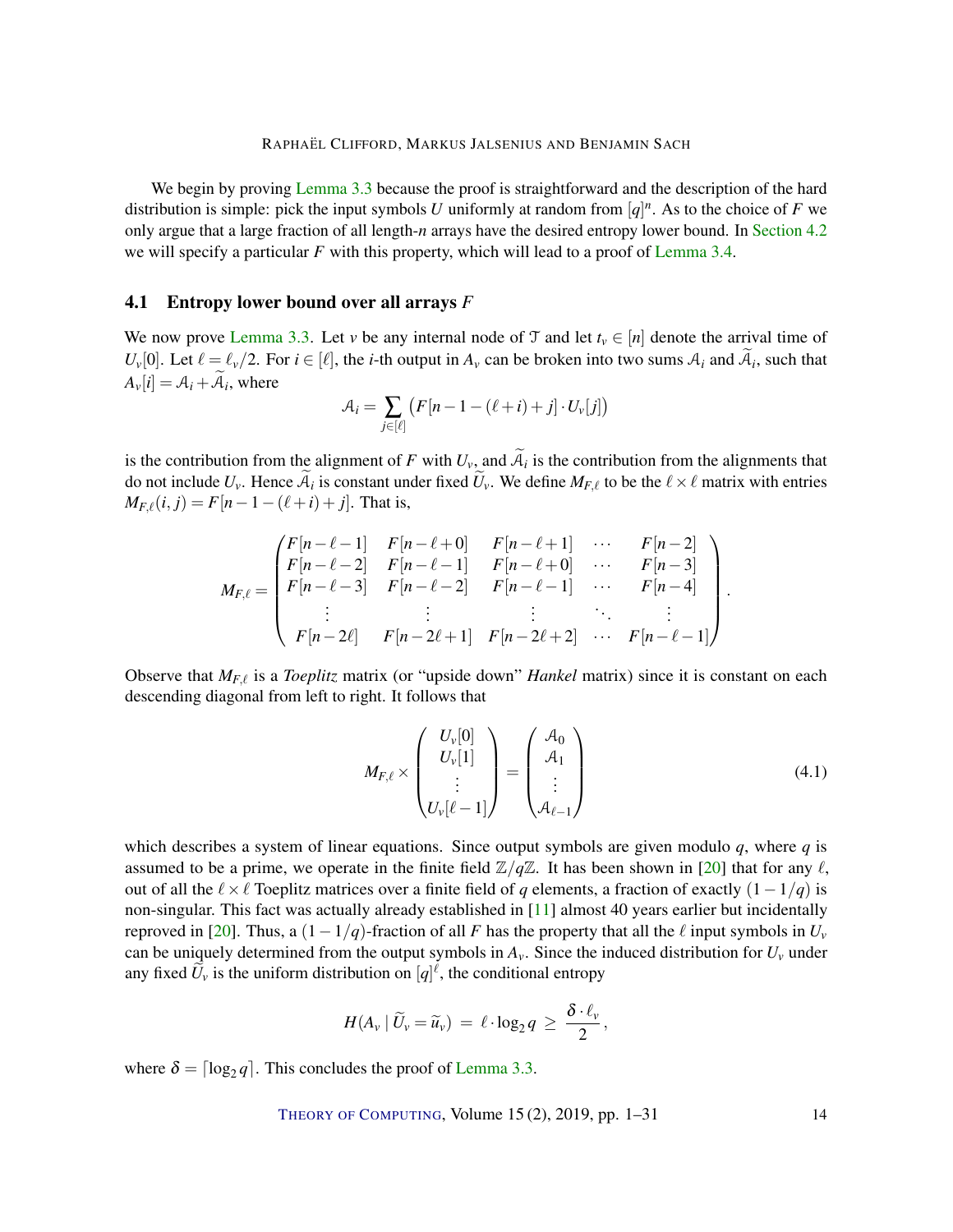

<span id="page-14-1"></span>Figure 2: Three alignments of  $F = K_n$  and the stream *S*: ① the last value of  $U_v$  has just arrived, ② half of the output symbols in  $A_v$  have been outputted, and  $\odot$  all output symbols in  $A_v$  have been outputted.

# <span id="page-14-0"></span>4.2 Entropy lower bound with a fixed array *F*

We now prove [Lemma](#page-10-4) [3.4](#page-10-4) by demonstrating that it is possible to design a fixed array *F* such that for all nodes  $v \in \mathcal{T}$ , a large portion of the values in  $U_v$  can be uniquely determined from the output symbols  $A_v$ . Since *U* is drawn uniformly at random from  $[q]^n$ , this implies large entropy of the output symbols  $A_\nu$ .

The fixed array *F* that we consider consists of stretches of 0s interspersed by 1s. The distance between two succeeding 1s is an increasing power of two, ensuring that for half of the alignments of *F* and *S* in the arrival interval where  $A_v$  is computed, all but exactly one element of  $U_v$  are simultaneously aligned with a 0 in *F*, hence not contributing to the outputted inner product of *F* and *S*. We define  $K_n \in [2]^n$  such that

*Kn*[0],*Kn*[1],...,*Kn*[*n*−1] = ...000000000100000000000000010000000100010110,

where commas between elements on the right hand side have been omitted, or formally,

$$
K_n[i] = \begin{cases} 1, & \text{if } n - 1 - i \text{ is a power of two;} \\ 0, & \text{otherwise.} \end{cases}
$$

The hard distribution for [Lemma](#page-10-4) [3.4](#page-10-4) is  $F = K_n$  and the input symbols *U* drawn uniformly at random from  $[q]$ <sup>*n*</sup>.

Let  $\nu$  be any node of  $\mathcal T$  and consider [Figure](#page-14-1) [2](#page-14-1) which illustrates three alignments of  $F$  and  $S$ , denoted (1), (2) and (3), respectively. At alignment (1), the last value of  $U_v$  has just arrived in the stream. At alignment  $(2)$ , half of the output symbols in  $A<sub>v</sub>$  have been outputted. At alignment  $(3)$ , all output symbols in  $A_\nu$  have been outputted. The key observation is that between alignment  $(2)$  and  $(3)$ , exactly one input symbol *x* of  $U_v$  is aligned with a 1 in *F*, hence *x* can be uniquely determined from the corresponding output symbol. Thus, over all output symbols  $A_v$ , a total of  $\ell_v/4$  values of  $U_v$  can be determined, implying that the entropy of  $A_v$  must be at least  $\delta \cdot \ell_v/4$ , where  $\delta = \lceil \log_2 q \rceil$ . We now formalise this reasoning.

Using the definition of  $\ell = \ell_v/2$  and the matrix  $M_{F,\ell}$  above, recall that entry  $M_{F,\ell}(i, j) = F[n-1-j]$  $(\ell + i) + j$ . Thus,  $M_{F,\ell}(i, j) = 1$  if and only if

$$
n-1 - (n-1 - (\ell + i) + j) = \ell + i - j
$$

is a power of two. Since  $\ell$  is a power of two it follows that for row  $i \in \{\ell/2,\ldots,\ell-1\}$  there can be at most one entry with the value 1. More precisely,

$$
M_{F,\ell}(i,j) = \begin{cases} 1 & \text{if } j = i, \\ 0 & \text{otherwise.} \end{cases}
$$

THEORY OF C[OMPUTING](http://dx.doi.org/10.4086/toc), Volume 15 (2), 2019, pp. 1–31 15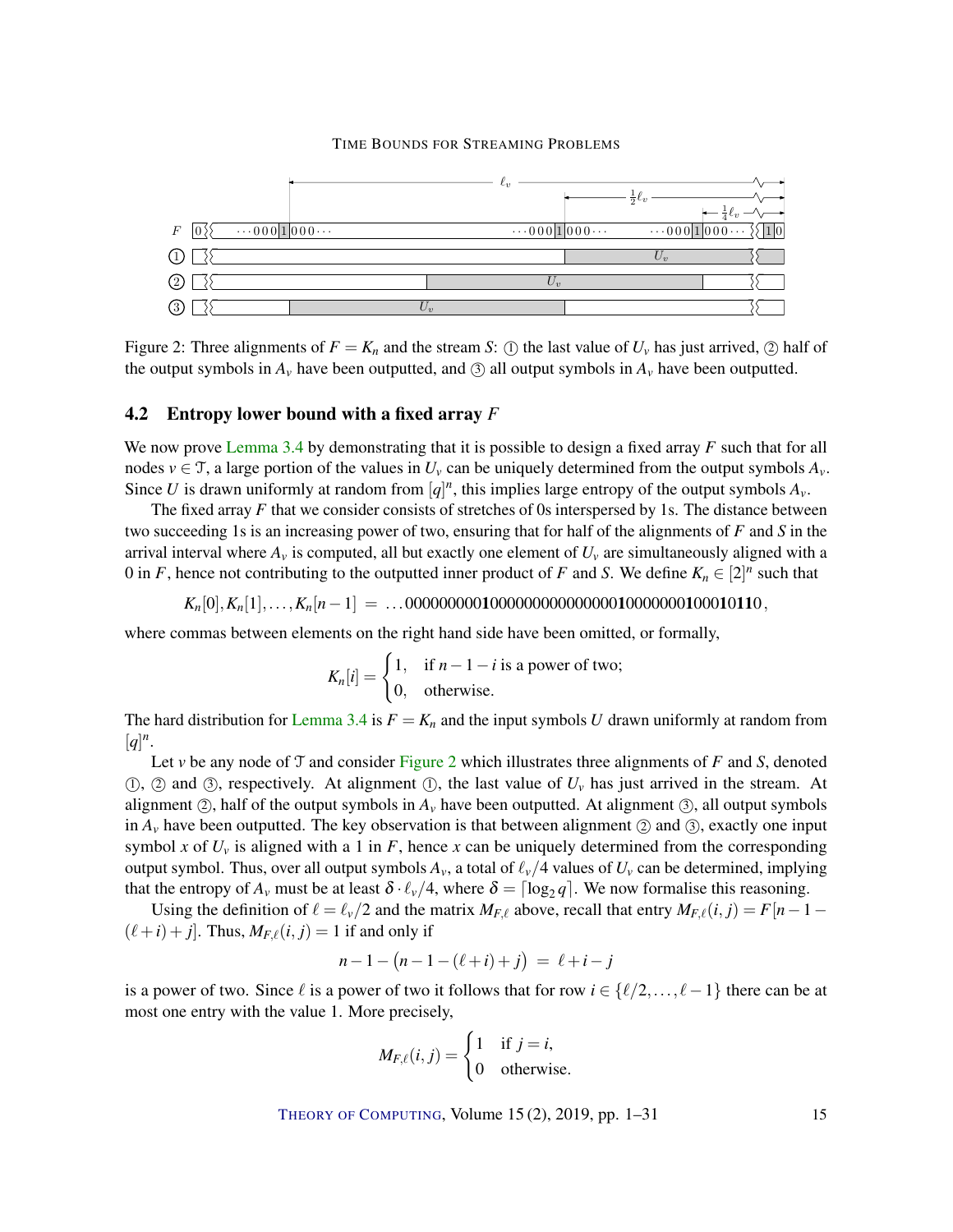# <span id="page-15-3"></span> $U[n-1] U[n-2] U[n-3] \cdots$   $U_v$   $U_v$   $\cdots$   $U[2] U[1] U[0]$  $A[n-1] \ A[n-2] \ A[n-3] \ \cdots \ \Big| \ \ A_v \ \Big| \ \cdots \ \Big| \ \cdots \ \Big| A[1] \ A[0]$  $\eta$  $t_v$  $rac{1}{2}\ell_v$  $\ell_v$  $\frac{1}{2}\ell_v + t_v$  $U_v$  $A_{\gamma}$  $\chi$   $\boxed{F[n-1] \ F[n-2] \ F[n-3] \ \cdots}$   $\cdots$   $F[2] \ F[1] \ F[0]$  $rac{1}{2}\ell_v$

## RAPHAËL CLIFFORD, MARKUS JALSENIUS AND BENJAMIN SACH

<span id="page-15-1"></span>Figure 3: An illustration of  $A = U \times F$ . Digits of *U* arrive one at a time, where  $U[0]$  is the low-order digit that arrives first.

From the system of linear equations in Equation [\(4.1\)](#page-13-0) it follows that for  $i \in \{\ell/2,\ldots,\ell-1\}, \mathcal{A}_i = U_{\nu}[i].$ Since the induced distribution for  $U_\nu$  under any fixed  $\tilde{U}_\nu$  is the uniform distribution on  $[q]^\ell$ , the conditional entropy

$$
H(A_v \,|\, \widetilde{U}_v = \widetilde{u}_v) \,=\, \frac{\ell}{2} \cdot \log_2 q \,\geq\, \frac{\delta \cdot \ell_v}{4} \,,
$$

where  $\delta = \lceil \log_2 q \rceil$ . This concludes the proof of [Lemma](#page-10-4) [3.4.](#page-10-4)

# <span id="page-15-0"></span>5 Hard distributions for the multiplication problem

In this section we prove Lemmas [3.5](#page-10-0) and [3.6,](#page-10-5) that is we show that there are instances of the online multiplication problem such that the conditional entropy of the output symbols  $A<sub>v</sub>$  is large, where all input symbols but  $U_v$  are fixed. For the purposes of proving a lower bound we assume that all digits of the operand *F* are available at any time whereas the digits of the operand *U* arrive one at a time. [Figure](#page-15-1) [3](#page-15-1) illustrates  $U \times F$ , where  $U[0]$  and  $F[0]$  are the least significant digits and the product *A* is capped at *n* digits.

The following property of multiplying binary numbers was established by Paterson, Fischer and Meyer [\[31\]](#page-29-4). The lemma is stated in our notation, but the translation from the original notation of [31] is straightforward.

<span id="page-15-2"></span>Lemma 5.1 (Corollary of Lemma 5 in [\[31\]](#page-29-4)). *Suppose q* = 2*. Let v be any node of* T *and fix the digits of*  $\widetilde{U}_v$  *arbitrarily. At least half of all*  $F[0, \ell_v-1] \in [q]^{\ell_v}$  (first  $\ell_v$  digits of F) have the property that any value *of A<sup>v</sup> can arise from at most four distinct Uv.*

Although [Lemma](#page-15-2) [5.1](#page-15-2) applies only to binary numbers, it naturally scales to any *q* that is a power of two. To see this, observe that the property holds for any  $v$ , and a sequence of digits in base  $q$  is after all just a bit sequence.

Corollary 5.2. *[Lemma](#page-15-2) [5.1](#page-15-2) holds for any q that is a power of two.*

THEORY OF C[OMPUTING](http://dx.doi.org/10.4086/toc), Volume  $15(2)$ ,  $2019$ , pp.  $1-31$  16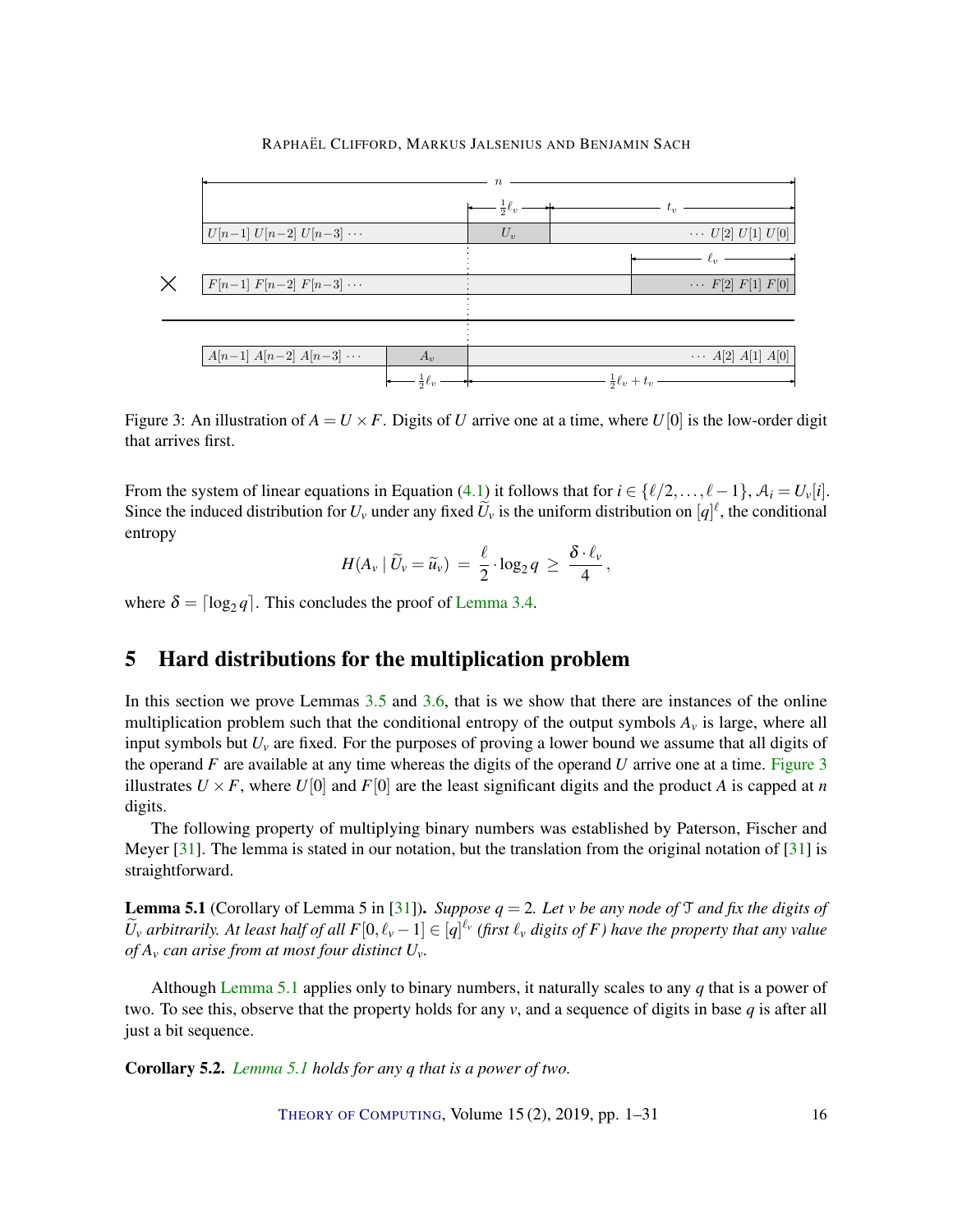<span id="page-16-2"></span>We use the above corollary to prove [Lemma](#page-10-0) [3.5.](#page-10-0) Let *v* be any node of T. At least half of all  $F \in [q^n]$ have the property that  $U_v$  can be determined up to a set of four possible values given the output symbols in  $A_v$ . Since the induced distribution for  $U_v$  under any fixed  $\tilde{U}_v$  is the uniform distribution on  $[q]^\ell$  (the digits of  $U_v$ ), the conditional entropy

$$
H(A_v \mid \widetilde{U}_v = \widetilde{u}_v) \ \geq \ \log_2\left(\frac{q^{\ell_v/2}}{4}\right) \ \geq \ \frac{\delta \cdot \ell_v}{2} - 2 \,,
$$

where  $\delta = \log_2 q$ . This concludes the proof of [Lemma](#page-10-0) [3.5.](#page-10-0)

In order to prove [Lemma](#page-12-4) [3.11](#page-12-4) we specify a fixed *F* which together with the uniform distribution for *U* gives the desired entropy lower bound. Similarly to the array  $K_n$  from [Section](#page-14-0) [4.2](#page-14-0) we define  $K_{q,n}$  to be the largest number in  $[q^n]$  such that the *i*-th bit in the binary expansion of  $K_{q,n}$  is 1 if and only if *i* is a power of two (starting with  $i = 0$  at the lower-order end). Thus, the binary expansion of  $K_{q,n}$  is the reverse of  $K_{n \log_2 q}$ . For example, suppose that  $q = 16$  (i.e., hex) and  $n = 8$ . Then  $K_{16,8} = 10116$  in base 16, or 65,814 in decimal, since the binary expansion of  $K_{16,8}$  is

$$
\underbrace{0000000000000001000000100010110}_{1}.
$$

Paterson, Fischer and Meyer [\[31\]](#page-29-4) also studied the multiplication of binary numbers where one operand is fixed. The following property was given in [\[31\]](#page-29-4), here translated into our notation.

<span id="page-16-1"></span>**Lemma 5.3** (Lemma 1 of [\[31\]](#page-29-4)). *Suppose*  $q = 2$  *and*  $F = K_{q,n}$ *. Let v be any node of*  $\mathcal{T}$  *and fix the digits of*  $U_v$  *arbitrarily. Any value of*  $A_v$  *can arise from at most two distinct*  $U_v$ *.* 

Similarly to [Lemma](#page-15-2) [5.1](#page-15-2) and from our definition of  $K_{q,n}$ , the above lemma scales to any *q* that is a power of two.

# Corollary 5.4. *[Lemma](#page-16-1) [5.3](#page-16-1) holds for any q that is a power of two.*

We use the above corollary to prove [Lemma](#page-10-5) [3.6](#page-10-5) where  $F = K_{q,n}$ . Let *v* be any node of T. The value of  $U_{\nu}$  can be determined up to a set of two possible values given the output symbols in  $A_{\nu}$ . Now suppose that *F* has this property. Since the induced distribution for  $U_v$  under any fixed  $U_v$  is the uniform distribution on  $[q]^\ell$  (the digits of  $U_\nu$ ), the conditional entropy

$$
H(A_v \,|\, \widetilde{U}_v = \widetilde{u}_v) \, \geq \, \log_2\left(\frac{q^{\ell_v/2}}{2}\right) \, \geq \, \frac{\delta \cdot \ell_v}{2} - 1\,,
$$

where  $\delta = \log_2 q$ . This concludes the proof of [Lemma](#page-10-5) [3.6.](#page-10-5)

# <span id="page-16-0"></span>6 Hard distribution for the Hamming distance problem

In this section we prove [Lemma](#page-10-1) [3.7,](#page-10-1) that is we show that there are instances of the Hamming distance problem such that the conditional entropy of the output symbols  $A<sub>v</sub>$  is large, where all input symbols but

THEORY OF C[OMPUTING](http://dx.doi.org/10.4086/toc), Volume 15 (2), 2019, pp. 1–31 17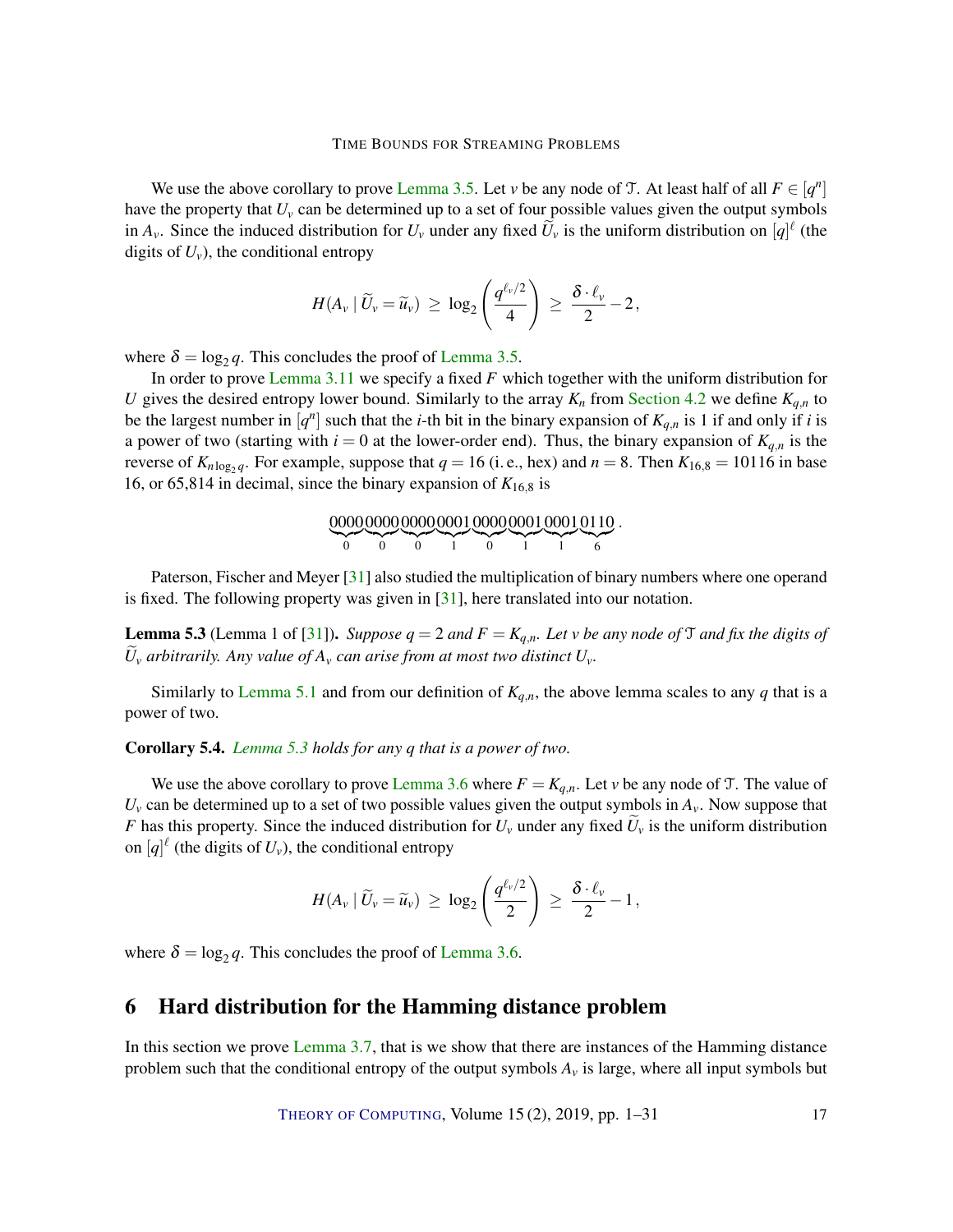$U_{\nu}$  are fixed. We will show this property for nodes in the upper part of the tree  $\mathcal{T}$ , namely nodes  $\nu$  such the number of leaves  $\ell_v$  is greater than some constant times  $\sqrt{n}$ .

Unlike the hard distributions we gave for the convolution and multiplication problems, we will not give an explicit description of the array *F* for which the Hamming distance lower bound holds. We only show the existence of such an *F*. Further, for both the convolution and multiplication problems we showed that the lower bound was obtained for a majority of all *F*, where *U* was chosen uniformly at random from  $[q]^n$ . For the Hamming distance problem we will instead show that there exists an  $F$  and some particular subset of  $[q]^n$  such that when *U* is drawn uniformly at random from this subset, we obtain the desired lower bound.

### <span id="page-17-0"></span>6.1 Terminology, choice of *q* and rounding issues

We will refer to the input arrays, including  $F$  and  $U$ , as *strings*, and the set  $[q]$  as the *alphabet*. The values of the alphabet are referred to as *symbols*.

Unlike the convolution and multiplication problems, for the Hamming distance problem there is no benefit in having an alphabet of size greater than *n*, the length of *F*. Our hard distribution is constructed such that with an alphabet of size *q*, *n* has to be at least  $q^3$ . From now on we assume that  $n \ge q^3$ . Observe that whenever *n* is polynomial in *q*, the number of bits needed to represent a symbol is  $\delta \in \Theta(\log n)$ .

We will often treat various roots of integers as integers. For example, we may say that some string of length  $q^{3/2}$  is the concatenation of *q* smaller strings, each of length  $q^{1/2}$ . This is of course only possible whenever these numbers are integers, which is not the case for arbitrary *q*. One could overcome this problem by adjusting the values with appropriate floors and ceilings, as well as introducing padding symbols where necessary, but this would without doubt clutter the presentation. We have decided to keep it simple by treating any root of any integer as an integer, and assuming that everything adds up nicely. This is only to keep the presentation clean and it should be obvious from the context that this has no impact on the asymptotic behaviour.

# 6.2 The overall structure of the fixed string *F*

Recall the definition of the array  $K_n \in \{0,1\}^n$  from [Section](#page-14-0) [4.2](#page-14-0) which consists of 0s everywhere except at power-of-two positions from the right-hand end. A hard distribution for the convolution problem was given by setting *F* to  $K_n$  and choosing *U* uniformly at random from  $[q]^n$ . Recall [Figure](#page-14-1) [2](#page-14-1) which illustrates why we chose this hard distribution: for each output symbol in the second half of  $A<sub>v</sub>$ , that is between the alignments marked  $\oslash$  and  $\oslash$  in the figure, exactly one input symbol of  $U_v$  is aligned with a 1 in *F* and all other input symbols of  $U_v$  are aligned with 0. Thus, the second half of  $U_v$  can be uniquely determined from the output symbols  $A_{\nu}$ .

To show a lower bound for the Hamming distance problem we devise a string *F* that resembles *Kn*. First we introduce an auxiliary string *R* of length  $\Theta(q^{3/2})$ . We will use  $r = (q/2)^{3/2}$  as a shorthand for the length of *R*. We will give the details of *R* later but will highlight an important property of it below. We obtain *F* from  $K_n$  by first replacing each 0 by a symbol that we denote  $\star$ . The symbol  $\star$  will never occur in the stream, hence will always generate a mismatch. We then replace every length-*r* substring starting at a 1 with a copy of *R*. Any 1 that is closer than *r* positions from the right-hand end of *F* is replaced by a ?-symbol instead. [Figure](#page-18-0) [4](#page-18-0) illustrates *F*.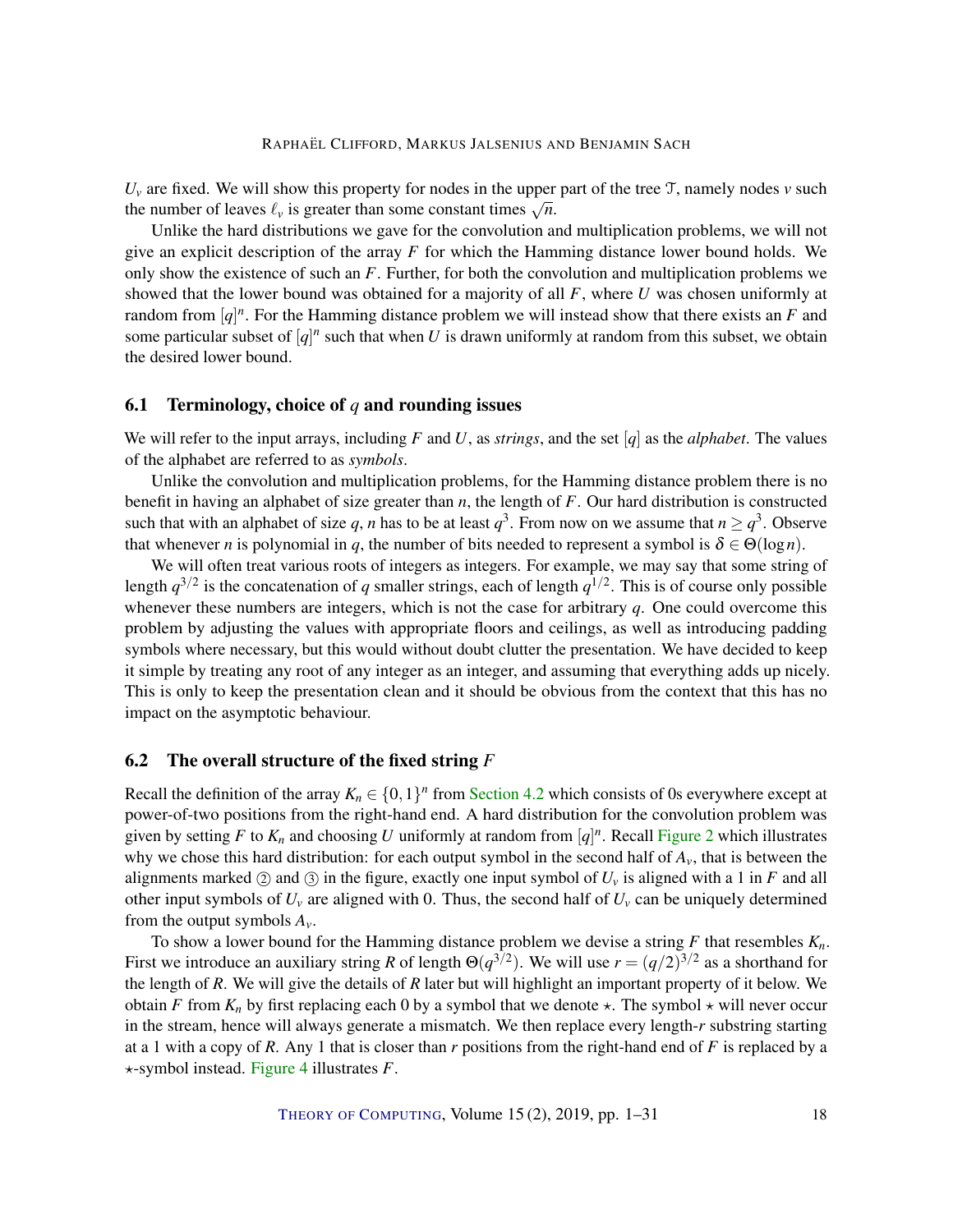

<span id="page-18-0"></span>Figure 4: The string *F* has a copy of *R* starting at each position  $n-1-i$  where  $i \geq |R|$  is a power of two. All other positions have the symbol  $\star$  which only occurs in *F* and not in the stream.



<span id="page-18-1"></span>Figure 5: HamArray(*R*,*U'*) contains the Hamming distances between *R* and every length-*r* substring of  $U'$  as  $R$  slides along  $U'$ .

# 6.3 Properties of the string *R* and Hamming arrays

The string *R* will play the same role as the value 1 in  $K_n$  did for the convolution problem, namely it will allow us to uniquely determine symbols from *U*. To see how, we first introduce the notion of a Hamming array, illustrated in [Figure](#page-18-1) [5.](#page-18-1) For a string  $U'$  of length 2r, we write HamArray $(R, U')$  to denote the length- $(r+1)$  array such that for  $i \in [r+1]$ , HamArray $(R, U')[i]$  is the Hamming distance between *R* and  $U'[i,i+r-1]$ . That is, HamArray(*R*,*U*') contains the Hamming distances between *R* and every length- $r$  substring of  $U'$ .

To see the resemblance with a 1 in  $K_n$ , we give the following lemma. The proof is non-trivial and deferred to [Section](#page-21-0) [7.3.](#page-21-0) A high-level explanation of the lemma is given immediately after its statement.

<span id="page-18-2"></span>**Lemma 6.1.** *There exists a constant*  $k > 0$  *such that for any r there is a length-r string*  $R \in [q]^r$  *where*  $q = 2r^{2/3}$  such that

$$
\left| \left\{\ \mathrm{HamArray}(R, U') \ \mid \ U' \in [q]^{2r} \right\} \right| \geq q^{kr}.
$$

The lemma says that there is a string *R* such that over all possible *U'* of length  $2|R|$ , one can obtain  $q^{\Theta(r)}$  distinct Hamming arrays. Since there are only  $q^{2r}$  possible values of U', this means that a nonnegligible fraction of all U' can be put in one-to-one correspondence with Hamming arrays. Thus, as symbols in  $U_v$  slide past an *R* in a similar fashion to symbols in  $U_v$  sliding past a 1 in  $K_n$  in the hard distribution for the convolution problem, we can infer a substantial portion of the symbols of  $U_\nu$  from the output symbols  $A<sub>v</sub>$ , hence obtain large entropy. We formalise this in the next section and explain how the lower bound is obtained.

### 6.4 The hard distribution and obtaining the lower bound

Relying on [Lemma](#page-18-2) [6.1](#page-18-2) above we will now describe a hard distribution for the Hamming distance problem and use it to prove [Lemma](#page-10-1) [3.7,](#page-10-1) which is the purpose of [Section](#page-16-0) [6.](#page-16-0)

THEORY OF C[OMPUTING](http://dx.doi.org/10.4086/toc), Volume 15 (2), 2019, pp. 1–31 19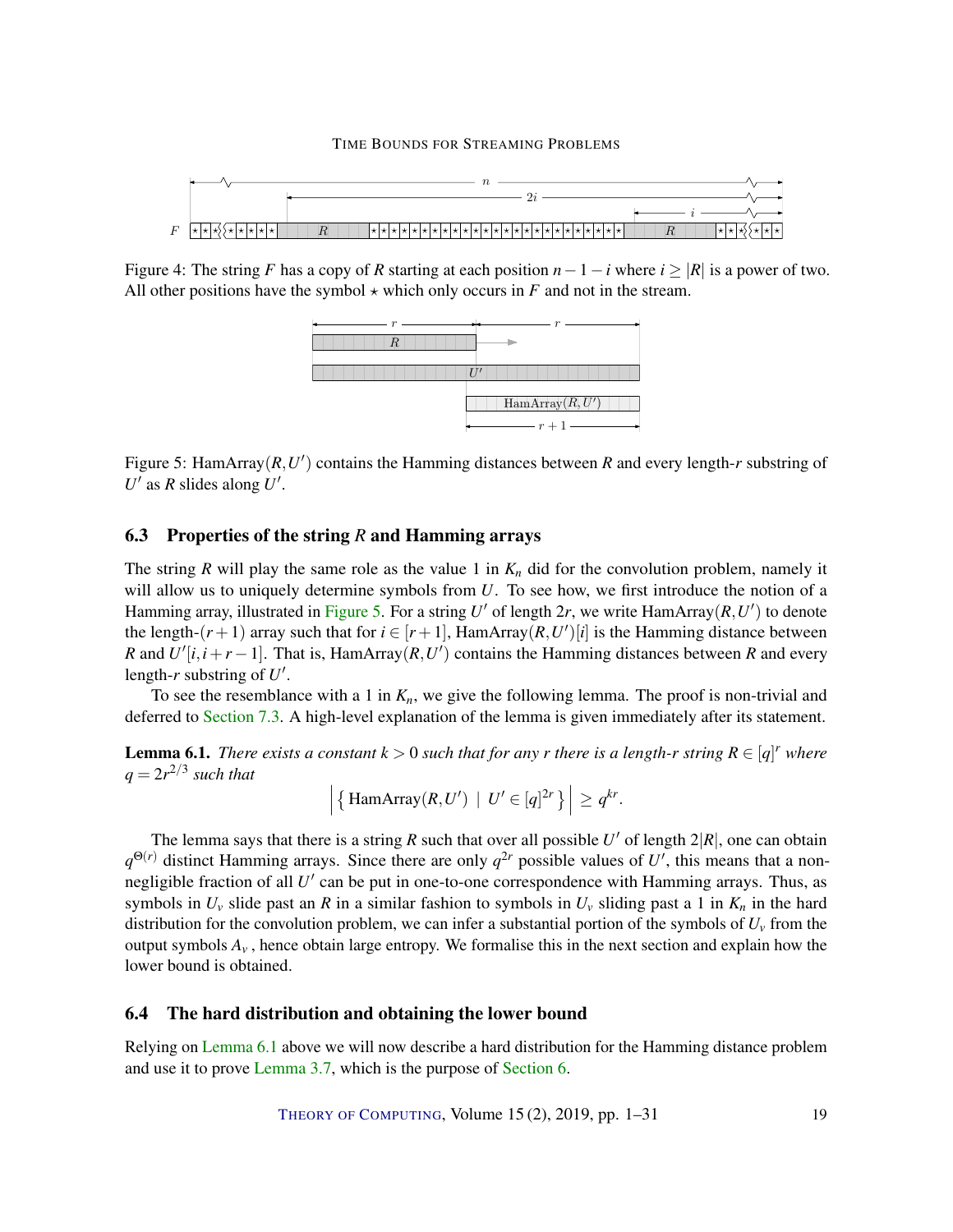

<span id="page-19-1"></span>Figure 6: Three alignments of *F* and the stream *S*: (1) the last value of  $U_v$  has just arrived, (2) half of the outputs in  $A_v$  have been outputted, and  $\circ$  all outputs in  $A_v$  have been outputted. The string  $U_v$  is here the concatenation of  $U'_1, \ldots, U'_m \in \mathcal{U}_R$ , where  $m = \ell_v/(4r)$ .

Given a string  $R \in [q]^r$ , we let  $\mathcal{U}_R \subseteq [q]^{2r}$  be any largest set of length- $(2r)$  strings such that for any two distinct strings  $U'_1, U'_2 \in \mathcal{U}_R$ ,

 $\text{HamArray}(R, U_1') \neq \text{HamArray}(R, U_2')$ .

To uniquely specify a string in  $\mathcal{U}_R$  we need  $\log_2 |\mathcal{U}_R|$  bits. By [Lemma](#page-18-2) [6.1](#page-18-2) we have that there exists an *R* such that  $\log_2 |\mathcal{U}_R| \in \Theta(r \log q)$ .

For the hard distribution we use *F* from above with an *R* that has the properties of [Lemma](#page-18-2) [6.1.](#page-18-2) The input *U* is given by concatenating  $n/2r$  strings drawn independently and uniformly at random from  $\mathcal{U}_R$ .

Similarly to [Figure](#page-14-1) [2](#page-14-1) we can now illustrate how strings from  $\mathcal{U}_R$  slide past R during the second half of the output symbols in  $A_v$ , where *v* is any node of  $\mathcal{T}$  such that  $\ell_v \ge h \cdot \sqrt{n}$ . Here *h* is the positive constant from [Lemma](#page-10-1) [3.7.](#page-10-1) We defer picking the value of *h* until later. For any such node, we have that  $\ell_v > h \cdot r$  because we assumed that  $n \ge q^3$  and the definition of *r* implies that  $q^3 > r^2$ . In [Figure](#page-19-1) [6](#page-19-1) we have illustrated  $U_v$  as the concatenation of random strings  $U'_1, \ldots, U'_m$  drawn from  $\mathcal{U}_R$ , where  $m = \ell_v/(4r)$ . Between alignments  $\circled{2}$  and  $\circled{3}$  in the figure, the second half of the substrings  $U_i'$  of  $U_v$  slide in turn past *R*, and from the outputs in  $A_v$  we can infer HamArray( $R, U_i'$ ) for each such  $U_i'$ . By construction of  $\mathcal{U}_R$  this allows us to uniquely determine the strings  $U_i'$ . Thus, over all outputs  $A_\nu$ , a total of approximately  $m/2$ substrings  $U_i'$  of  $U_v$  can be completely determined. We pick above *h* to be sufficiently large so that, even compensating for border cases, the number of substrings  $U_i'$  of  $U_v$  that can be determined is always at least one. This implies that the entropy of  $A_\nu$  must, by [Lemma](#page-18-2) [6.1,](#page-18-2) be at least  $\Theta((m/2) \cdot r \log q) = \Theta(\ell_\nu \cdot \delta)$ , where  $\delta = \lceil \log_2 q \rceil$ . This concludes the proof of [Lemma](#page-10-1) [3.7.](#page-10-1)

# <span id="page-19-0"></span>7 A string with many different Hamming arrays

In this section we prove [Lemma](#page-18-2) [6.1,](#page-18-2) that is we show that there exists a string *R* which gives many different Hamming arrays. This is arguably the most technically detailed part of our lower bound proofs. To recap, we claim that for any *r* there exists a string  $R \in [q]^r$  with  $q = 2r^{2/3}$  which permits at least  $q^{kr}$  distinct Hamming arrays when combined with every string in  $[q]^{2r}$ , where *k* is a constant. Next we describe the overall structure of an *R* with this property.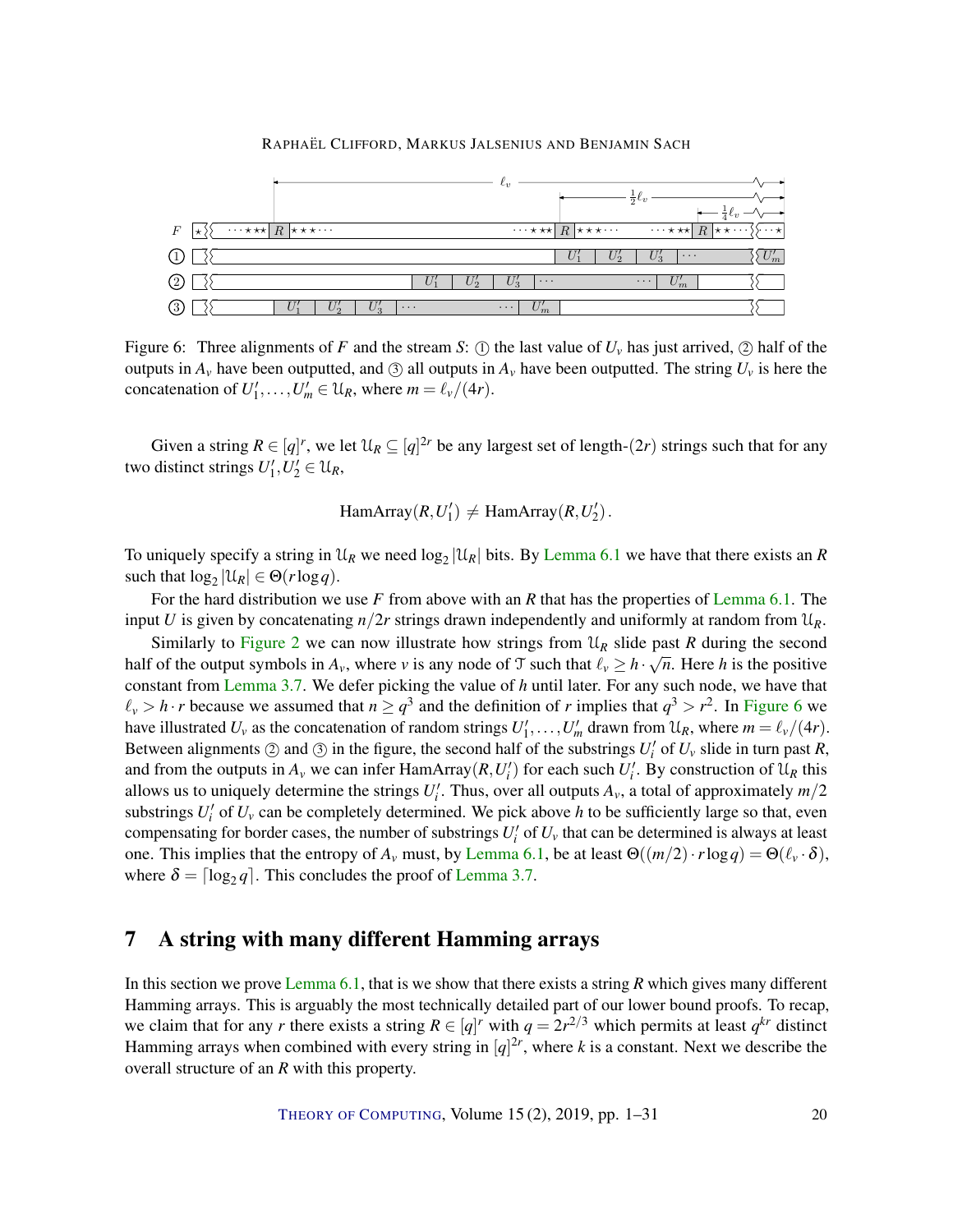

<span id="page-20-0"></span>Figure 7: An example of the string R of length  $r = \mu^3$ , which is the concatenation of the  $\mu^2$  strings  $\rho_0, \ldots, \rho_{\mu^2-1}$ , where  $\rho_i \in {\{\star, i\}}^{\mu}$ .



<span id="page-20-1"></span>Figure 8: Setting symbols of  $U'$  renders a large set of possible Hamming distance outputs.

# 7.1 The structure of *R*

To shorten notation it will be convenient to introduce the variable  $\mu$  as a shorthand for  $r^{1/3}$ . Hence R has length  $r = \mu^3$  and  $q = 2\mu^2$ . The string R is constructed by concatenating  $\mu^2$  substrings, each of length  $\mu$ . For  $i \in [\mu^2]$  we let  $\rho_i$  denote the *i*-th substring of *R*, that is

$$
R=\rho_0\rho_1\cdots\rho_{(\mu^2-1)}.
$$

Each substring  $\rho_i$  can only contain symbols from the set  $\{\star, i\}$ , where  $\star$  is the special symbol that will not occur in the stream. Therefore, the total number of distinct symbols in *R* is at most  $\mu^2 + 1 \le q$  as claimed. [Figure](#page-20-0) [7](#page-20-0) illustrates an example of *R*.

The purpose of the substrings  $\rho_i$  is to support a reduction from vector addition to Hamming arrays that we explain next.

### <span id="page-20-2"></span>7.2 Vector sums and Hamming arrays

Before we describe the full reduction in the following section we begin by giving some high level intuition. We first introduce some notation. Let  $V = \{v_0, v_1, v_2, \ldots, v_{\mu^2-1}\}\)$  be a multi-set of vectors where  $v_i \in \{0,1\}^{\mu}$ . We can define a correspondence between the length- $\mu$  substring  $\rho_i$  of *R* and the *i*-th vector *v*<sub>*i*</sub> as follows. The *j*-th symbol of  $\rho_i$  equals *i* if the *j*-th component of *v*<sub>*i*</sub> is 1 and  $\star$  otherwise. For example,  $\rho_2 = 2 \star \star 22$  from [Figure](#page-20-0) [7](#page-20-0) corresponds to the vector  $v_2 = (1,0,0,1,1)$ .

We will now see that this correspondence between vectors in *V* and substrings of *R* can be used to encode elementwise *sums* of vectors in *V* in the Hamming array for *R*. Consider the string  $U' \in [q]^{2r}$ in [Figure](#page-20-1)  $8$  as an illustrative example. Here the string  $U'$  contains the other special symbol that we introduce, denoted  $\circ$ . This symbol does not occur in *R*, hence will always mismatch. In the figure we see that all positions of  $U'$  have the symbol  $\diamond$ , except for three positions where the symbols are 0, 5 and 7,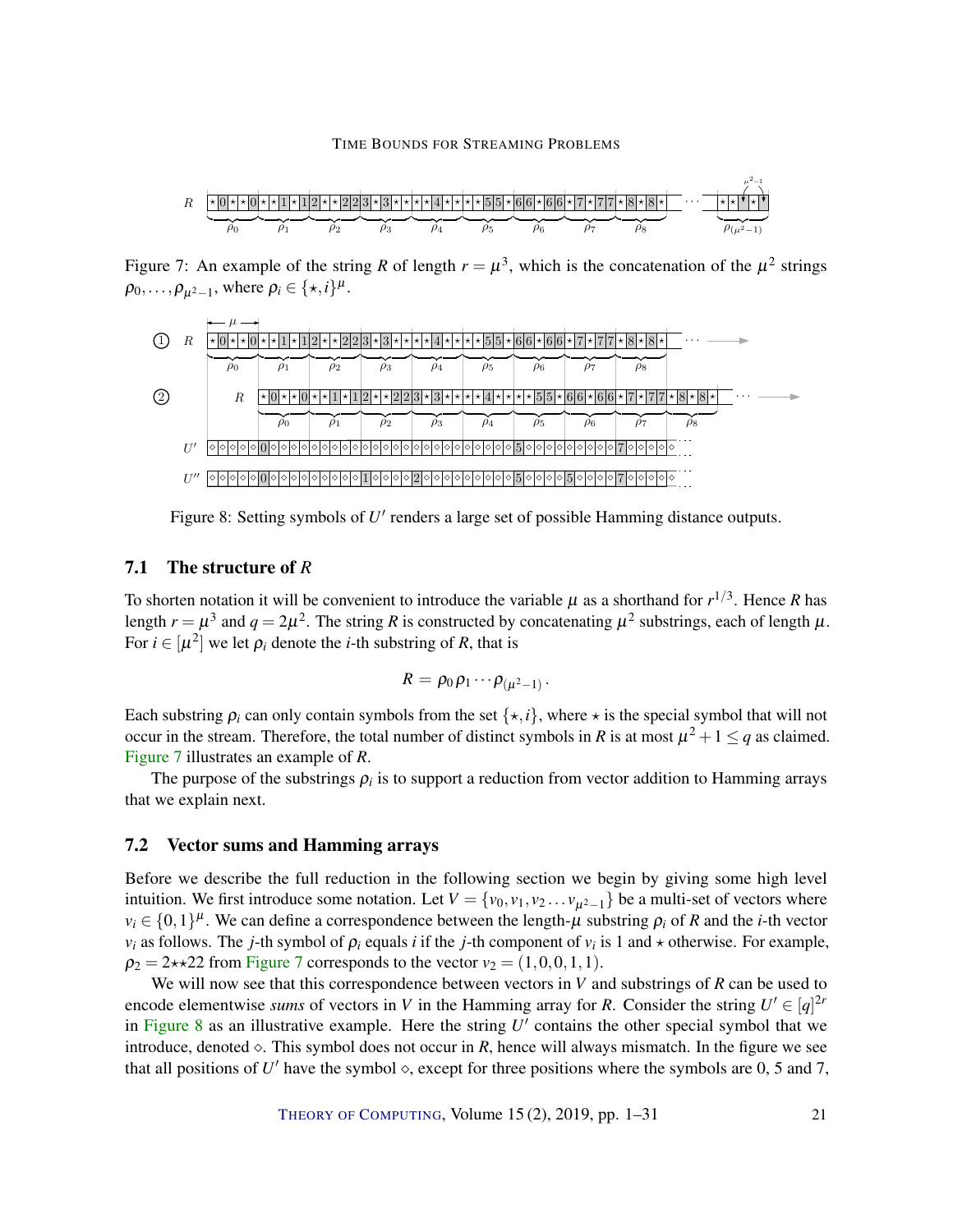respectively. The positions holding these symbols are chosen such that in the first alignment between *R* and *U'*, marked ①, the symbols 0, 5 and 7 sit immediately after  $\rho_0$ ,  $\rho_5$  and  $\rho_7$  in *R*, respectively. As *R* slides  $\mu$  steps to the right towards the alignment marked  $(2)$ , the symbols 0, 5 and 7 of *U'* will generate matches whenever they are aligned with their corresponding symbols in *R*. Thus, for  $i \in \{1, \ldots, \mu\}$ ,

HamArray
$$
(R, U')[i] = r - (v_0 + v_5 + v_7)[i],
$$

where  $(v_0 + v_5 + v_7)[i]$  is the *i*-th component of the sum of the vectors  $v_0$ ,  $v_5$  and  $v_7$ . In other words, from HamArray $(R, U')[1, \mu]$  we can uniquely determine the sum  $v_0 + v_5 + v_7$ . As shorthand we will think of HamArray( $R$ , $U'$ )[1, $\mu$ ] as *encoding* the sum  $v_0 + v_5 + v_7$ .

The idea above can be repeated by populating  $U'$  with more symbols from  $[\mu^2]$ . As an example we have added the symbols 1 and 2, and another copy of 5 to  $U'$ , which is the string denoted  $U''$  in the figure. As *R* slides another  $\mu$  steps to the right, HamArray $(R, U'')[\mu + 1, 2\mu]$  encodes (uniquely specifies) the sum  $v_1 + v_2 + v_5$ .

Observe that as we populate U' with symbols, positions become *blocked*. For example, we could not have added symbols to U' to define an alternate U'' which instead encodes the sum  $v_1 + v_2 + v_4$  in HamArray $(R, U'')[\mu + 1, 2\mu]$  since the position where the 4 would have to be set is already occupied by a 5. Observe however that setting symbols of  $U''$  as above generates matches only in the intended length- $\mu$  window of the Hamming array. Thus, we have full control of which vector sums we want to encode, under the constraint that positions become blocked, limiting the choice of vectors.

The conclusion thus far is that vector sums have a direct correspondence with the Hamming array. Next we take the ideas from above further and show that if there exists a pool of  $\mu^2$  vectors such that many different vector sums can be obtained when adding  $\mu$  vectors from the pool, then the number of distinct HamArray $(R, U')$  one can obtain is large. This would prove [Lemma](#page-18-2) [6.1.](#page-18-2)

## <span id="page-21-0"></span>7.3 The string *R* and the proof of [Lemma](#page-18-2) [6.1](#page-18-2)

Before we state the next lemma which will be used to prove [Lemma](#page-18-2) [6.1,](#page-18-2) we introduce some basic notation that we will use when reasoning about multisets of vectors. Let *X* be a multiset of vectors. Consider an arbitrary ordering of the elements of *X* and refer to  $X[i]$  as the *i*-th element of *X*. We use the term *sub-multiset* of *X* to denote any multiset obtained from *X* by removing zero or more elements. We will use the notation  $\sqsubseteq$  to denote the sub-multiset relation so that we have, for example,  $\{1,1,4,5,5\} \sqsubseteq \{1,1,1,4,4,5,5,7,8\}$ . We can now introduce the required lemma.

<span id="page-21-1"></span>**Lemma 7.1.** *For any*  $\mu > 40$  *such that*  $\mu - 1$  *is a prime, there exists a multiset V of vectors from*  $\{0,1\}^{\mu}$ *such that*  $|V| = \mu(\mu - 1)$  *and for any sub-multiset*  $V' \subseteq V$  *of size at least* (63/64)|*V*|*,* 

$$
|\{w_1 + \cdots + w_\mu \mid \{w_1, \ldots, w_\mu\} \sqsubseteq V'\}| \ge \mu^{(\mu/10)}.
$$

The lemma is proved in [Section](#page-23-0) [8](#page-23-0) and we will now use it to construct an *R* that proves [Lemma](#page-18-2) [6.1.](#page-18-2) The introduction of a sub-multiset  $V'$  in the lemma above is to reflect the fact that positions of  $U'$  get blocked as we populate it with symbols. We will see next that at any step, a fraction of at most 1/64 of the  $\mu^2$  vectors are blocked.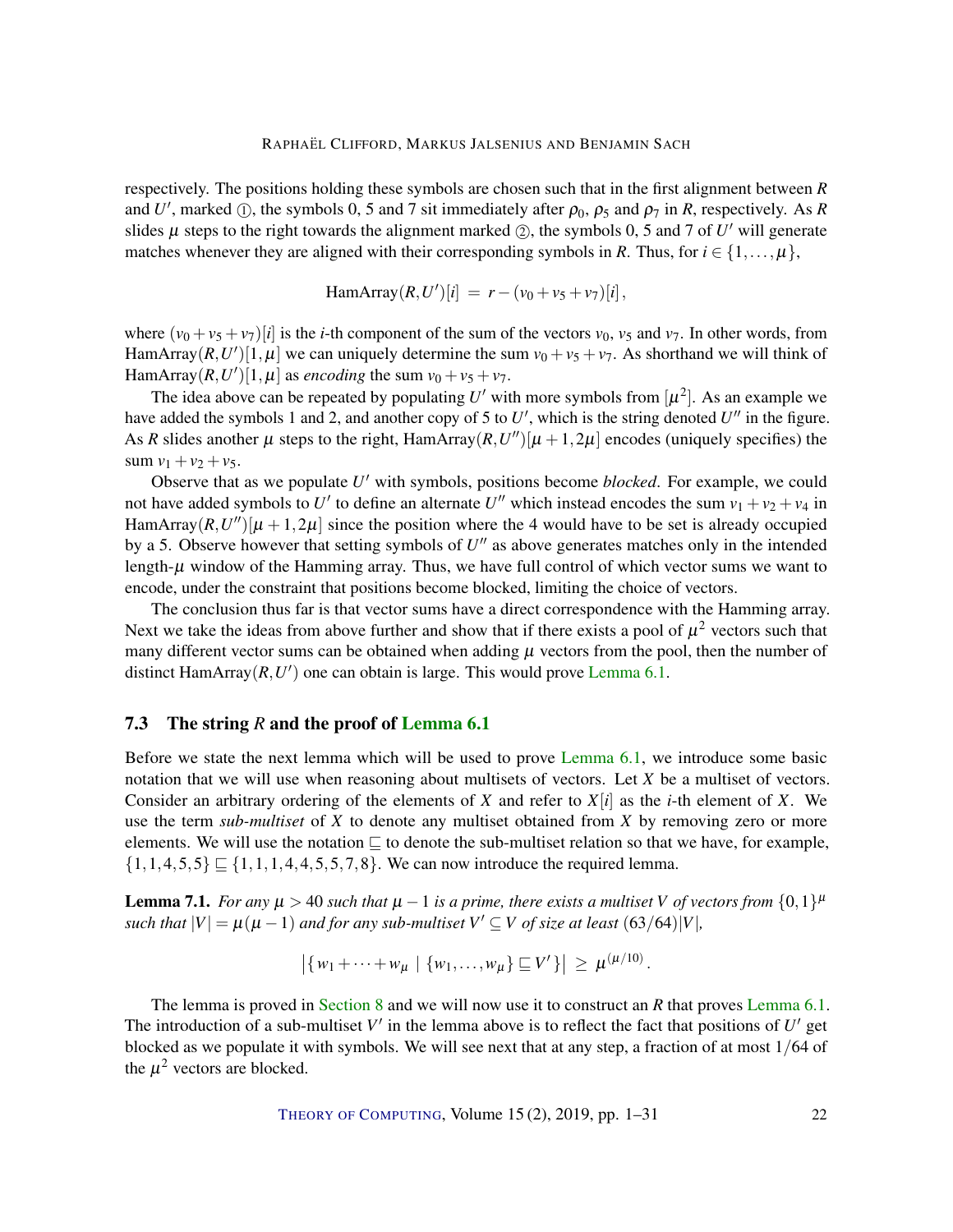Suppose that  $V = \{v_0, \ldots, v_{\mu(\mu-1)}\}$  is a multiset of length- $\mu$  vectors over  $\{0,1\}$  with the properties of [Lemma](#page-21-1) [7.1.](#page-21-1) That is, we assume that  $\mu > 40$  and  $\mu - 1$  is a prime. Again as discussed in [Section](#page-17-0) [6.1,](#page-17-0) we can always tweak relevant values in order to meet this criteria.

The string *R* is simply chosen such that for  $i \in [\mu(\mu-1)]$ , the substring  $\rho_i$  corresponds to the vector  $v_i$ of *V* as described at the start of [Section](#page-20-2) [7.2.](#page-20-2) For  $i \in \{\mu(\mu-1),...,( \mu^2-1)\}\$ , the substring  $\rho_i = \{\star\}^{\mu}$  as we will ignore these substrings anyway. In order to show that this *R* proves [Lemma](#page-18-2) [6.1](#page-18-2) we will populate a length-(2*r*) vector  $U'$  with symbols and show how length- $\mu$  subarrays of HamArray(*R*, $U'$ ) correspond to vector sums of  $\mu$  vectors chosen arbitrarily from a sub-multiset of  $V$ . The process for constructing a string  $U'$  is as follows:

- 1. Set all  $2\mu^3$  positions of *U'* to the symbol  $\diamond$ .
- 2. Align  $R$  with the left half of  $U'$  as illustrated in [Figure](#page-18-1) [5.](#page-18-1)
- 3. Let  $V' \subseteq V$  be the set of vectors that are not blocked. Initially this means that  $V' = V$  but as we return to this step,  $V'$  shrinks.
- 4. Choose any sub-multiset  $\{w_1, \ldots, w_\mu\} \sqsubseteq V'$  and set their corresponding positions in *U'* accordingly. For any  $v_i \in \{w_1, \ldots, w_\mu\}$  the corresponding position in U' is the one which is currently aligned with the position immediately after substring  $p_i$  in  $R$ . This position is set to the symbol  $i$ .
- 5. Slide *R* by  $\mu$  steps along *U'*. Over these alignments, HamArray(*R*,*U'*) uniquely specifies the vector  $sum w_1 + \cdots + w_u$ .

Steps 3–5 are referred to as a *round*.

- 6. Repeat from Step 3 for a total of  $(\mu 1)/64$  rounds. Observe that a total of  $\mu(\mu 1)/64 =$  $(1/64)|V|$  vectors become blocked, hence  $|V'|$  is always at least  $(63/64)|V|$ .
- 7. Slide *R* by *one single step* along *U* 0 . This will offset all previously blocked vectors and allow us to start over again at Step 3 as if no vectors are blocked. This is repeated until this step is reached for the  $\mu$ -th time. At that point the offsetting of blocked vectors has cycled and previously set positions of U' are yet again blocked.

Populating  $U'$  according to the procedure above means that  $R$  is shifted by a total of

$$
\mu \cdot (\mu - 1)/64 \cdot \mu + (\mu - 1) = \mu^3/64 - \mu^2/64 + \mu - 1 < r
$$

steps. Over these steps we have by <mark>[Lemma](#page-21-1) [7.1](#page-21-1)</mark> that for each length- $\mu$  subarray of HamArray $(R, U')$  that corresponds to a vector sum, there is a choice of at least  $\mu^{(\mu/10)}$  distinct values. Thus, when  $\mu > 40$ , the number of distinct HamArray $(R, U')$  is at least

$$
\left(\mu^{(\mu/10)}\right)^{\mu(\mu-1)/64} = \mu^{(\mu^3 - \mu^2)/640} \ge \mu^{(\mu^3/656)} = \left(r^{(1/3)}\right)^{(r/656)} = r^{kr},
$$

where  $k = 1/1968$ . This concludes the proof of [Lemma](#page-18-2) [6.1.](#page-18-2)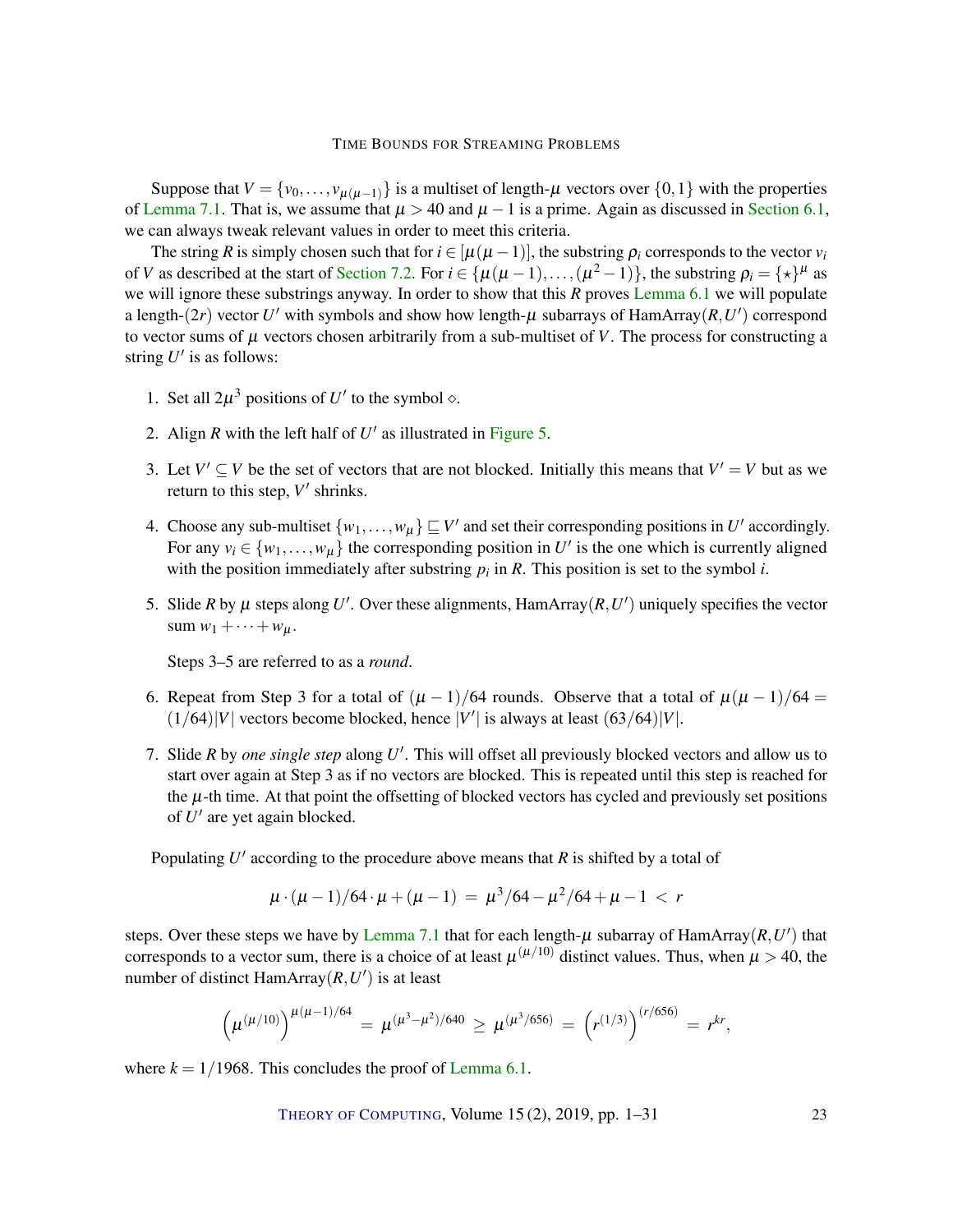# <span id="page-23-2"></span><span id="page-23-0"></span>8 Vector sets with many distinct sums

In this section, we prove [Lemma](#page-21-1) [7.1.](#page-21-1) We first rephrase the lemma slightly by introducing some notation. For any multiset V' of vectors from  $\{0,1\}^{\mu}$ , we define

$$
Sum(V') = \left| \{ w_1 + \dots + w_{\mu} \mid \{ w_1, \dots, w_{\mu} \} \sqsubseteq V' \} \right|
$$

to be the size of the set of distinct vector sums one can obtain by summing the vectors of size- $\mu$  sub-multisets of V'. Addition is elementwise and over the integers. [Lemma](#page-21-1) [7.1](#page-21-1) says that there exists a multiset *V* of vectors from  $\{0,1\}^{\mu}$  such that  $|V| = \mu(\mu - 1)$  and for any sub-multiset  $V' \sqsubseteq V$  of size at least  $(63/64)|V|$ , we have that Sum( $V'$ )  $\geq \mu^{(\mu/10)}$ .

Our approach will be an application of the probabilistic method. Specifically, we will show that when the vectors of *V* are chosen independently and uniformly at random from  $\{0,1\}^{\mu}$ , the expected value,

$$
\mathbb{E}\left[\text{Sum}(V)\right] \geq \frac{1}{2}(\mu - 1)^{(\mu/9)}.
$$

Thus, there must exist a *V* such that  $\text{Sum}(V) \ge (\mu - 1)^{(\mu/9)}/2$ . Given such a *V*, we then show that for every sub-multiset  $V' \sqsubseteq V$  such that  $|V'| \ge (63/64)|V|$ , Sum $(V') \ge \mu^{(\mu/10)}$ .

# 8.1 Vectors and codes

We now describe a connection between vectors and codes which we will use in our analysis to lower bound the number of distinct vector sums, Sum(*V*) that can be obtained from a vector set *V*. We will require the following lemma from the field of Coding Theory. The lemma is tailored for our needs and is a special case of "Construction II" in [\[1\]](#page-26-1). For our purposes, a binary constant-weight constant-weight binary cyclic code can be seen simply as set of bit strings (codewords) with two additional properties: the first is that all codewords have constant Hamming weight  $\mu$ , i. e., they have exactly  $\mu$  1s, and the second property is that any cyclic shift of a codeword is also a codeword.

<span id="page-23-1"></span>**Lemma 8.1** ([\[1\]](#page-26-1)). *For any*  $\mu > 4$  *such that*  $\mu - 1$  *is a prime and any odd*  $\gamma \in [\mu]$ *, there is a binary constant-weight constant-weight binary cyclic code with* (µ −1) γ *codewords of length* µ(µ −1) *and Hamming weight*  $\mu$  *such that any two codewords have Hamming distance at least*  $2(\mu - \gamma)$ *.* 

Let  $\tilde{C}$  be the binary code that contains *all* codewords of length  $\mu(\mu - 1)$  with Hamming weight  $\mu$ . We can think of a codeword of *C* representing a size- $\mu$  sub-multiset  $X \subseteq V$  such that the *i*-th vector of *V* (under any enumeration of the elements of *V*) is in *X* if and only if position *i* of the codeword is 1. That is, *C* represents all possible sub-multisets of *V* of size  $\mu$ . To shorten notation, we refer to  $\tilde{c} \in C$  as both a codeword and a sub-multiset of  $\mu$  vectors from  $V$ .

Suppose that  $\mu \ge 4$  and  $\mu - 1$  is a prime. We let *C*  $\subseteq$  *C* be a cyclic code of size  $(\mu - 1)^{\gamma}$ , where  $\gamma$  is any odd integer in the interval  $[\mu/9, \mu/8]$ , such that the Hamming distance between any two codewords in *C* is at least 7 $\mu$ /4. The existence of such a *C* is guaranteed by [Lemma](#page-23-1) [8.1](#page-23-1) since  $2(\mu - \mu/8) = 7\mu/4$ . Observe that every codeword of  $C$  has Hamming weight  $\mu$ .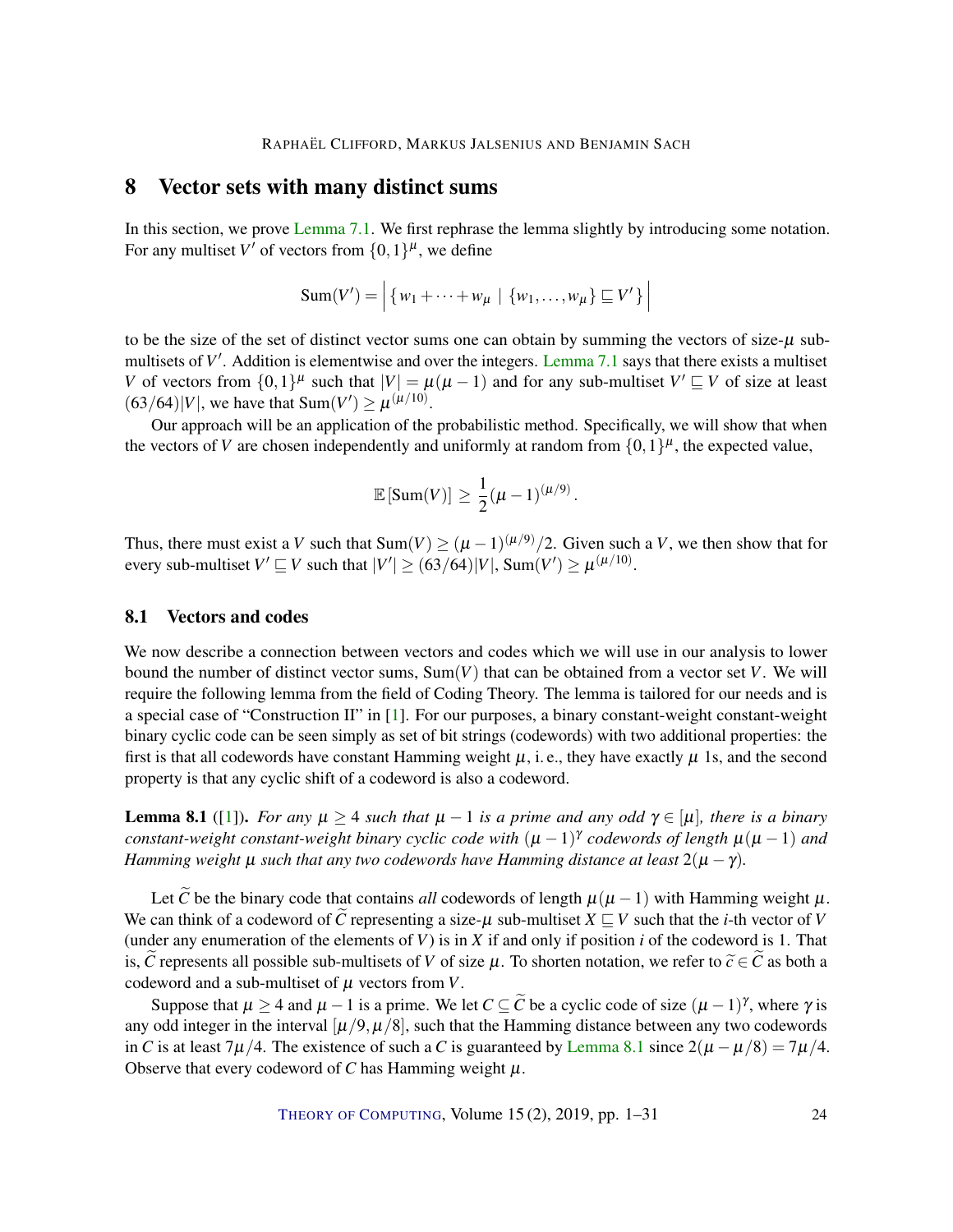For  $c \in C$  we define the *ball*, Ball(*c*) to be the set of bit strings in  $\tilde{C}$  at Hamming distance at most  $\mu/16$  from *c*. Formally,

Ball
$$
(c) = \{\tilde{c} \mid \tilde{c} \in \tilde{C} \text{ and Hamming distance between } c \text{ and } \tilde{c} \text{ is at most } \mu/16\}
$$
.

Observe that the |*C*| balls are all disjoint since the Hamming distance between any two codewords in *C* is at least than 7 $\mu$ /4. In particular, for any *c* ∈ *C*, Ball(*c*) ∩ *C* = {*c*}. We have that for any *c* ∈ *C*, using the fact  $\binom{a}{b}$  $\binom{a}{b} \leq (ae/b)^b$ ,

$$
|\text{Ball}(c)| \leq {\mu \choose \mu/16} \cdot {\binom{|V|}{\mu/16}} \leq {\left(\frac{\mu e \cdot |V| e}{(\mu/16)^2}\right)^{\mu/16}} \leq {\left(\frac{\mu}{16}\right)^{\mu/16}}.
$$

For  $\tilde{c} \in \tilde{C}$  we write sum( $\tilde{c}$ ) to denote the vector in  $[\mu + 1]^{\mu}$  obtained by adding the  $\mu$  vectors in the vector set  $\tilde{c}$ , that is sum( $\tilde{c}$ ) vector sum of the vectors represented by  $\tilde{c}$ .

Towards proving [Lemma](#page-21-1) [7.1](#page-21-1) we will show that when the vectors of *V* are chosen uniformly at random, we expect more than half of all  $|C|$  balls to have the property that for every  $\tilde{c}$  in the ball, sum( $\tilde{c}$ ) can only be obtained by summing vectors from that ball.

# 8.2 Choosing the vectors in *V*

So far we have not discussed the choice of vectors in *V*. Initially we consider choosing the vectors independently and uniformly at random from  $\{0,1\}^{\mu}$ . We will first show that

$$
\mathbb{E}\left[\text{Sum}(V)\right] \geq \frac{1}{2}(\mu - 1)^{(\mu/9)},
$$

then we will fix *V* and show that this fixed *V* has the property of [Lemma](#page-21-1) [7.1.](#page-21-1)

Consider any two distinct  $c_1, c_2 \in C$  and the corresponding balls, Ball( $c_1$ ) and Ball( $c_2$ ) which are disjoint subsets of *C*. For any  $\tilde{c}_1 \in \text{Ball}(c_1)$  and  $\tilde{c}_2 \in \text{Ball}(c_2)$ , we now analyse the probability that sum( $\tilde{c}_1$ ) = sum( $\tilde{c}_2$ ). From the definitions above it follows that  $\tilde{c}_1$  and  $\tilde{c}_2$  must differ on at least  $7\mu/4-2(\mu/16) \geq \mu$  positions, implying that the two vector sets  $\tilde{c}_1$  and  $\tilde{c}_2$  have at most  $\mu/2$  vectors in common, thus at least  $\mu/2$  of the vectors in  $\tilde{c}_1$  are not in  $\tilde{c}_2$ . Let  $w_1,\ldots,w_{(\mu/2)}$  denote an arbitrary choice of  $\mu/2$  of those vectors. For  $i \in [\mu]$  we can write the *i*-th component of sum( $\tilde{c}_1$ ) as

$$
sum(\widetilde{c_1})[i] = w_1[i] + \cdots + w_{(\mu/2)}[i] + x[i],
$$

where the vector *x* does not depend on  $w_1, \ldots, w_{(\mu/2)}$ . In order to have sum $(\tilde{c}_1) = \text{sum}(\tilde{c}_2)$  we must have

$$
w_1[i] + \cdots + w_{(\mu/2)}[i] = \text{sum}(\tilde{c}_2)[i] - x[i]
$$

for each  $i \in [\mu]$ . Since the vectors are picked independently and uniformly at random from  $\{0,1\}^{\mu}$ , the most likely value of  $w_1[i] + \cdots + w_{(\mu/2)}[i]$  is  $\mu/4$ . The probability that this sum equals  $\mu/4$  is

$$
\Pr\left(w_1[i] + \dots + w_{(\mu/2)}[i] = \frac{\pi}{4}\right) = \binom{\mu/2}{\mu/4} \cdot \left(\frac{1}{2}\right)^{\mu/2} \leq \left(\frac{\mu}{2}\right)^{-1/2},
$$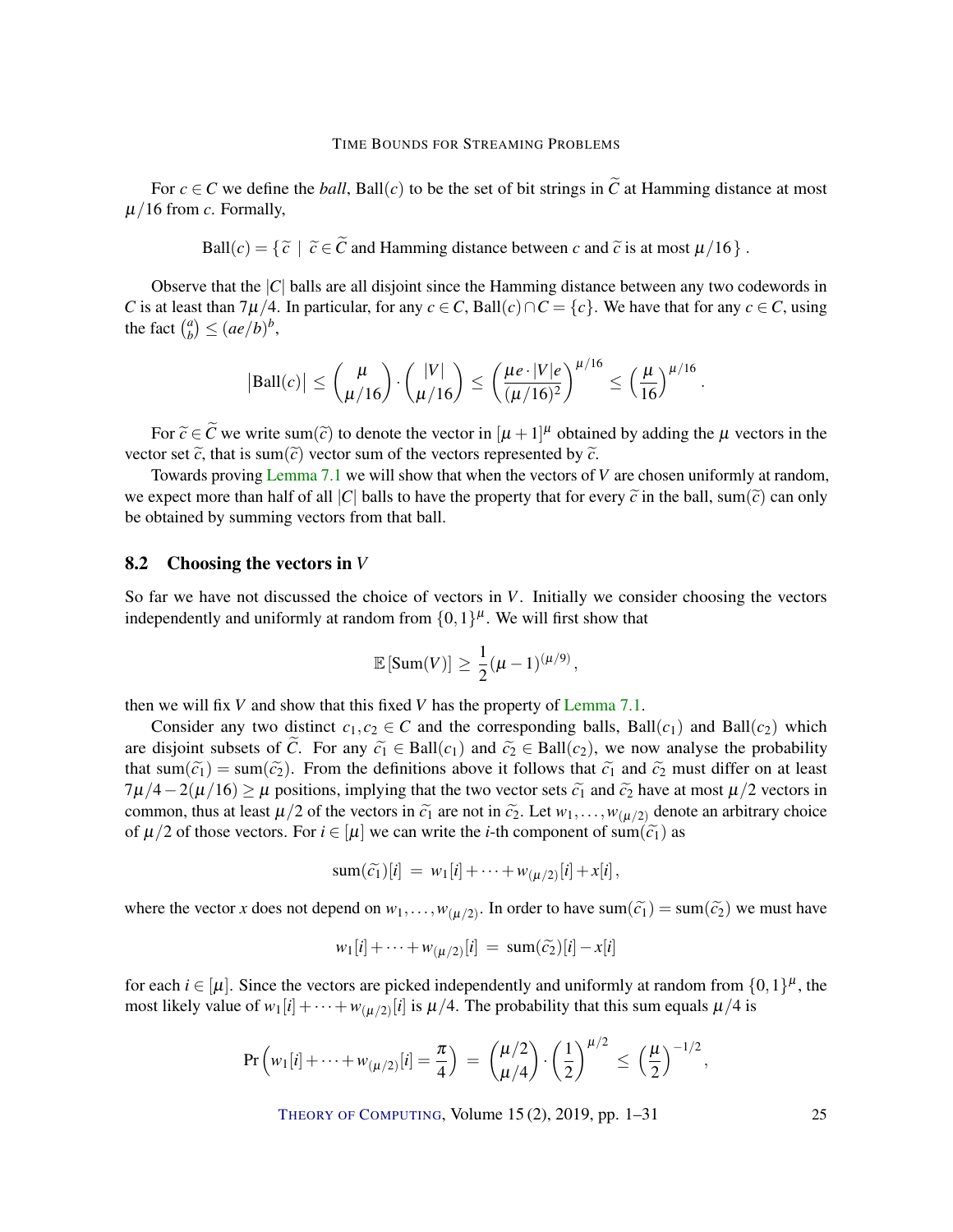where the inequality follows from the fact that for any  $a$ ,  $\begin{bmatrix} a \\ a \end{bmatrix}$  $\binom{a}{a/2} \leq 2^a/\sqrt{a}$ . Thus, the probability that  $sum(\widetilde{c}_1) = sum(\widetilde{c}_2)$ , that is  $sum(\widetilde{c}_1)[i] = sum(\widetilde{c}_2)[i]$  for all  $i \in [\mu]$ , is

<span id="page-25-0"></span>
$$
\Pr\left(\operatorname{sum}(\widetilde{c}_1) = \operatorname{sum}(\widetilde{c}_2)\right) \le \left(\left(\frac{\mu}{2}\right)^{-1/2}\right)^{\mu} \le \left(\frac{\mu}{2}\right)^{-\mu/2}.\tag{8.1}
$$

For two distinct  $c_1, c_2 \in C$ , we define the indicator random variable

$$
I(c_1, c_2) = \begin{cases} 0 & \text{if sum}(\widetilde{c_1}) = \text{sum}(\widetilde{c_2}) \text{ for some } \widetilde{c_1} \in \text{Ball}(c_1) \text{ and } \widetilde{c_2} \in \text{Ball}(c_2), \\ 1 & \text{otherwise.} \end{cases}
$$

Taking the union bound over all  $\tilde{c}_1 \in \text{Ball}(c_1)$  and  $\tilde{c}_2 \in \text{Ball}(c_2)$ , and using the probability bound in Equation [\(8.1\)](#page-25-0), we have

$$
Pr(I(c_1, c_2) = 0) \le |Ball(c_1)| \cdot |Ball(c_2)| \cdot \left(\frac{\mu}{2}\right)^{-\mu/2}
$$
  
 
$$
\le \left(\frac{\mu}{16}\right)^{2(\mu/16)} \left(\frac{\mu}{2}\right)^{-\mu/2}
$$
  
 
$$
\le \left(\frac{1}{\mu^3}\right)^{\mu/8}.
$$
 (8.2)

<span id="page-25-1"></span>.

For any  $c_1 \in C$ , we now define the indicator random variable

$$
I'(c_1) = \begin{cases} 0 & \text{if } I(c_1, c_2) = 0 \text{ for some } c_2 \in C \setminus \{c_1\}, \\ 1 & \text{otherwise.} \end{cases}
$$

That is,  $I'(c_1) = 1$  if and only if sum $(\tilde{c}_1) \neq \text{sum}(\tilde{c}_2)$  for every  $\tilde{c}_1 \in \text{Ball}(c_1)$  and every  $\tilde{c}_2$  in a different ball. In other words, each sums of codewords, sum( $\tilde{c}_1$ ) corresponding to a  $\tilde{c}_1 \in \text{Ball}(c_1)$  is unique to this ball. It is possible, however that sum( $\tilde{c}_1$ ) = sum( $\tilde{c}_2$ ) if  $\tilde{c}_2$  is in the same ball as  $\tilde{c}_1$ . We say that Ball( $c_1$ ) is *good* if and only if  $I'(c_1) = 1$ .

Taking the union bound over all  $c_2 \in C$ , and using Equation [\(8.2\)](#page-25-1) and the fact that  $|C| \le \mu^{(\mu/8)}$ , we have

$$
Pr(I'(c_1) = 0) \leq \sum_{c_2 \in C \setminus \{c_1\}} Pr(I(c_1, c_2) = 0)
$$
  
 
$$
\leq |C| \left(\frac{1}{\mu^3}\right)^{\mu/8} \leq \mu^{(\mu/8)} \left(\frac{1}{\mu^3}\right)^{\mu/8} \leq \frac{1}{2}
$$

By linearity of expectation we have that the expected number of good balls is

$$
\mathbb{E}\left[\sum_{c \in C} I'(c)\right] \geq \frac{|C|}{2}.
$$

The conclusion is that there is a multiset *V* of vectors for which at least  $|C|/2$  balls are good. As  $|C| \ge (\mu - 1)^{(\mu/9)}$  it then follows that as required,

Sum(V) 
$$
\geq \frac{1}{2}(\mu - 1)^{(\mu/9)}
$$
.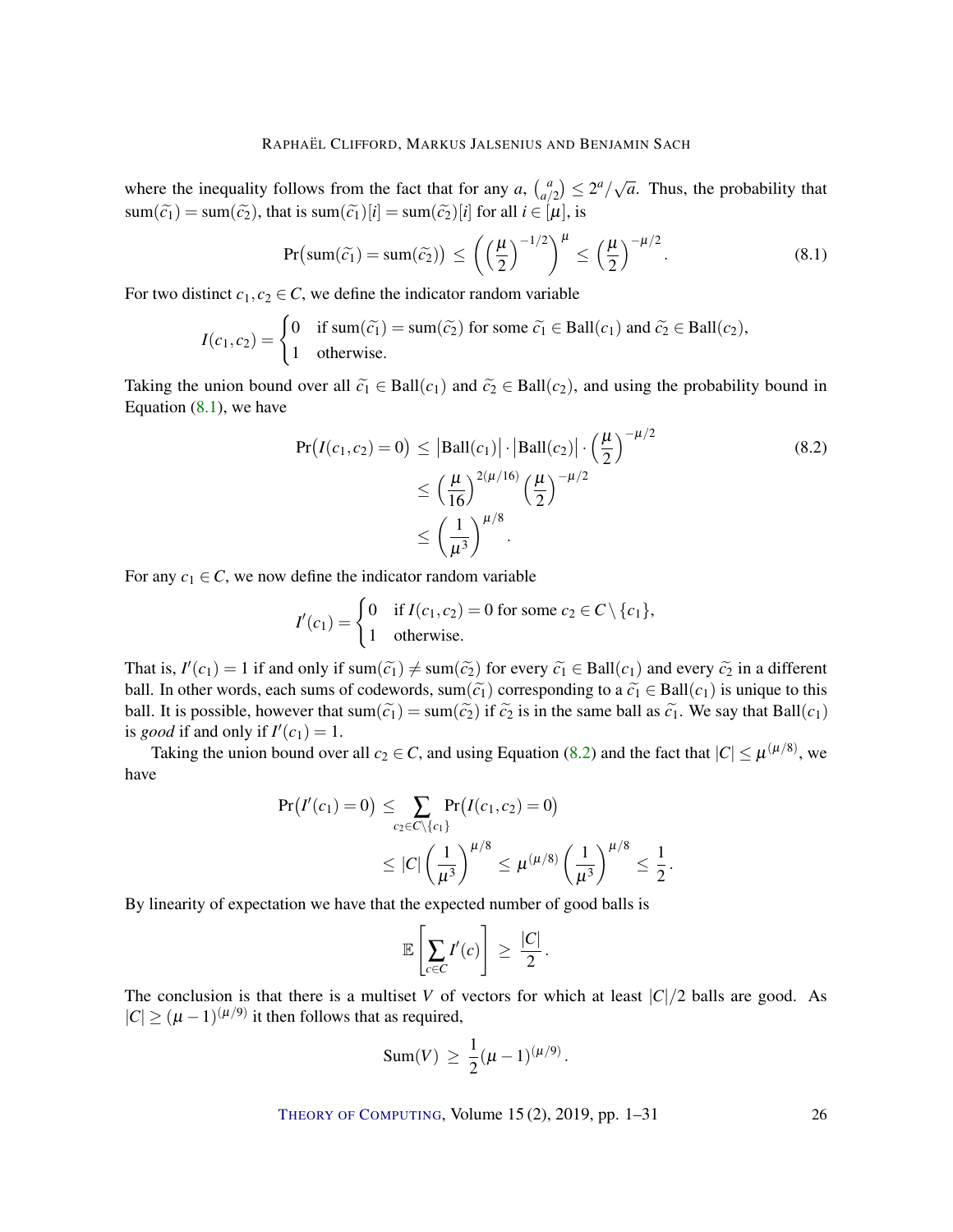# 8.3 Many distinct sums for subsets of *V*

Let *V* be a multiset of vectors such that the number of good balls is at least  $|C|/2$  in accordance with the conclusion of the previous section. As observed above,  $Sum(V) \ge (\mu - 1)^{(\mu/9)}/2$ . It remains to show that for any sub-multiset  $V' \sqsubseteq V$  of size  $(63/64)|V|$ , sum $(V')$  is also large.

Over all codewords in *C*, seen as bit strings, the total number of 1s is  $|C|\mu$ . Since *C* is cyclic, the number of codewords in *C* that have a 1 in position  $i \in [V|]$  is the same as the number of codewords that have a 1 in position *j*, for any  $j \in [|V|]$ . Thus, for each one of the |*V*| positions there are exactly  $|C|\mu/|V|$ codewords in *C* with a 1 in that position.

Let  $V' \sqsubseteq V$  be of size  $(63/64)|V|$ . Let *J* be the set of  $|V|/64$  positions that correspond to the vectors of *V* that are not in *V'*. We will now modify the codewords of *C* as follows. For each  $j \in J$  and codeword  $c \in C$  we set *c*[*j*] to 0. The total number of 1s across all codewords in *C* is therefore reduced from  $|C|\mu$ by exactly

$$
\frac{|V|}{64} \cdot \frac{|C|\mu}{|V|} = \frac{|C|\mu}{64}.
$$

The number of codewords of C that have lost  $\mu/16$  or more 1s is therefore at most

$$
\frac{|C|\mu}{64} / \frac{\mu}{16} = \frac{|C|}{4}
$$

.

Let  $C' \subseteq C$  be the set of codewords *c* that have lost fewer than  $\mu/16$  1s and for which Ball(*c*) is good. Since there are at least  $|C|/2$  good balls,  $|C'| \ge |C|/4$ .

Let the code  $C''$  be obtained from  $C'$  by replacing, for each codeword in  $C'$ , every removed 1 with a 1 at some other arbitrary position that is not in *J*. Thus, every  $c'' \in C''$  has Hamming weight  $\mu$  and belongs to the good ball Ball(*c'*), where *c*<sup>"</sup> was obtained from  $c' \in C'$ . Hence  $|C''| = |C'| \ge |C|/4$ . Every codeword of  $c'' \in C''$  corresponds to a sub-multiset of *V* of size  $\mu$ . Crucially, this sub-multiset only contains vectors from the sub-multiset  $V'$ . Further, from the definition of a good ball we have that each codeword in *C*<sup>"</sup> corresponds to a sub-multiset of *V*' with a distinct vector sum. As  $|C''| \ge |C|/4$  we have that at least  $|C|/4$  distinct vector sums can be obtained by adding  $\mu$  vectors from  $V'$ . Thus,

Sum(*V'*) 
$$
\geq \frac{1}{4}(\mu - 1)^{(\mu/9)} \geq \mu^{(\mu/10)}
$$

when  $\mu > 40$ . This completes the proof of [Lemma](#page-21-1) [7.1.](#page-21-1)

# References

- <span id="page-26-1"></span>[1] NGUYEN QUANG A, LÁSZLÓ GYŐRFI, AND JAMES L. MASSEY: Constructions of binary constantweight cyclic codes and cyclically permutable codes. *IEEE Trans. Inform. Theory*, 38(3):940–949, 1992. [\[doi:10.1109/18.135636\]](http://dx.doi.org/10.1109/18.135636) [24](#page-23-2)
- <span id="page-26-0"></span>[2] KARL R. ABRAHAMSON: Generalized string matching. *SIAM J. Comput.*, 16(6):1039–1051, 1987. [\[doi:10.1137/0216067\]](http://dx.doi.org/10.1137/0216067) [4](#page-3-0)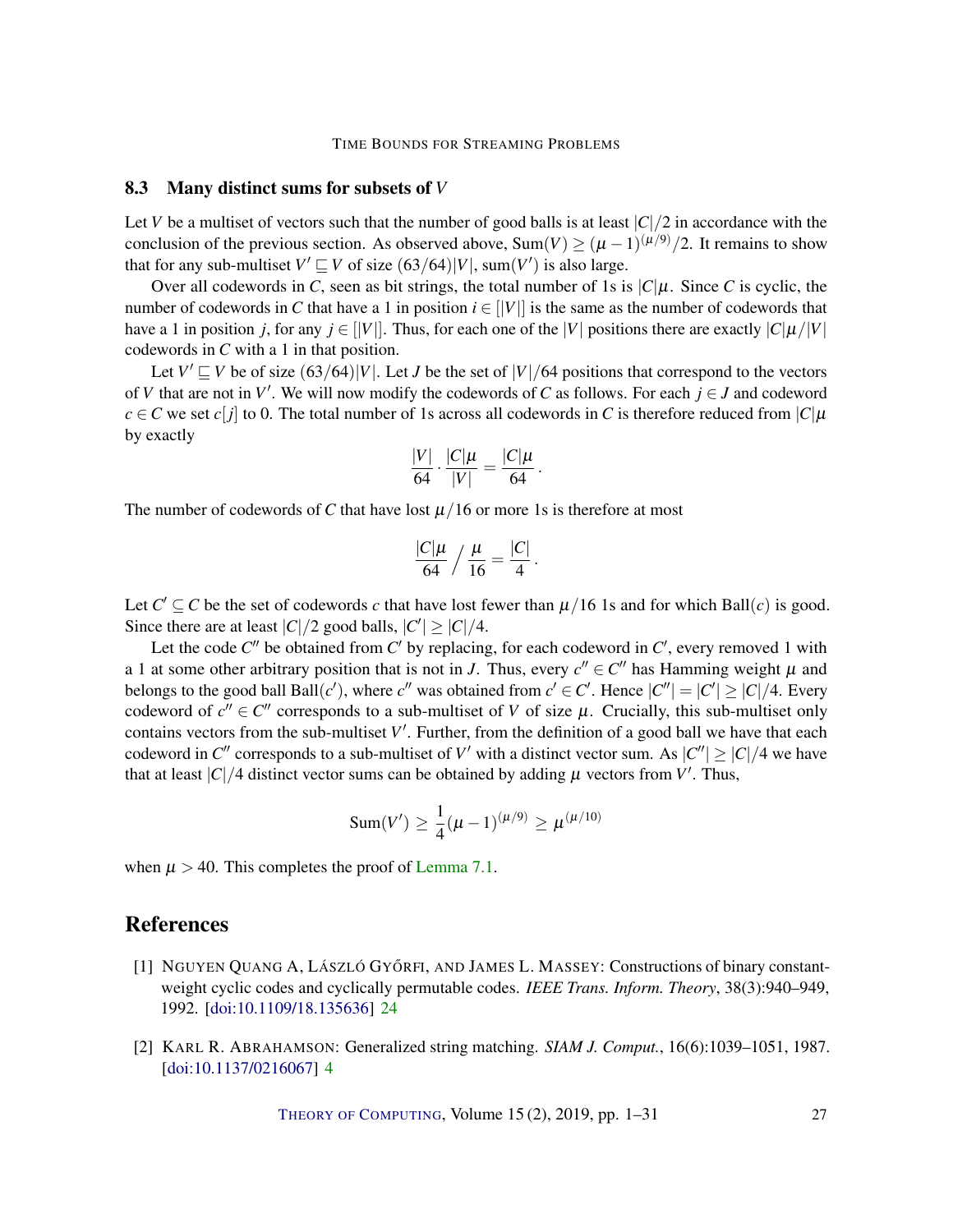- <span id="page-27-8"></span>[3] AMIHOOD AMIR, MOSHE LEWENSTEIN, AND ELY PORAT: Faster algorithms for string matching with *k* mismatches. *J. Algorithms*, 50(2):257–275, 2004. Preliminary version in [SODA'00.](http://dl.acm.org/citation.cfm?id=338219.338641) [\[doi:10.1016/S0196-6774\(03\)00097-X\]](http://dx.doi.org/10.1016/S0196-6774(03)00097-X) [4](#page-3-0)
- <span id="page-27-3"></span>[4] JOSHUA BRODY, AMIT CHAKRABARTI, ODED REGEV, THOMAS VIDICK, AND RONALD DE WOLF: Better gap-Hamming lower bounds via better round elimination. In *Proc. 14th Internat. Workshop on Randomization and Computation (RANDOM'10)*, pp. 476–489, 2010. [\[doi:10.1007/978-3-642-15369-3\\_36,](http://dx.doi.org/10.1007/978-3-642-15369-3_36) [arXiv:0912.5276\]](http://arxiv.org/abs/0912.5276) [2](#page-1-3)
- <span id="page-27-4"></span>[5] AMIT CHAKRABARTI AND ODED REGEV: An optimal lower bound on the communication complexity of gap-Hamming-distance. *SIAM J. Comput.*, 41(5):1299–1317, 2012. Preliminary version in [STOC'11.](http://doi.org/10.1145/1993636.1993644) [\[doi:10.1137/120861072\]](http://dx.doi.org/10.1137/120861072) [2](#page-1-3)
- <span id="page-27-6"></span>[6] RAPHAËL CLIFFORD, KLIM EFREMENKO, BENNY PORAT, AND ELY PORAT: A black box for online approximate pattern matching. *Inform. and Comput.*, 209(4):731–736, 2011. Preliminary version in [CPM'08.](https://doi.org/10.1007/978-3-540-69068-9_15) [\[doi:10.1016/j.ic.2010.12.007\]](http://dx.doi.org/10.1016/j.ic.2010.12.007) [3,](#page-2-1) [4,](#page-3-0) [5](#page-4-0)
- <span id="page-27-0"></span>[7] RAPHAËL CLIFFORD AND MARKUS JALSENIUS: Lower bounds for online integer multiplication and convolution in the cell-probe model. In *Proc. 38th Internat. Colloq. on Automata, Languages and Programming (ICALP'11)*, pp. 593–604. Springer, 2011. [\[doi:10.1007/978-3-642-22006-7\\_50,](http://dx.doi.org/10.1007/978-3-642-22006-7_50) [arXiv:1101.0768\]](http://arxiv.org/abs/1101.0768) [1](#page-0-0)
- <span id="page-27-1"></span>[8] RAPHAËL CLIFFORD, MARKUS JALSENIUS, AND BENJAMIN SACH: Tight cell-probe bounds for online Hamming distance computation. In *Proc. 24th Ann. ACM-SIAM Symp. on Discrete Algorithms (SODA'13)*, pp. 664–674. ACM Press, 2013. [\[doi:10.1137/1.9781611973105.48,](http://dx.doi.org/10.1137/1.9781611973105.48) [arXiv:1207.1885\]](http://arxiv.org/abs/1207.1885) [1](#page-0-0)
- <span id="page-27-7"></span>[9] RAPHAËL CLIFFORD AND BENJAMIN SACH: Pattern matching in pseudo real-time. *J. Discrete Algorithms*, 9(1):67–81, 2011. Preliminary version in [CPM'10.](https://doi.org/10.1007/978-3-642-13509-5_10) [\[doi:10.1016/j.jda.2010.09.005\]](http://dx.doi.org/10.1016/j.jda.2010.09.005) [3](#page-2-1)
- <span id="page-27-2"></span>[10] GRAHAM CORMODE, MAYUR DATAR, PIOTR INDYK, AND S. MUTHUKRISHNAN: Comparing data streams using Hamming norms (how to zero in). *IEEE Trans. on Knowl. and Data Eng.*, 15(3):529–540, 2003. Preliminary version in [VLDB'02.](http://www.vldb.org/conf/2002/S10P02.pdf) [\[doi:10.1109/TKDE.2003.1198388\]](http://dx.doi.org/10.1109/TKDE.2003.1198388) [2](#page-1-3)
- <span id="page-27-11"></span>[11] DAVID E. DAYKIN: Distribution of bordered persymmetric matrices in a finite field. *J. reine angew. Math.*, 203:47–54, 1960. [\[doi:10.1515/crll.1960.203.47\]](http://dx.doi.org/10.1515/crll.1960.203.47) [14](#page-13-1)
- <span id="page-27-5"></span>[12] MICHAEL J. FISCHER AND LARRY J. STOCKMEYER: Fast on-line integer multiplication. *J. Comput. System Sci.*, pp. 317–331, 1974. Preliminary version in [STOC'73.](https://doi.org/10.1145/800125.804037) [\[doi:10.1016/S0022-](http://dx.doi.org/10.1016/S0022-0000(74)80047-4) [0000\(74\)80047-4\]](http://dx.doi.org/10.1016/S0022-0000(74)80047-4) [3,](#page-2-1) [4](#page-3-0)
- <span id="page-27-9"></span>[13] MICHAEL L. FREDMAN: Observations on the complexity of generating quasi-Gray codes. *SIAM J. Comput.*, 7(2):134–146, 1978. [\[doi:10.1137/0207012\]](http://dx.doi.org/10.1137/0207012) [5](#page-4-0)
- <span id="page-27-10"></span>[14] MICHAEL L. FREDMAN AND MIKE E. SAKS: The cell probe complexity of dynamic data structures. In *Proc. 21st STOC*, pp. 345–354, 1989. [\[doi:10.1145/73007.73040\]](http://dx.doi.org/10.1145/73007.73040) [5](#page-4-0)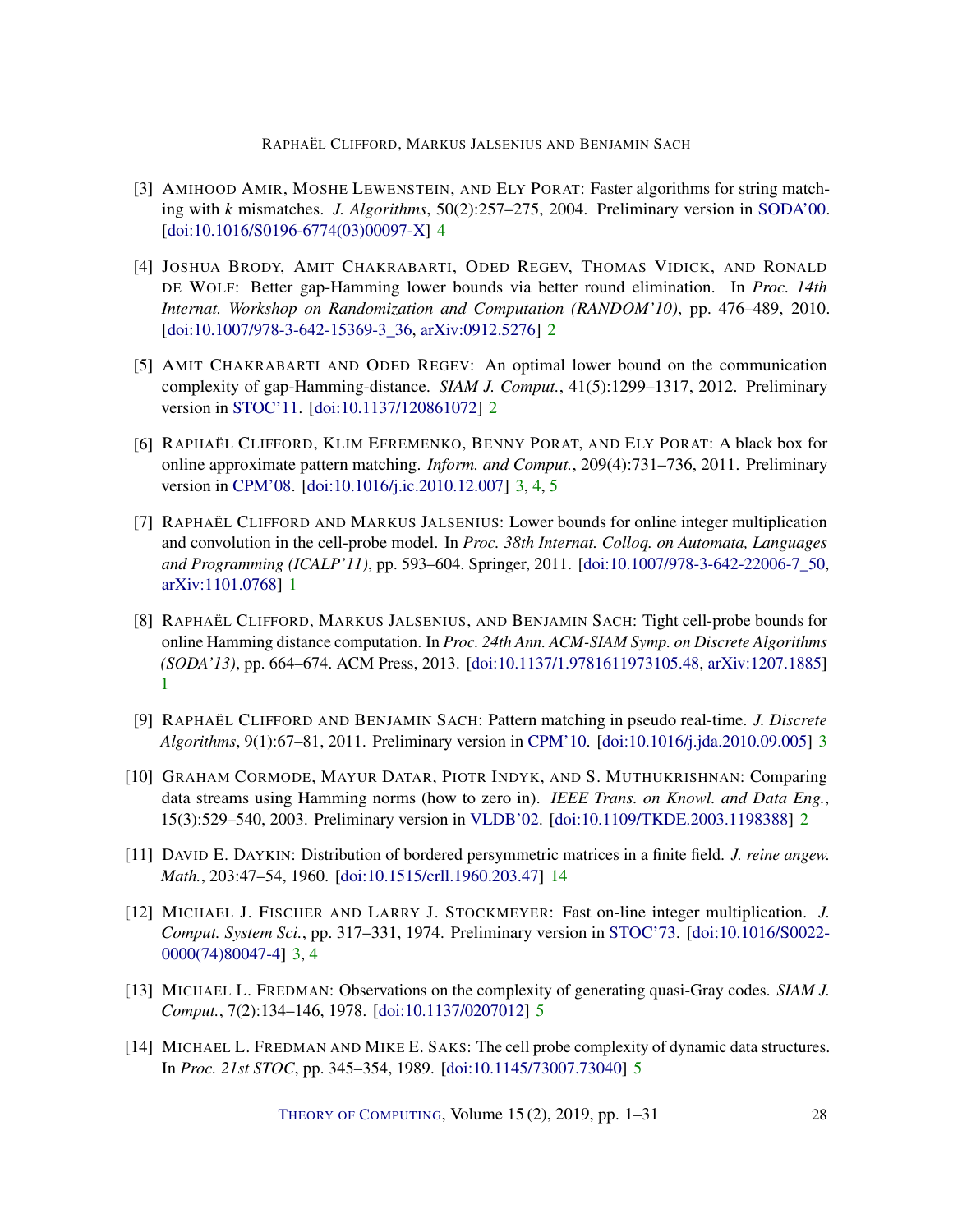- <span id="page-28-3"></span>[15] ZVI GALIL: String matching in real time. *J. ACM*, 28(1):134–149, 1981. [\[doi:10.1145/322234.322244\]](http://dx.doi.org/10.1145/322234.322244) [3](#page-2-1)
- <span id="page-28-11"></span>[16] TORBEN HAGERUP: Sorting and searching on the word RAM. In *Proc. 15th Symp. Theoretical Aspects of Comp. Sci. (STACS'98)*, pp. 366–398, 1998. [\[doi:10.1007/BFb0028575\]](http://dx.doi.org/10.1007/BFb0028575) [5](#page-4-0)
- <span id="page-28-0"></span>[17] WEI HUANG, YAOYUN SHI, SHENGYU ZHANG, AND YUFAN ZHU: The communication complexity of the Hamming distance problem. *Inform. Process. Lett.*, 99(4):149–153, 2006. [\[doi:10.1016/j.ipl.2006.01.014\]](http://dx.doi.org/10.1016/j.ipl.2006.01.014) [2](#page-1-3)
- <span id="page-28-6"></span>[18] PIOTR INDYK: Faster algorithms for string matching problems: Matching the convolution bound. In *Proc. 39th FOCS*, pp. 166–173, 1998. [\[doi:10.1109/SFCS.1998.743440\]](http://dx.doi.org/10.1109/SFCS.1998.743440) [4](#page-3-0)
- <span id="page-28-1"></span>[19] T. S. JAYRAM, RAVI KUMAR, AND D. SIVAKUMAR: The one-way communication complexity of Hamming distance. *Theory of Computing*, 4(6):129–135, 2008. [\[doi:10.4086/toc.2008.v004a006\]](http://dx.doi.org/10.4086/toc.2008.v004a006) [2](#page-1-3)
- <span id="page-28-14"></span>[20] ERICH KALTOFEN AND AUSTIN A. LOBO: On rank properties of Toeplitz matrices over finite fields. In *Proc. International Symp. on Symbolic and Algebraic Computation (ISSAC'96)*, pp. 241–249, 1996. [\[doi:10.1145/236869.237081\]](http://dx.doi.org/10.1145/236869.237081) [14](#page-13-1)
- <span id="page-28-5"></span>[21] HOWARD J. KARLOFF: Fast algorithms for approximately counting mismatches. *Inform. Process. Lett.*, 48(2):53–60, 1993. [\[doi:10.1016/0020-0190\(93\)90177-B\]](http://dx.doi.org/10.1016/0020-0190(93)90177-B) [4](#page-3-0)
- <span id="page-28-4"></span>[22] S. RAO KOSARAJU: Efficient string matching. Manuscript, 1987. [4](#page-3-0)
- <span id="page-28-7"></span>[23] GAD M. LANDAU AND UZI VISHKIN: Efficient string matching with *k* mismatches. *Theoret. Comput. Sci.*, 43:239–249, 1986. [\[doi:10.1016/0304-3975\(86\)90178-7\]](http://dx.doi.org/10.1016/0304-3975(86)90178-7) [4](#page-3-0)
- <span id="page-28-12"></span>[24] KASPER GREEN LARSEN: The cell probe complexity of dynamic range counting. In *Proc. 44th STOC*, pp. 85–94, 2012. [\[doi:10.1145/2213977.2213987,](http://dx.doi.org/10.1145/2213977.2213987) [arXiv:1105.5933\]](http://arxiv.org/abs/1105.5933) [5](#page-4-0)
- <span id="page-28-13"></span>[25] KASPER GREEN LARSEN, OMRI WEINSTEIN, AND HUACHENG YU: Crossing the logarithmic barrier for dynamic Boolean data structure lower bounds. In *Proc. 50th STOC*, 2017. [\[doi:10.1145/3188745.3188790,](http://dx.doi.org/10.1145/3188745.3188790) [arXiv:1703.03575\]](http://arxiv.org/abs/1703.03575) [6](#page-5-0)
- <span id="page-28-2"></span>[26] OHAD LIPSKY AND ELY PORAT: *L*<sup>1</sup> pattern matching lower bound. *Inform. Process. Lett.*, 105(4):141–143, 2008. Preliminary version in [SPIRE'05.](https://doi.org/10.1007/11575832_36) [\[doi:10.1016/j.ipl.2007.08.011\]](http://dx.doi.org/10.1016/j.ipl.2007.08.011) [3](#page-2-1)
- <span id="page-28-10"></span>[27] MARVIN MINSKY AND SEYMOUR PAPERT: *Perceptrons: An Introduction to Computational Geometry*. MIT Press, 1969. [5](#page-4-0)
- <span id="page-28-8"></span>[28] JACQUES MORGENSTERN: Note on a lower bound on the linear complexity of the fast Fourier transform. *J. ACM*, 20(2):305–306, 1973. [\[doi:10.1145/321752.321761\]](http://dx.doi.org/10.1145/321752.321761) [4](#page-3-0)
- <span id="page-28-9"></span>[29] VICTOR YA. PAN: The trade-off between the additive complexity and the asynchronicity of linear and bilinear algorithms. *Inform. Process. Lett.*, 22(1–2):11–14, 1986. [\[doi:10.1016/0020-](http://dx.doi.org/10.1016/0020-0190(86)90035-9) [0190\(86\)90035-9\]](http://dx.doi.org/10.1016/0020-0190(86)90035-9) [4](#page-3-0)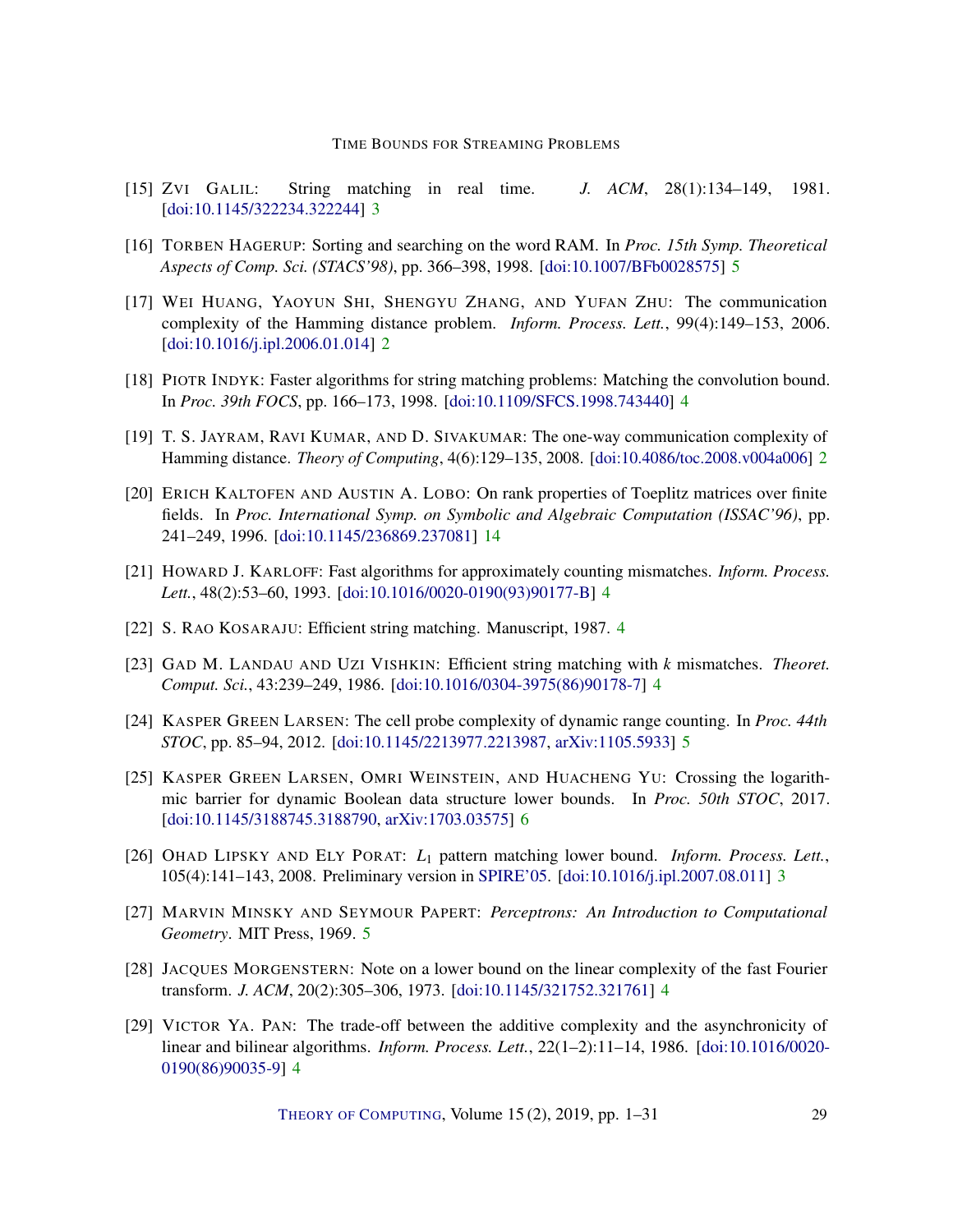- <span id="page-29-10"></span><span id="page-29-5"></span>[30] CHRISTOS H. PAPADIMITRIOU: Optimality of the Fast Fourier Transform. *J. ACM*, 26(1):95–102, 1979. [\[doi:10.1145/322108.322118\]](http://dx.doi.org/10.1145/322108.322118) [4](#page-3-0)
- <span id="page-29-4"></span>[31] MIKE S. PATERSON, MICHAEL J. FISCHER, AND ALBERT R. MEYER: An improved overlap argument for on-line multiplication. In *SIAM-AMS Proceedings*, volume 7, pp. 97–111. Amer. Math. Soc., 1974. [4,](#page-3-0) [16,](#page-15-3) [17](#page-16-2)
- <span id="page-29-8"></span>[32] MIHAI PĂTRA ŞCU: *Lower bound techniques for data structures*. Ph. D. thesis, MIT, 2008. [ACM](https://dl.acm.org/citation.cfm?id=1626626) [DL.](https://dl.acm.org/citation.cfm?id=1626626) [5](#page-4-0)
- <span id="page-29-9"></span>[33] MIHAI PATRA SCU AND ERIK D. DEMAINE: Tight bounds for the partial-sums problem. In *Proc. 15th Ann. ACM-SIAM Symp. on Discrete Algorithms (SODA'04)*, pp. 20–29. ACM Press, 2004. [ACM DL.](https://dl.acm.org/citation.cfm?id=982792.982796) [6,](#page-5-0) [30](#page-29-10)
- <span id="page-29-7"></span>[34] MIHAI PATRASCU AND ERIK D. DEMAINE: Logarithmic lower bounds in the cell-probe model. *SIAM J. Comput.*, 35(4):932–963, 2006. Preliminary versions in [\[33\]](#page-29-9) and [STOC'04.](http:doi.org/10.1145/1007352.1007435) [\[doi:10.1137/S0097539705447256,](http://dx.doi.org/10.1137/S0097539705447256) [arXiv:cs/0502041\]](http://arxiv.org/abs/cs/0502041) [5,](#page-4-0) [6,](#page-5-0) [10](#page-9-3)
- <span id="page-29-2"></span>[35] DAVID WOODRUFF: Optimal space lower bounds for all frequency moments. In *Proc. 15th Ann. ACM-SIAM Symp. on Discrete Algorithms (SODA'04)*, pp. 167–175. ACM Press, 2004. [ACM DL.](https://dl.acm.org/citation.cfm?id=982792.982817) [2](#page-1-3)
- <span id="page-29-3"></span>[36] ANDREW CHI-CHIH YAO: Probabilistic computations: Toward a unified measure of complexity. In *Proc. 18th FOCS*, pp. 222–227, 1977. Preliminary version in [FOCS'78.](https:doi.org/10.1145/322261.322274) [\[doi:10.1109/SFCS.1977.24\]](http://dx.doi.org/10.1109/SFCS.1977.24) [3,](#page-2-1) [8](#page-7-1)
- <span id="page-29-6"></span>[37] ANDREW CHI-CHIH YAO: Should tables be sorted? *J. ACM*, 28(3):615–628, 1981. [\[doi:10.1145/322261.322274\]](http://dx.doi.org/10.1145/322261.322274) [5](#page-4-0)

# <span id="page-29-0"></span>AUTHORS

Raphaël Clifford Reader in Algorithm Design University of Bristol, UK raphael.clifford@bristol.ac.uk

<span id="page-29-1"></span>Markus Jalsenius Telia Company AB Solna, Sweden markus.jalsenius@gmail.com